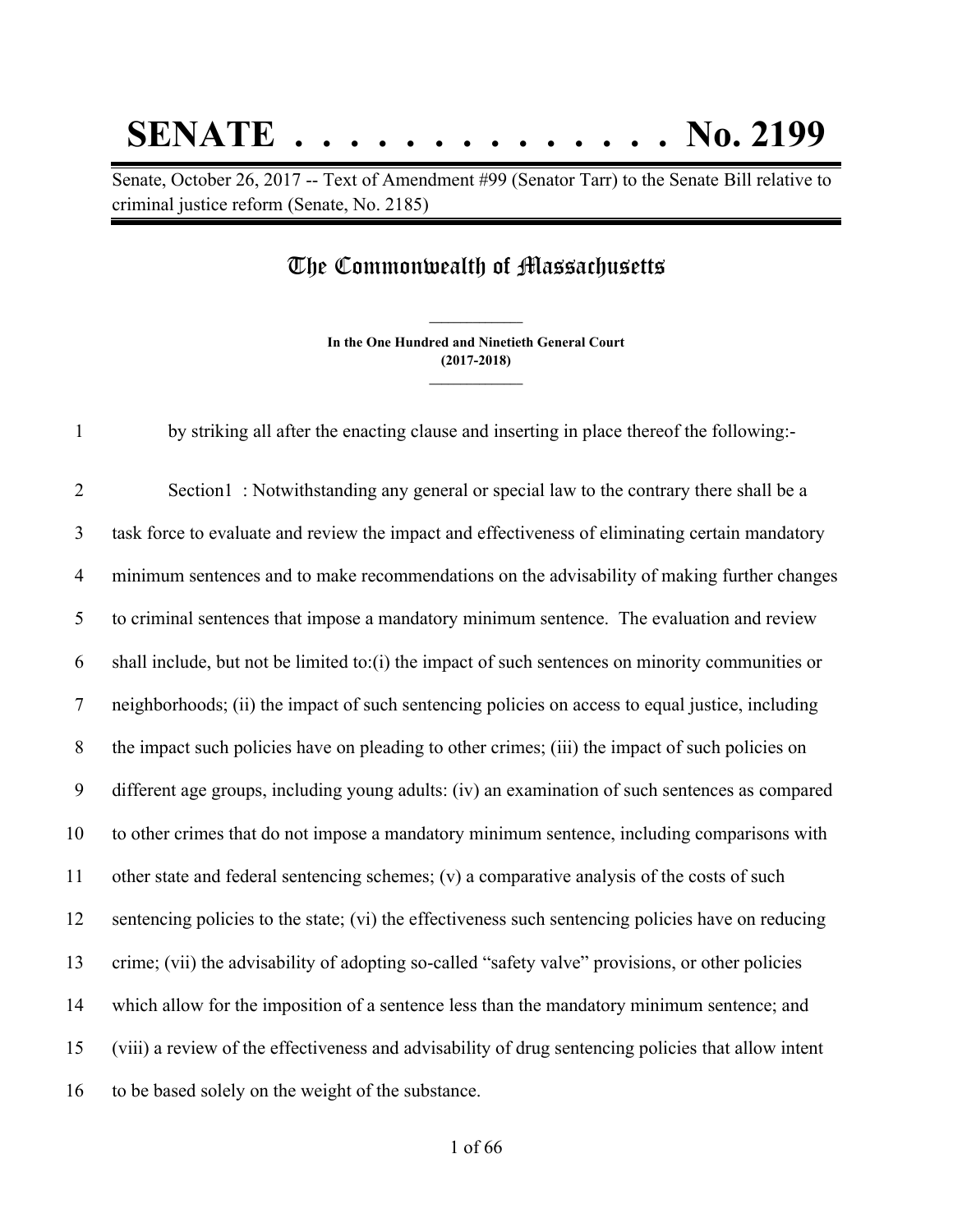| 17 | The task force shall consist of 11 members, which shall include the Attorney General or a           |
|----|-----------------------------------------------------------------------------------------------------|
| 18 | designee, who shall serve as Chair; the Secretary of the Executive Office of Public Safety or a     |
| 19 | designee; the Commissioner of Probation or a designee; 1 member designated by the                   |
| 20 | Massachusetts Sentencing Commission; 1 member appointed by the Executive Office of the              |
| 21 | Trial Court; 1 member designated by the Committee for Public Counsel Services; 1 member             |
| 22 | designated by the American Civil Liberties Union of Massachusetts; 1 member designated by the       |
| 23 | Massachusetts District Attorney's Association; 1 member designated by the Massachusetts             |
| 24 | Chiefs of Police Association; 1 member designated by Ex-Prisoners and Prisoners Organizing for      |
| 25 | Community Advancement (EPOCA); and 1 member designated by the Massachusetts Office for              |
| 26 | Victim Assistance.                                                                                  |
| 27 | Not later than January 1, 2020, the task force shall file a final report, which shall include       |
| 28 | recommendations for legislative or regulatory changes based on their findings, as appropriate,      |
| 29 | with the clerks of the senate and house of representatives, and the clerks shall forward the report |
| 30 | to the senate and house chairs of the joint committee on the judiciary and the senate and house     |
| 31 | chairs of the joint committee on ways and means.                                                    |
| 32 | SECTION 2 . Section 99 of said chapter 272, as so appearing, is hereby amended by                   |
| 33 | striking out, in lines 62, 129, 152, 156, 158, 197, 233, 237, 242, 246, 251, 256, 277, 486 and 574, |
| 34 | the word "wire" and inserting in place thereof, in each instance, the following words:- wire,       |
| 35 | electronic.                                                                                         |
| 36 | SECTION 3. Said section 99 of said chapter 272, as so appearing, is hereby further                  |

amended by striking out, in lines 92 and 201, the word "wire" and inserting in place thereof the

following words:- wire or electronic.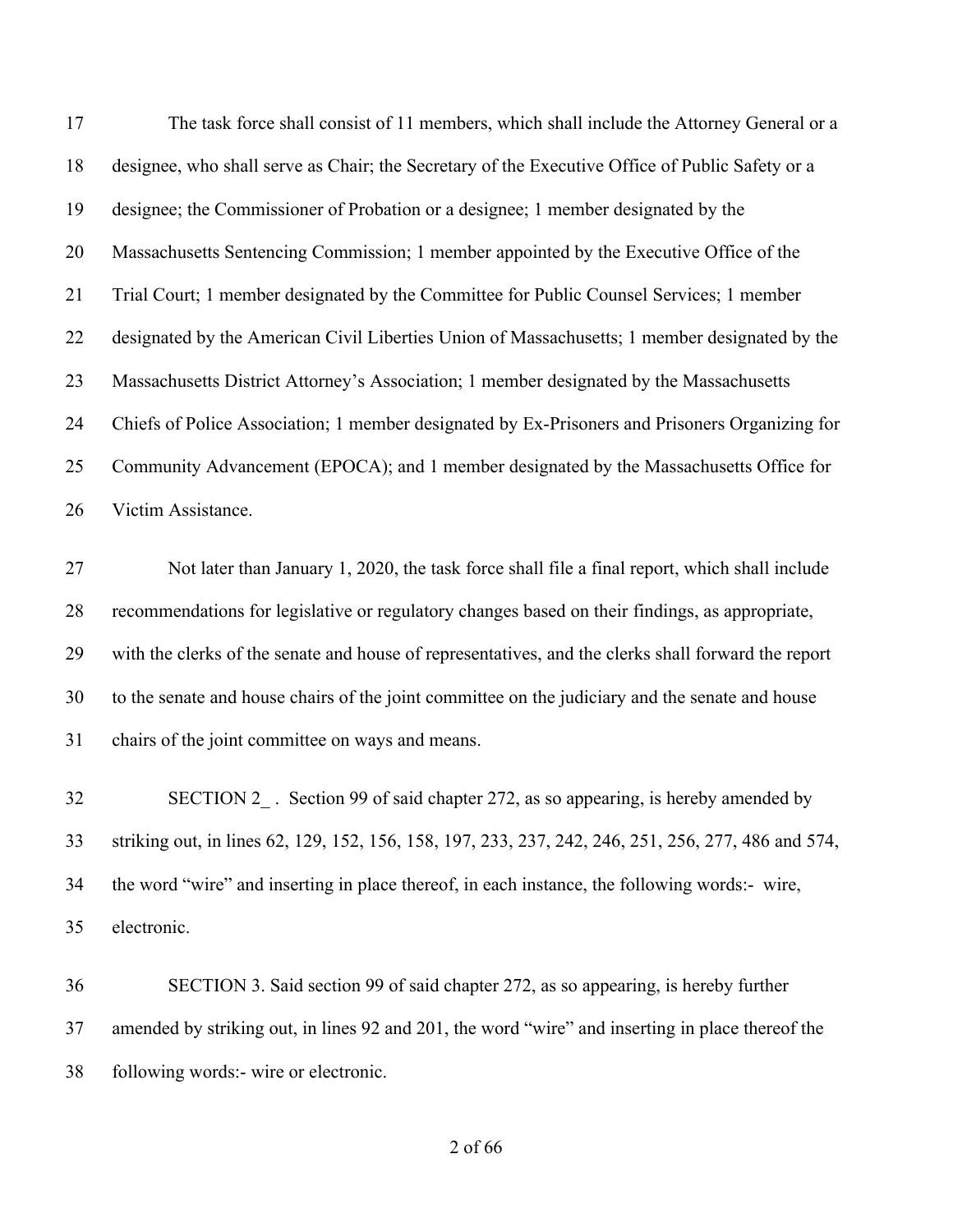SECTION 4.. Said section 99 of said chapter 272, as so appearing, is hereby further amended by striking out, in lines 141, 143, 285, 290, 294, 296, 301, 304 and 305, 307, 313, 378, 432, 477, 480 and 589 the words "oral or wire" and inserting in place thereof, in each instance, the following words:- wire, electronic or oral. SECTION 5. Paragraph A of said section 99 of said chapter 272, as so appearing, is

 hereby amended by striking out the last subparagraph and inserting in place thereof the following 2 subparagraphs:-

 The general court further finds that in certain circumstances normal investigative procedures may not be effective in the investigation of specific illegal acts not associated with organized crime as described in clause 7 of paragraph B. Therefore, law enforcement officials may use modern methods of electronic surveillance, under strict judicial supervision, when investigating those specific crimes development and unrestricted use of modern electronic surveillance devices pose grave dangers to the privacy of all citizens of the commonwealth. Therefore, the secret use of such devices by private individuals shall be prohibited. The use of such devices by law enforcement officials shall be conducted under strict judicial supervision and shall be limited to the investigation of designated offenses as defined in clause 7 of paragraph B. Because the commonwealth has a substantial interest in the investigation and prosecution of designated offenses committed within its borders, this section shall authorize, under appropriate judicial supervision, the interception of electronic communications between parties located outside the commonwealth so long as the designated offense under investigation is one over which the commonwealth has jurisdiction and the listening post is located within the commonwealth.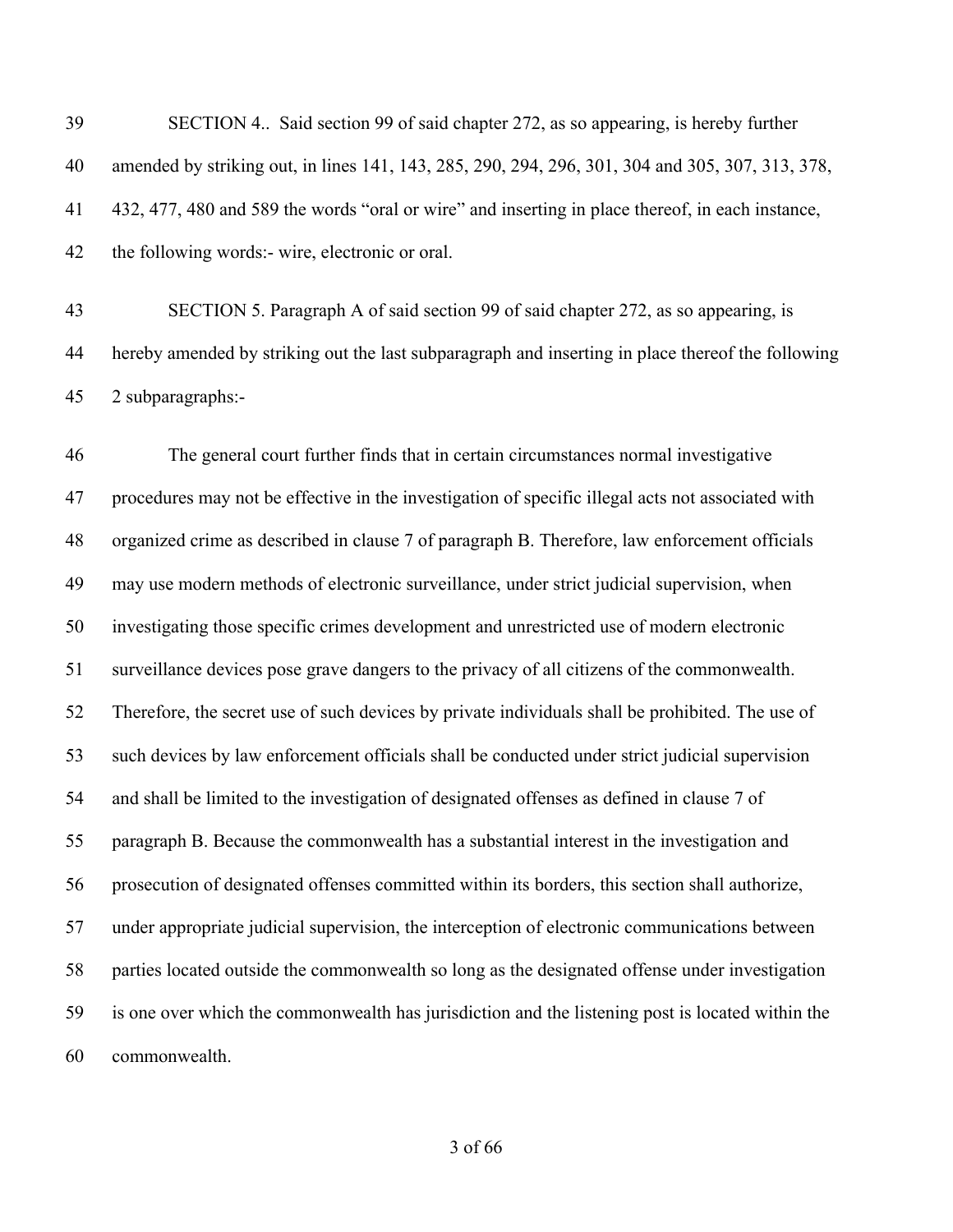| 61 | SECTION 6. Paragraph B of said section 99 of said chapter 272, as so appearing, is                   |
|----|------------------------------------------------------------------------------------------------------|
| 62 | hereby amended by striking out clause 1 and inserting in place thereof the following clause:-        |
| 63 | 1. "Wire communication" shall mean any aural transfer made in whole or in part through               |
| 64 | the use of facilities for the transmission of communications by the aid of wire, cable or other like |
| 65 | connection between the point of origin and the point of reception, including the use of such         |
| 66 | connection in a switching station                                                                    |
| 67 | SECTION 7. Said paragraph B of said section 99 of said chapter 272, as so appearing, is              |
| 68 | hereby further amended by striking out clauses 3 to 5, inclusive, and inserting in place thereof     |
| 69 | the following 6 clauses:-                                                                            |
| 70 | 3. "Communications device" shall mean a device or apparatus which is capable of                      |
| 71 | transmitting, receiving, amplifying or recording an electronic, wire or oral communication.          |
| 72 | 4. "Intercepting device" shall mean a communications device other than a device                      |
| 73 | the ordinary purpose of which is not interception of wire, electronic or oral communication;         |
| 74 | provided, however, that no body-mounted camera with an audio recording feature shall be              |
| 75 | considered an intercepting device when such an instrument is worn openly by a uniformed              |
| 76 | investigative or law enforcement officer or an officer conspicuously displaying the officer's        |
| 77 | badge of authority or other visible indicator of the officer's status as an investigative or law     |
| 78 | enforcement officer; provided further, that no hearing aid or similar device which is being used     |
| 79 | to correct subnormal hearing and no telephone or telegraph instrument, equipment, facility or        |
| 80 | any component thereof: (i) furnished to a subscriber or user by a communications common              |
| 81 | carrier in the ordinary course of its business under its tariff and being used by the subscriber or  |
| 82 | user in the ordinary course of its business; or (ii) being used by a communications common           |
|    |                                                                                                      |

of 66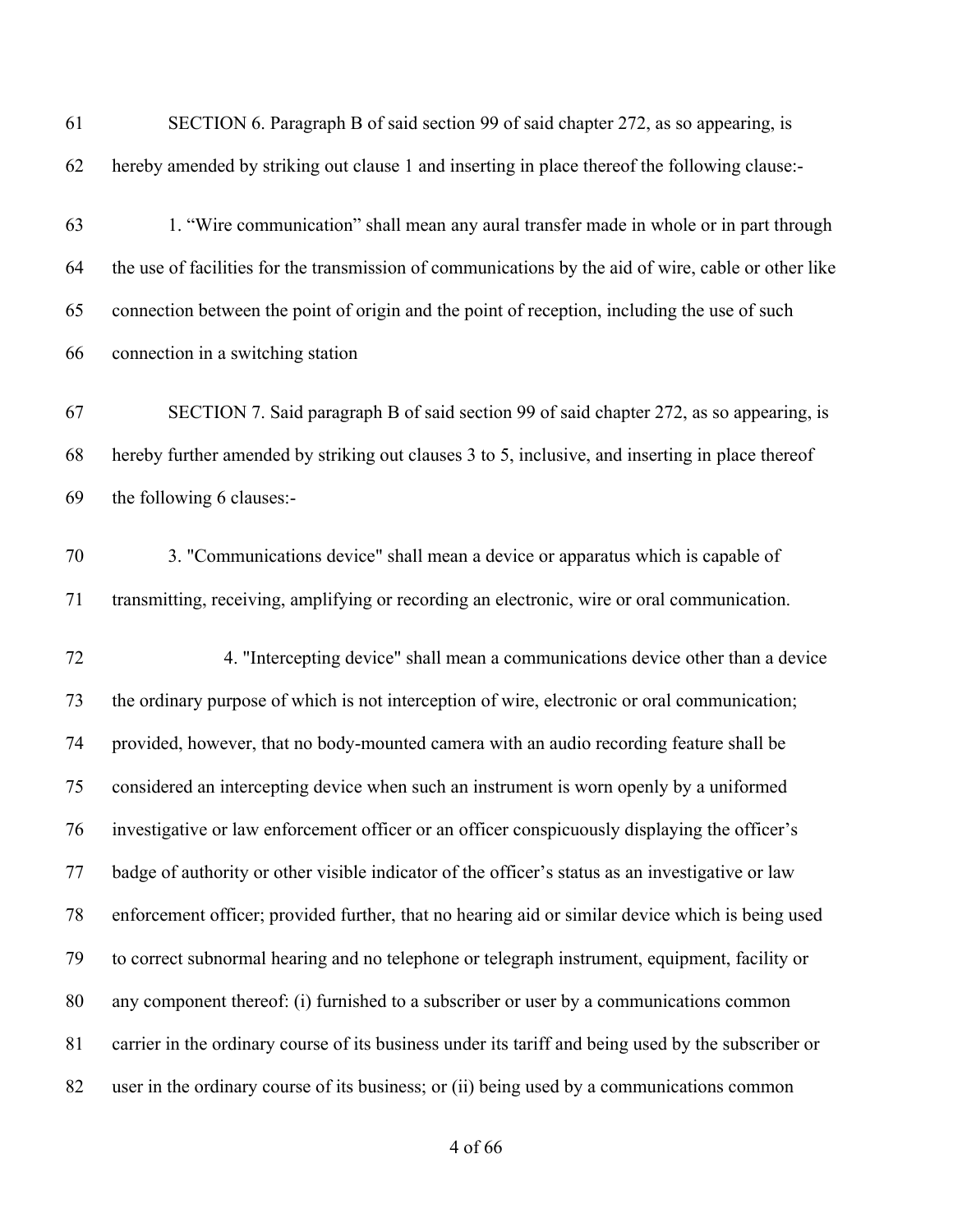carrier in the ordinary course of its business shall be considered an intercepting device; and provided further, that no vehicle-mounted camera with an audio recording feature shall be considered an intercepting device when it is mounted on a marked law enforcement vehicle or when such camera is used to record a motor vehicle stop or other encounter involving a uniformed law enforcement officer or an officer conspicuously displaying the officer's badge of authority or other visible indicator of the officer's status as an investigative or law enforcement officer.

 4A. ''Interception'' shall mean to secretly hear or secretly record or to aid another to secretly hear, view or otherwise inspect or secretly record the contents of a wire, electronic or oral communication contemporaneously with its transmission or conveyance by any person other than a person given prior authority by all parties to such communication; provided, however, that it shall not constitute an interception: (i) if no communications device is used to accomplish the interception; (ii) for an investigative or law enforcement officer to obtain information in real time concerning the existence of a communication and the identity of the parties to a communication but not the contents of the communication itself, where such action has been specifically authorized by the order of a court of competent jurisdiction pursuant to the procedure prescribed by 18 U.S.C. § 3123; (iii) for an investigative or law enforcement officer to record or transmit a wire, electronic or oral communication if the officer is a party to such communication or has been given prior authorization to record or transmit the communication by such a party and if recorded or transmitted in the course of an investigation of a designated offense as defined 103 herein; or (iv) for any person to record a government actor in the performance of official business in public except when such recording unreasonably invades the privacy of a citizen informing on criminal conduct or reporting criminal conduct or a confidential informant.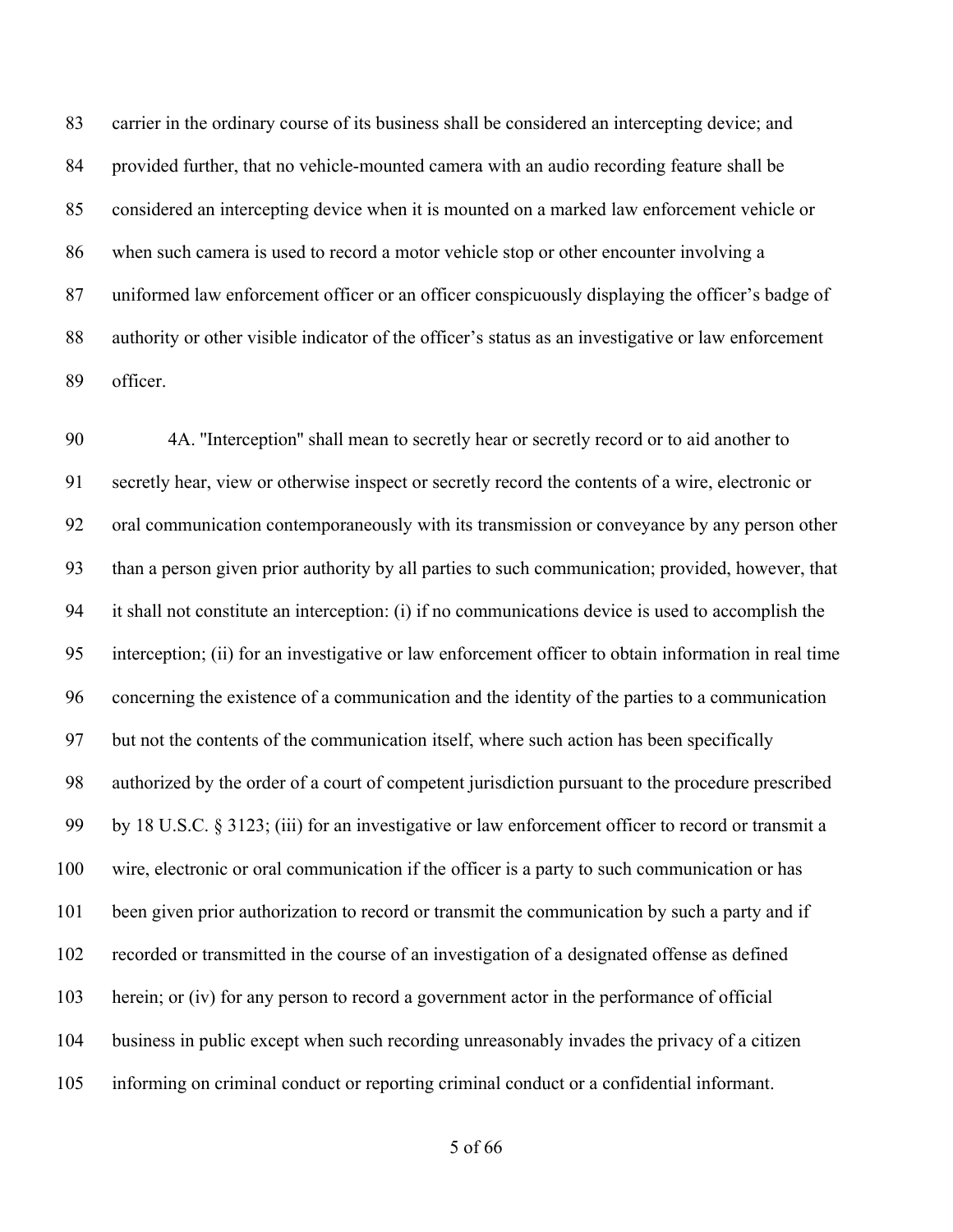106 4B. "Contents", when used with respect to any wire, electronic or oral communication, shall mean any information concerning the contents, substance, purport or meaning of that communication, including any spoken words, visual images or written materials.

 4C. "Electronic communication" shall mean any transfer of signs, signals, writing, images, sounds, data, or intelligence of any nature transmitted in whole or in part by wire, radio, electromagnetic, photoelectronic or photooptical system, but does not include (i) any wire or oral communication, (ii) any communication made through a tone-only paging device, (iii) any communication from a tracking device, or (iv) electronic funds transfer information stored by a financial institution in a communication system used for the electronic storage and transfer of funds

 SECTION 182. Said paragraph B of said section 99 of said chapter 272, as so appearing, is hereby further amended by striking out clause 7 and inserting in place thereof the following clause:-

 7. The term "designated offense" shall include (a) the following offenses in connection with organized crime as defined in the preamble:

121 ; the illegal use, possession, theft, transfer or trafficking of one or more firearms, rifles, shotguns, sawed-off shotguns, machine guns, assault weapons, large capacity weapons, covert weapons as defined by section 121 of chapter 140, or silencers; any arson; assault and battery with a dangerous weapon; bribery; any felony burglary; money laundering in violation of chapter 267A; enterprise crime in violation of chapter 271A; extortion; forgery; gaming in violation of sections 38, 39, 40, 41 and 43 of chapter 23K and sections 16A and 17 of chapter 271; kidnapping; any felony larceny; lending of money or things of value in violation of the general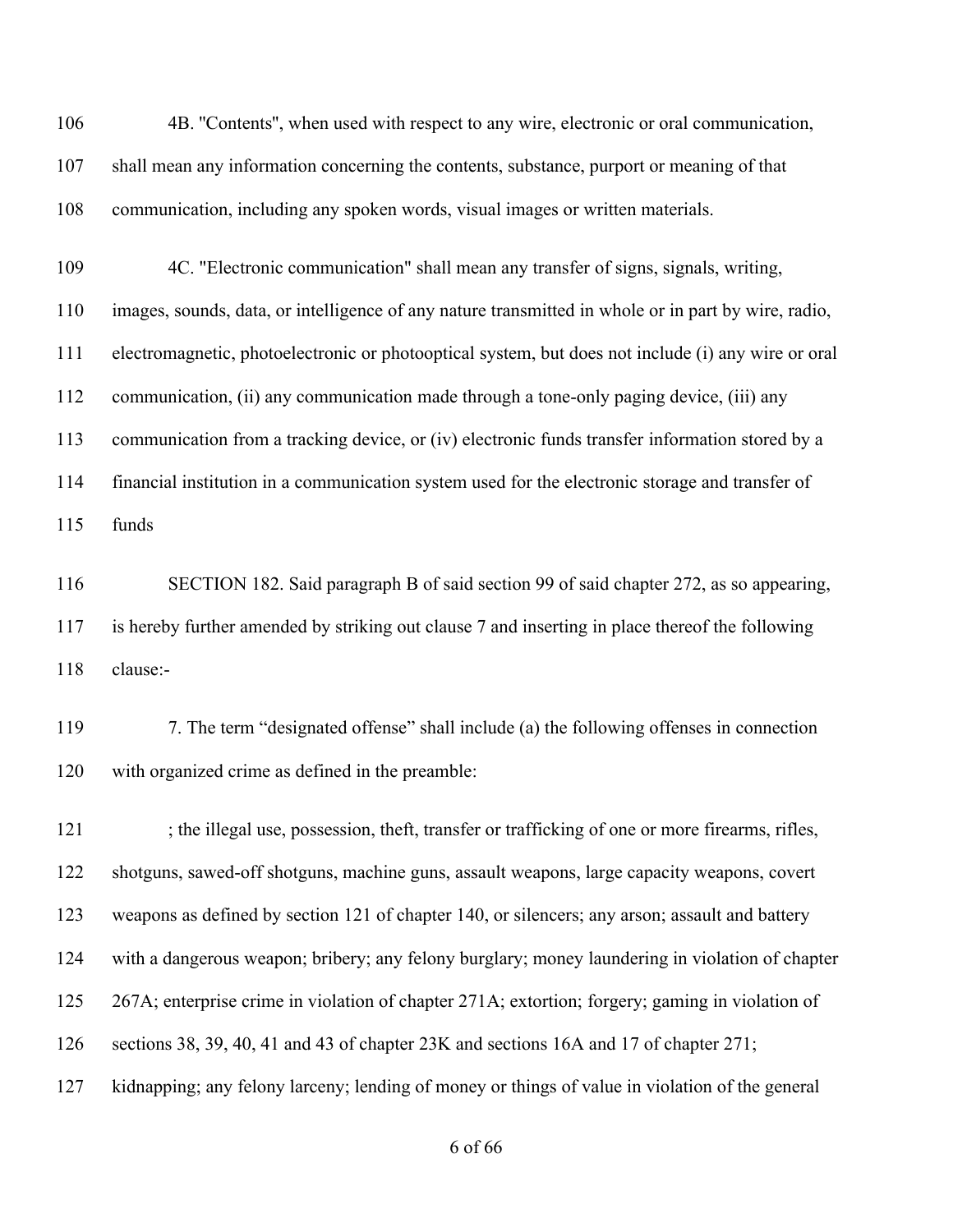laws; perjury; any felony involving prostitution; robbery; subornation of perjury; any violation of section 13B of chapter 268; any violation of this section; being an accessory to any fo the foregoing offenses; and conspiracy, attempt or solicitation to commit any of the foregoing offenses; and (b) the following offenses, whether or not in connection with organized crime, as referenced in paragraph 3 of the preamble: any murder or manslaughter, except under section 13 ½ of chapter 265; rape as defined in sections 22, 22A, 22B, 22C, 23, 23A, 23B, 24, and 24B of chapter 265; human trafficking in violation of sections 50 through 53 of chapter 265; any violation of chapter 94C involving the trafficking, manufacture, distribution of, or intent to distribute controlled substances; illegal trafficking in weapons; the illegal use or possession of explosives or chemical, radiological or biological weapons; civil rights violation causing bodily injury; intimidation of a witness or potential witness, or a judge, juror, grand juror, prosecutor, defense attorney, probation officer or parole officer; being an accessory to any of the foregoing offenses; and conspiracy, attempt or solicitation to commit any of the foregoing offenses. SECTION 8. Paragraph I of said section 99 of said chapter 272, as so appearing, is hereby amended by striking out clause 2 and inserting in place thereof the following clause:- 2. the date of issuance, the date of effect and the termination date which shall not exceed 40 days after the date of effect; provided, however, that if physical installation of a device is necessary, the 40-day period shall begin upon the date of installation; provided further, that a

warrant shall permit interception of wire, electronic or oral communications for a period not to

exceed 30 days; and provided further, that if the effective period of the warrant is to terminate

upon the acquisition of particular evidence or information or wire, electronic or oral

communication, the warrant shall so provide.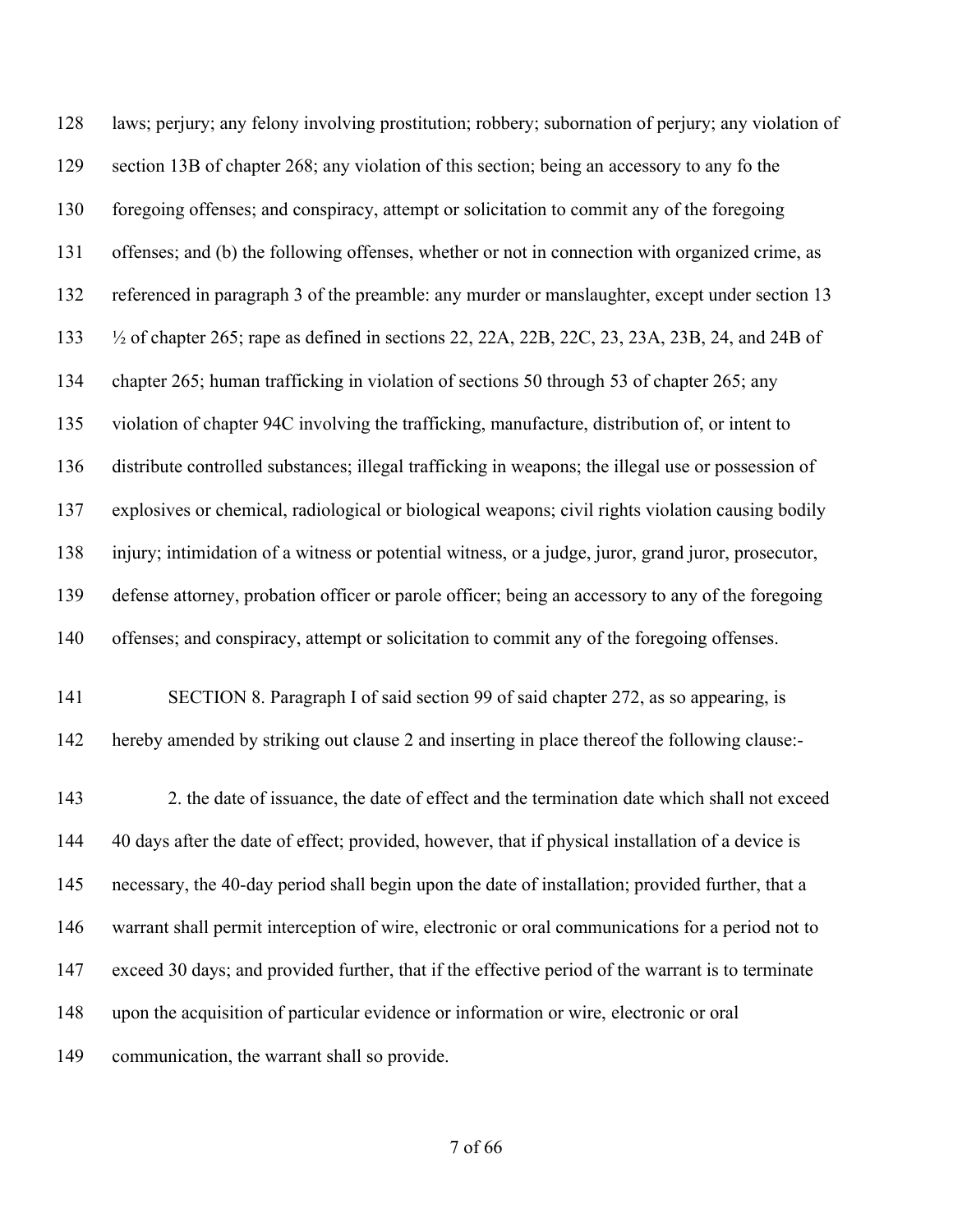SECTION 9. Said paragraph I of said section 99 of said chapter 272, as so appearing, is hereby further amended by striking out clause 6 and inserting in place thereof the following 3 clauses:-

 6. the identity of the agency authorized to intercept the communications and the identity of the person authorizing the application;

 7. a statement providing for service of the warrant pursuant to paragraph L; provided, however, that if there has been a finding of good cause shown requiring the postponement of such service, a statement of such finding together with the basis therefor shall be included and an alternative direction for deferred service pursuant to subparagraph 2 of said paragraph L; and

 8. every order and extension thereof shall contain a provision that the authorization to intercept shall be executed as soon as practicable, shall be conducted in such a way as to minimize the interception of communications not otherwise subject to interception under this chapter and shall terminate upon attainment of the authorized objective or in 30 days, whichever first occurs.

 SECTION 185. Paragraph J of said section 99 of said chapter 272, as so appearing, is hereby amended by striking out the subparagraph 2 and inserting in place thereof the following subparagraph:-

 2. Upon such application, the judge may issue an order renewing the warrant and extending the authorization for a period not exceeding 30 days from the entry thereof. The order shall specify the grounds for the issuance thereof. The application and an attested copy of the order shall be retained by the issuing judge to be transported to the chief justice in accordance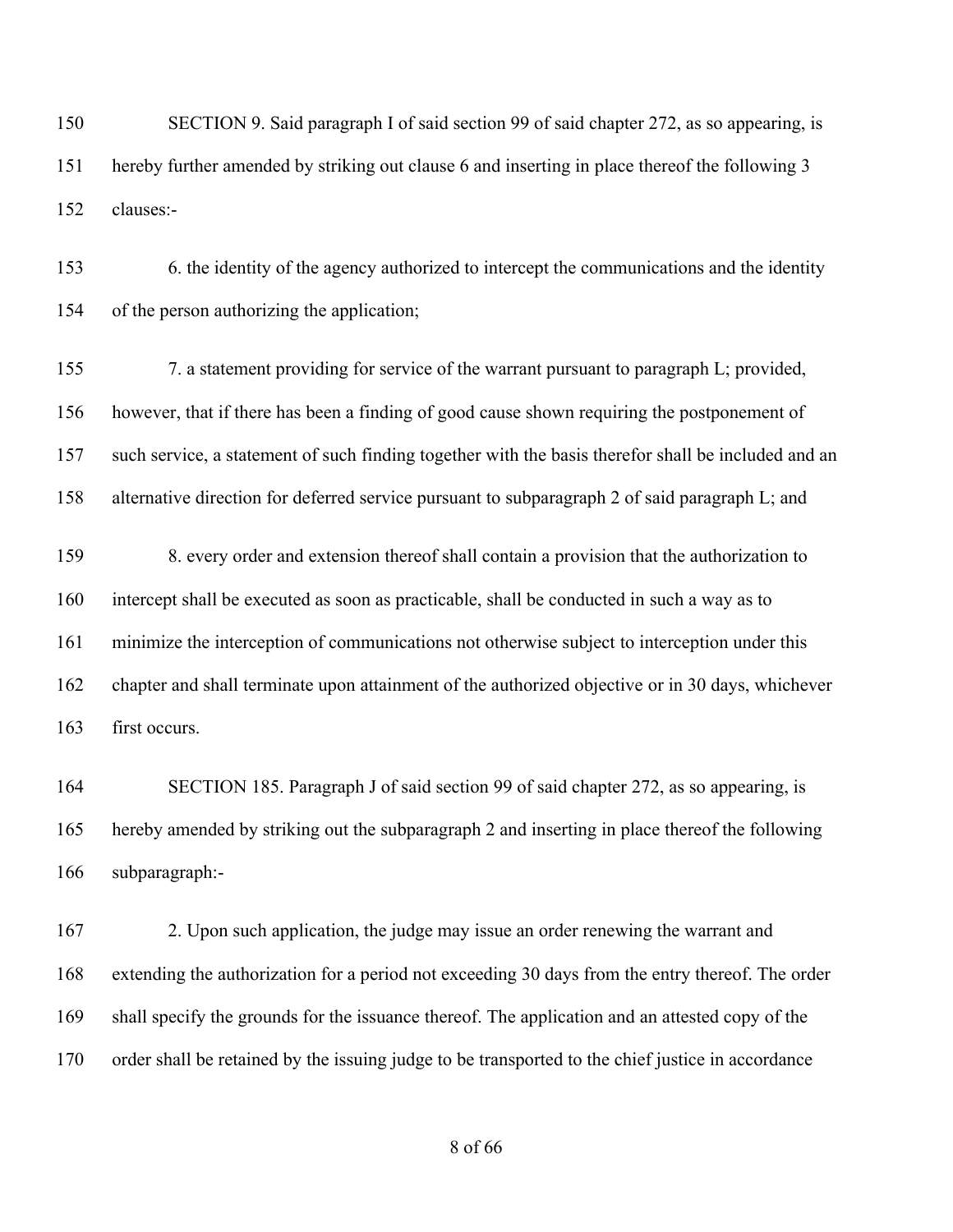with paragraph N. No renewal shall be granted that shall terminate later than 2 years following 172 the effective date of the warrant.

| 173 | SECTION 10. Said section 99 of said chapter 272, as so appearing, is hereby further              |
|-----|--------------------------------------------------------------------------------------------------|
| 174 | amended by striking out paragraph K and inserting in place thereof the following paragraph:-     |
| 175 | 1. A warrant may be executed pursuant to its terms anywhere in the<br>K.                         |
| 176 | commonwealth or any other place that facilitates a wire, electronic or oral communication to     |
| 177 | which at least 1 party is within the commonwealth or which otherwise involves a wire, electronic |
| 178 | or oral communication regarding a criminal offense for which criminal jurisdiction would exist   |
| 179 | in the commonwealth; provided, however, that the listening post is located within the            |
| 180 | commonwealth.                                                                                    |

 2. A warrant may be executed by the authorized applicant personally or by an investigative or law enforcement officer of the commonwealth designated by the applicant for that purpose or by any designated individual operating under a contract with the commonwealth or a political subdivision thereof acting under the supervision of an investigative or law enforcement officer authorized to execute the warrant.

186 3. A warrant may be executed according to its terms during the hours specified therein and for the period authorized therein or a part thereof. The authorization shall terminate upon the acquisition of the wire, electronic or oral communications, evidence or information described in the warrant. Upon termination of the authorization in the warrant and any renewals thereof, the interception shall immediately cease and any device installed for the purposes of the interception shall be removed as soon thereafter as practicable. Entry upon private premises for the removal of such device shall be deemed to be authorized by the warrant.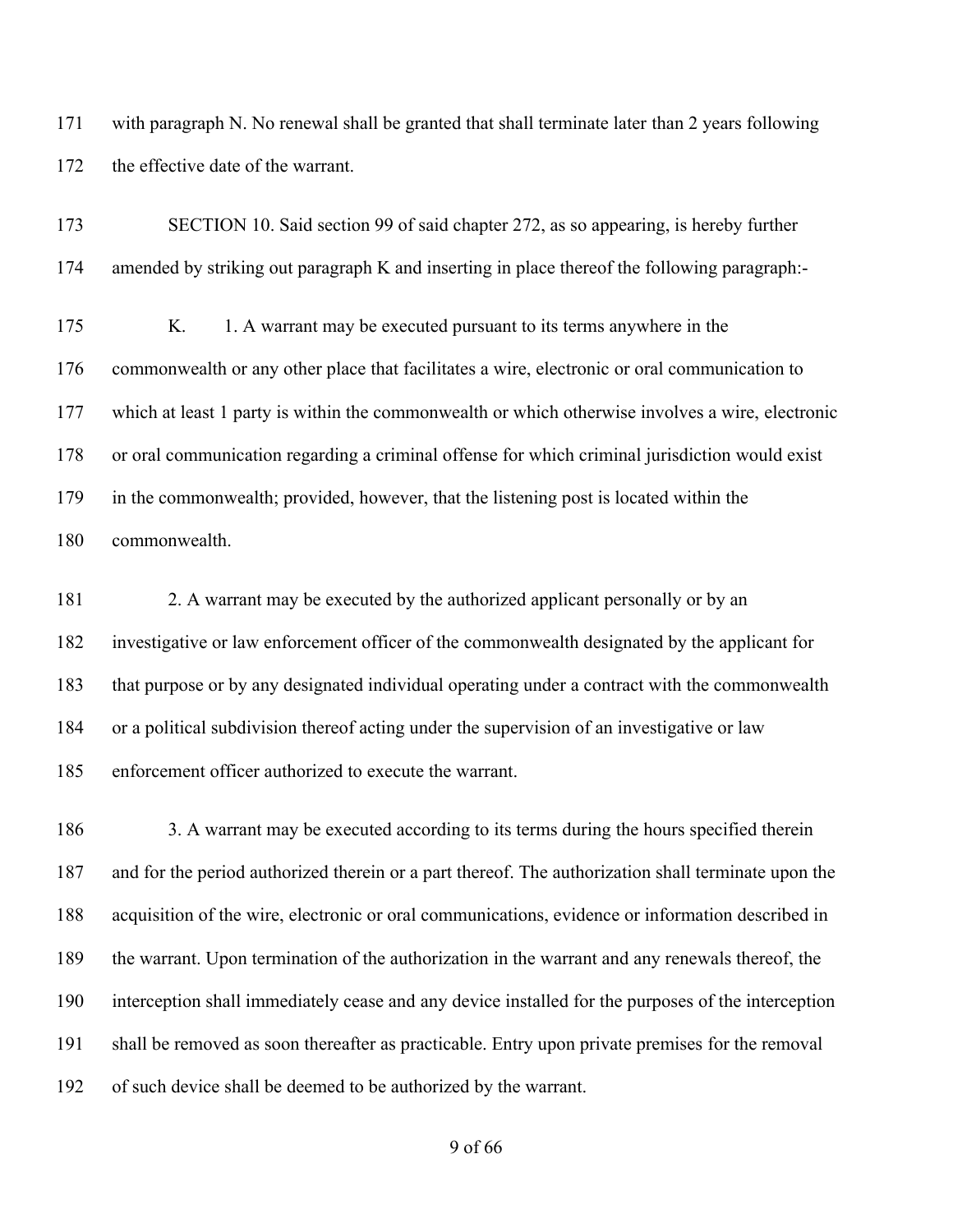4. If an intercepted communication is in a code or foreign language and an expert in that code or foreign language is not reasonably available during the interception period, minimization shall be accomplished as soon as practicable after such interception.

 5. Upon request of the applicant, the issuing judge may direct that a provider of wire or electronic communications service, landlord, custodian, or other person shall furnish the applicant forthwith all information, facilities, and technical assistance necessary to acomplish the interception unobtrusively and with a minimum of interference with the services that the person 200 so ordered by the court accords the party whose communications are to be intercepted. Any provider of wire or electronic communications service, landlord, custodian, or other person furnishing such facilities or technical assistance shall be compensated therefore by the applicant for reasonable expenses incurred in providing such facilities or assistance.

 SECTION 11. Said section 99 of said chapter 272, as so appearing, is hereby further amended by adding, in line 291, after the words "and premises" the following:-

"or through a particularly described electronic account or identity"

 SECTION 12. Said section 99 of said chapter 272, as so appearing, is hereby further amended by adding, in line 376, after the words "telegraph line", the following:-

- ", or electronic account or identity"
- SECTION 13. Said section 99 of said chapter 272, as so appearing, is hereby further
- amended by adding, in line 436, after the words "telegraph line", the following:-
- ", or the owner or user of the electronic account or identity"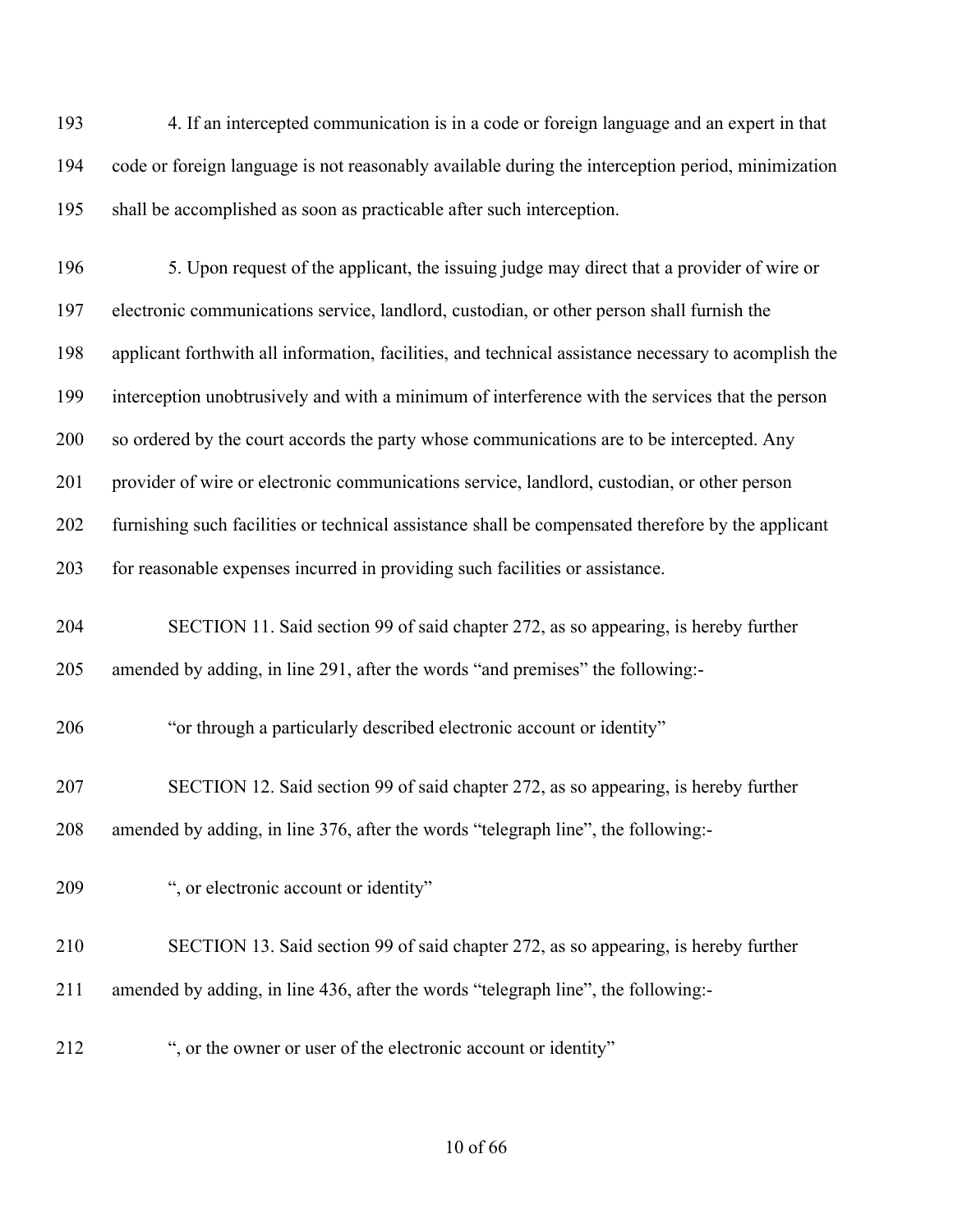| 213 | SECTION 14. Said section 99 of said chapter 272, as so appearing, is hereby further                |
|-----|----------------------------------------------------------------------------------------------------|
| 214 | amended by adding, in line 471, after the words "if any," the following:-                          |
| 215 | "the electronic account or identity,"                                                              |
| 216 | SECTION 15. clause D section 99 of Chapter 272 as appearing in the 2016 official                   |
| 217 | edition is hereby amended by inserting after subclause f the following new sub clause:- (g) a      |
| 218 | listed, labeled emergency monitoring center of critical event signals including but not limited to |
| 219 | fire alarms, and burglar alarms that are specifically listed, labeled or approved by nationally    |
| 220 | recognized testing laboratory under the united states department of labor including but not        |
| 221 | limited to U.L. or F.M. for signal monitoring in their ordinary course of business                 |
| 222 | SECTION 16. Section 31 of said chapter 94C, as so appearing, is hereby further amended             |
| 223 | by adding to "CLASS B" the following subsection:-                                                  |
| 224 | (f) Any substance controlled in Schedule II of Title 21 of the Code of Federal                     |
| 225 | Regulations Part 1308.12, unless specifically excepted or unless listed in another class in this   |
| 226 | section.                                                                                           |
| 227 | SECTION X. Said section 31 of said chapter 94C, as so appearing, is hereby further                 |
| 228 | amended by adding to "CLASS C" the following subsection:-                                          |
| 229 | (g) Any substance controlled in Schedule III of Title 21 of the Code of Federal                    |
| 230 | Regulations Part 1308.13, unless specifically excepted or unless listed in another class in this   |
| 231 | section.                                                                                           |
| 232 | SECTION X. Said section 31 of said chapter 94C, as so appearing, is hereby further                 |
| 233 | amended by adding to "CLASS D" the following subsection:-                                          |

## of 66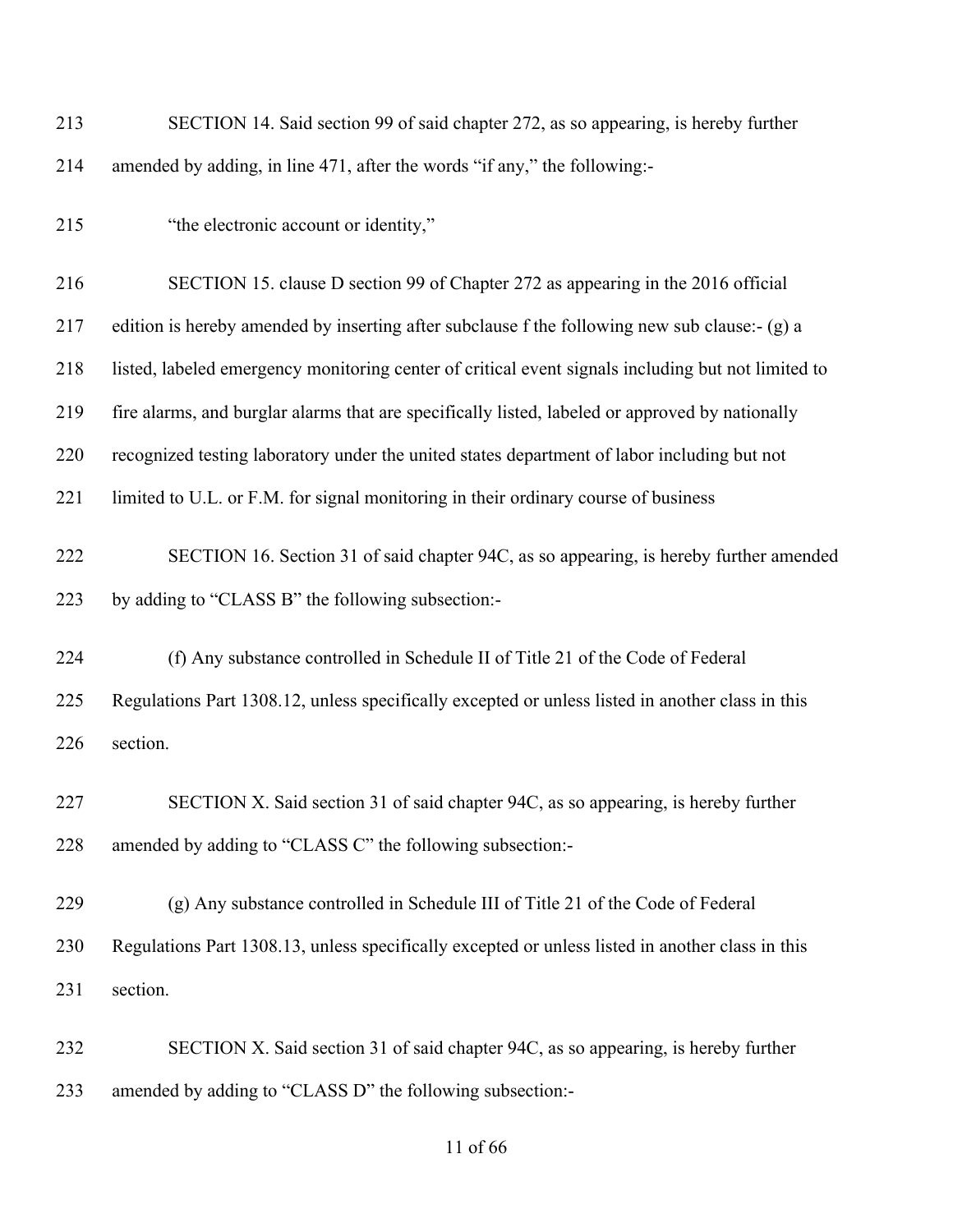(c) Any substance controlled in Schedule IV of Title 21 of the Code of Federal

 Regulations Part 1308.14, unless specifically excepted or unless listed in another class in this section.

 SECTION X. Said section 31 of said chapter 94C, as so appearing, is hereby further amended by adding to "CLASS E" the following subsection:-

 (c) Any substance controlled in Schedule V of Title 21 of the Code of Federal Regulations Part 1308.15, unless specifically excepted or unless listed in another class in this section

242 SECTION 17. Section 28 of said chapter 127, as appearing in the 2016 Official Edition, is hereby amended by inserting after the word "twenty-three" in line 4, the following words:- , of the fingerprint-based state identification number.

 SECTION 18\_ . Chapter 218 is hereby further amended by inserting after section 32 the following section:-

 Section 32A. An application for a criminal complaint submitted to the district court by a police department against a person arrested for or charged with an offense shall be accompanied by an offense-based tracking number or OBTN. For the purposes of this section, an "OBTN" shall be a unique number assigned by the agency for such arrest or charge. The OBTN format shall be according to the policies of the department of state police and the department of criminal justice information services.

 An otherwise valid application for a complaint submitted by a police department against a person arrested shall not preclude the issuance of a complaint merely because the application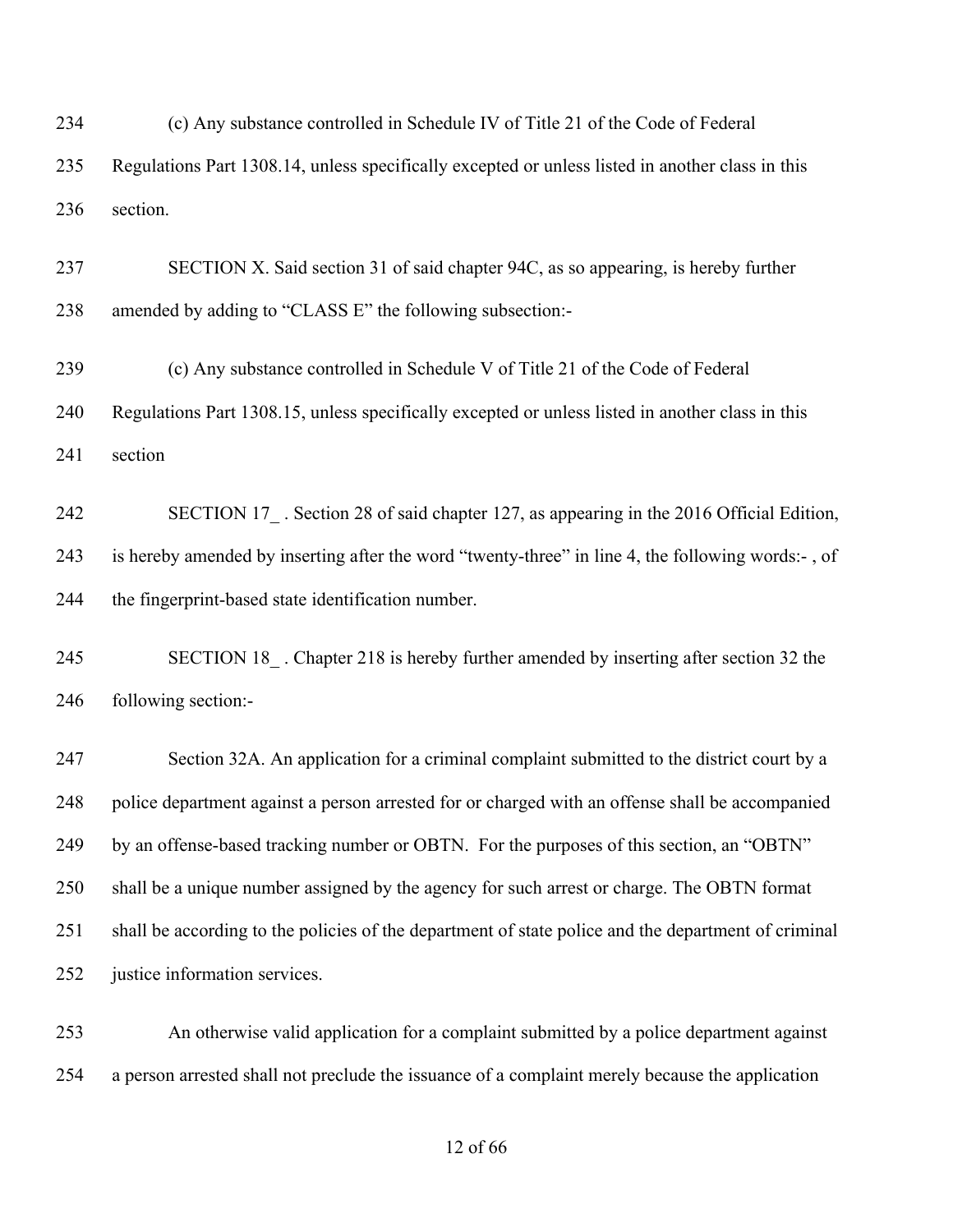| 255 | does not include an arrestee's OBTN. If a complaint is issued based on an application for a      |
|-----|--------------------------------------------------------------------------------------------------|
| 256 | complaint submitted by a police department against a person arrested that did not include the    |
| 257 | arrestee's OBTN, the prosecutor shall submit the OBTN of the defendant to the court to be        |
| 258 | included in the case file.                                                                       |
| 259 | SECTION 19. Section 35 of said chapter 279 of the General Laws, as so appearing, is              |
| 260 | hereby amended by inserting after the word "shall", in line 3, the following words:-, to the     |
| 261 | extent that an individual has been assigned a fingerprint-based state identification number and  |
| 262 | that such number has been provided to the court.                                                 |
| 263 | SECTION 20. Said section 35 of said chapter 279 of the General Laws, as so                       |
| 264 | appearing, is hereby further amended by inserting after the word "mittimus", in line 4, the      |
| 265 | following words:- the person's fingerprint-based state identification number,.                   |
| 266 | SECTION 21. Chapter 84C of the General Laws is hereby amended by inserting after                 |
| 267 | section 34A the following section:-                                                              |
| 268 | Section 34B: Immunity from prosecution under for persons under age 21 seeking medical            |
| 269 | assistance for self or other experiencing alcohol-related overdose                               |
| 270 | Section 34B. (a) A person under age 21 who, in good faith, seeks medical assistance for          |
| 271 | someone experiencing an alcohol-related overdose shall not be charged or prosecuted for          |
| 272 | possession of alcohol under Section 34C of Chapter 138 if the evidence for the charge of         |
| 273 | possession of alcohol was gained as a result of the seeking of medical assistance; provided, the |
| 274 | adherence to the conditions of subsection (c).                                                   |
|     |                                                                                                  |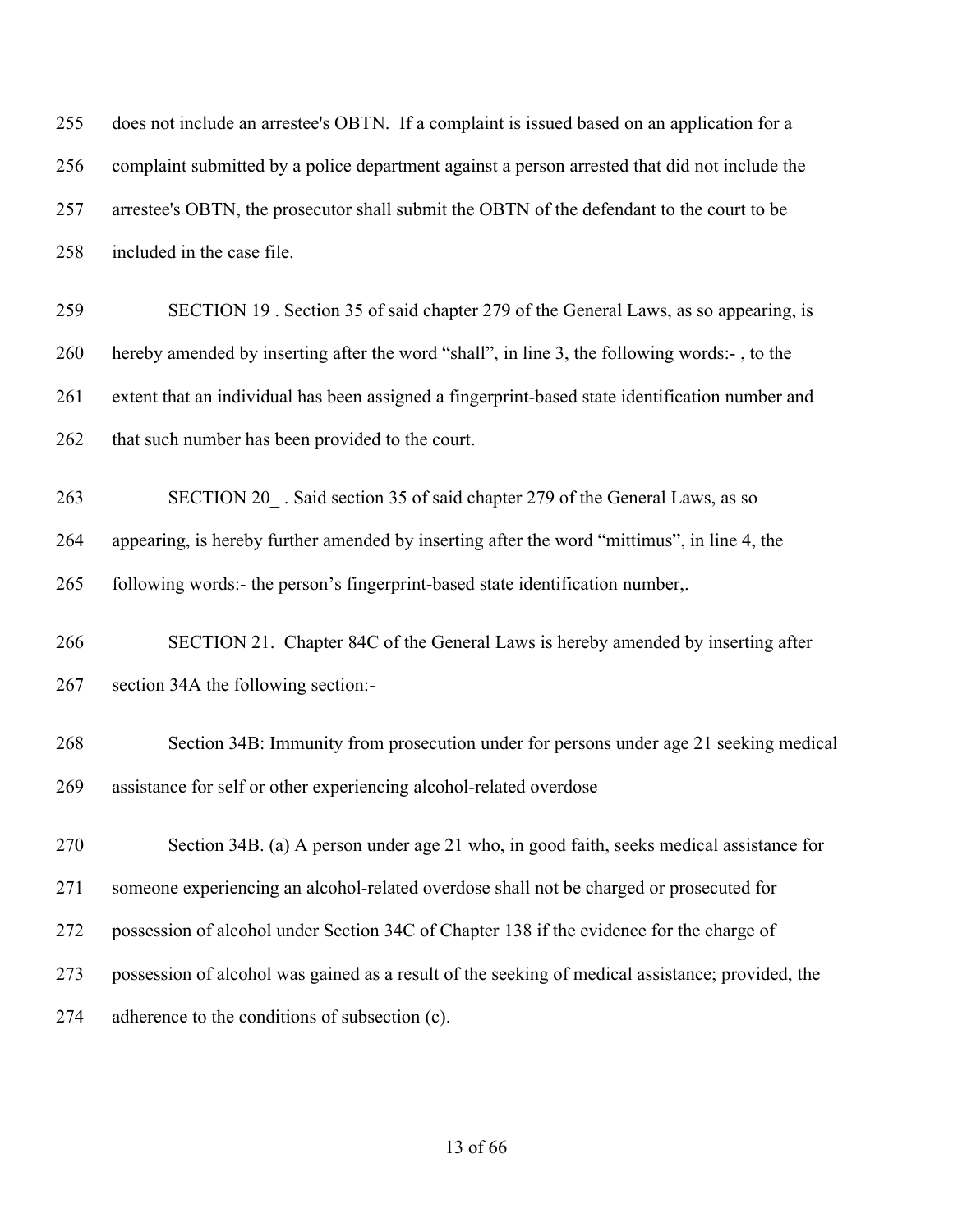(b) A person under age 21 who experiences an alcohol -related overdose and is in need of medical assistance and, in good faith, seeks such medical assistance, or is the subject of such a good faith request for medical assistance, shall not be charged or prosecuted under sections Section 34C of Chapter 138 if the evidence for the charge of possession of alcohol was gained as a result of the overdose seeking of medical assistance; provided, the adherence to the conditions of subsection (c).

 (c) A law enforcement officer, after making a reasonable determination and considering the facts and surrounding circumstances, reasonably believes that all of the following apply, (i) the person either requested medical assistance or acted in concert with another person who requested emergency medical assistance for an individual who reasonably appeared to be in need of medical assistance due to alcohol consumption; (ii) the person provided their full name and other relevant information requested by the law enforcement officer, and (iii) the person remained at the scene with the individual who reasonably appeared to be in need of medical assistance due to alcohol consumption until emergency medical assistance arrived and cooperated with emergency medical assistance personnel and law enforcement officers at the scene.

 (d) Nothing in this section shall be construed to limit any seizure of evidence or contraband otherwise permitted by law. Nothing in this section shall be construed to limit or abridge the authority of a law enforcement officer to detain or take into custody a person in the course of an investigation or to effectuate an arrest for any offense.

 SECTION 22\_. Chapter 94C of the General Laws is hereby amended by inserting after section 32N the following new section:-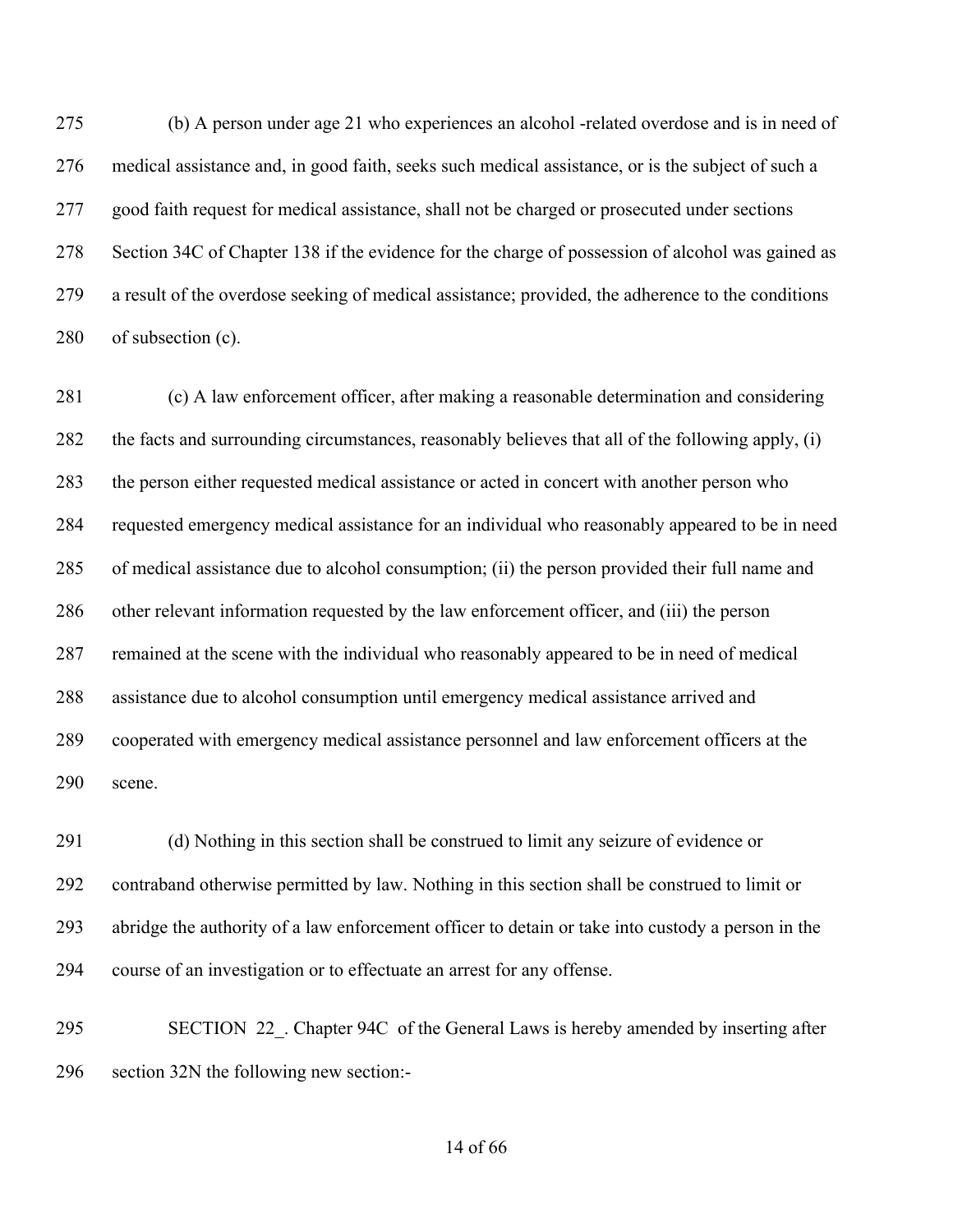SECTION 32O, Controlled Substances Causing Death or Great Bodily Harm

 (a) Any person who knowingly or intentionally manufactures, distributes, dispenses, delivers, gives away, barters, administers or provides any amount of a controlled substance or counterfeit substance which results in death shall be punished as murder in the second degree as defined by section 1 of chapter 265. (b) Any person who knowingly causes, induces, abets or provides a person with a controlled substance or counterfeit substance which after being injected, inhaled, ingested or otherwise introduced into the body causes unconsciousness, extreme physical pain, protracted and obvious disfigurement, or protracted loss or impairment of the function of a bodily member, organ, or mental faculty shall have caused great bodily harm and shall be punished by imprisonment in the state prison for not less than ten years. (c) Lack of knowledge of any previous health conditions shall not be a defense to any person who violates the provisions of this section.

 SECTION 23\_ . Chapter 94C of the General Laws is hereby amended by inserting the following new section:-

Section 32O: Illegal Trafficking of Opioids, Heroin, Firearms

 (a) Whoever is found guilty for trafficking substances under section 32E paragraphs (c) or (c1/2) of this chapter and is concurrently or separately found guilty under section 10E, 10I,10J and or 10K of chapter 269 shall be punished by a term of up to life imprisonment in the state prison and a fine of not more than five hundred thousand dollars. A prosecution commenced under this section shall not be placed on file or continued without a finding. A person convicted of violating this section shall not be eligible for furlough, work release, temporary release or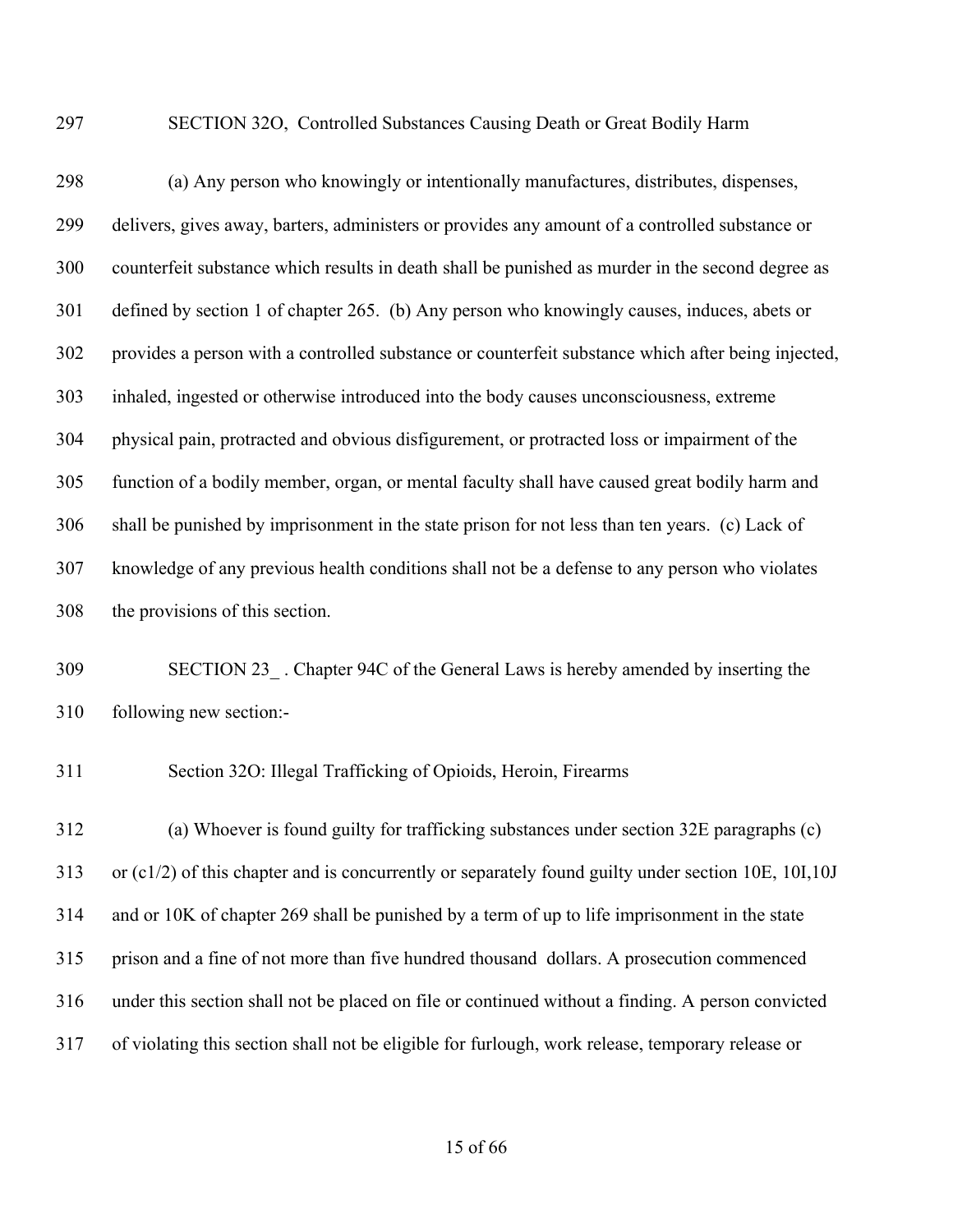receive any deduction from his sentence for good conduct under section 129C or 129D of chapter 127.

 (b) Whoever being found guilty of any of the provisions in section 32E of this chapter while found to be in possession of a deceptive weapon as defined in section 121 of chapter 140, shall have up to five years added to their sentence

 SECTION 24\_ . Section 22F of chapter 90 of the General Laws is hereby amended by striking out, in line 57, the word "four" and inserting in place thereof the following word:- "five".

 SECTION 25. Section 22F of said chapter 90, as so appearing, is hereby further amended by striking out, in lines 66-68, the following sentence:-

 "An appeal to the superior court may be had, in accordance with the provisions of chapter thirty A, from any order of the registrar of motor vehicles made under the provisions of this section."

 SECTION 26 . Section 22F of said chapter 90 is hereby further amended by inserting at the end thereof the following paragraph:-

 "Any person previously deemed an habitual offender under this section who has not had their license or right to operate a motor vehicle restored to them by the registrar for a period of more than 5 years and who is convicted of operating a motor vehicle while under the influence of intoxicating liquor or narcotic drugs in violation of paragraph (a) of subdivision (1) of section 24; operating a motor vehicle recklessly or negligently so that the lives and safety of the public might be endangered; making a false statement in an application for a learner's permit or motor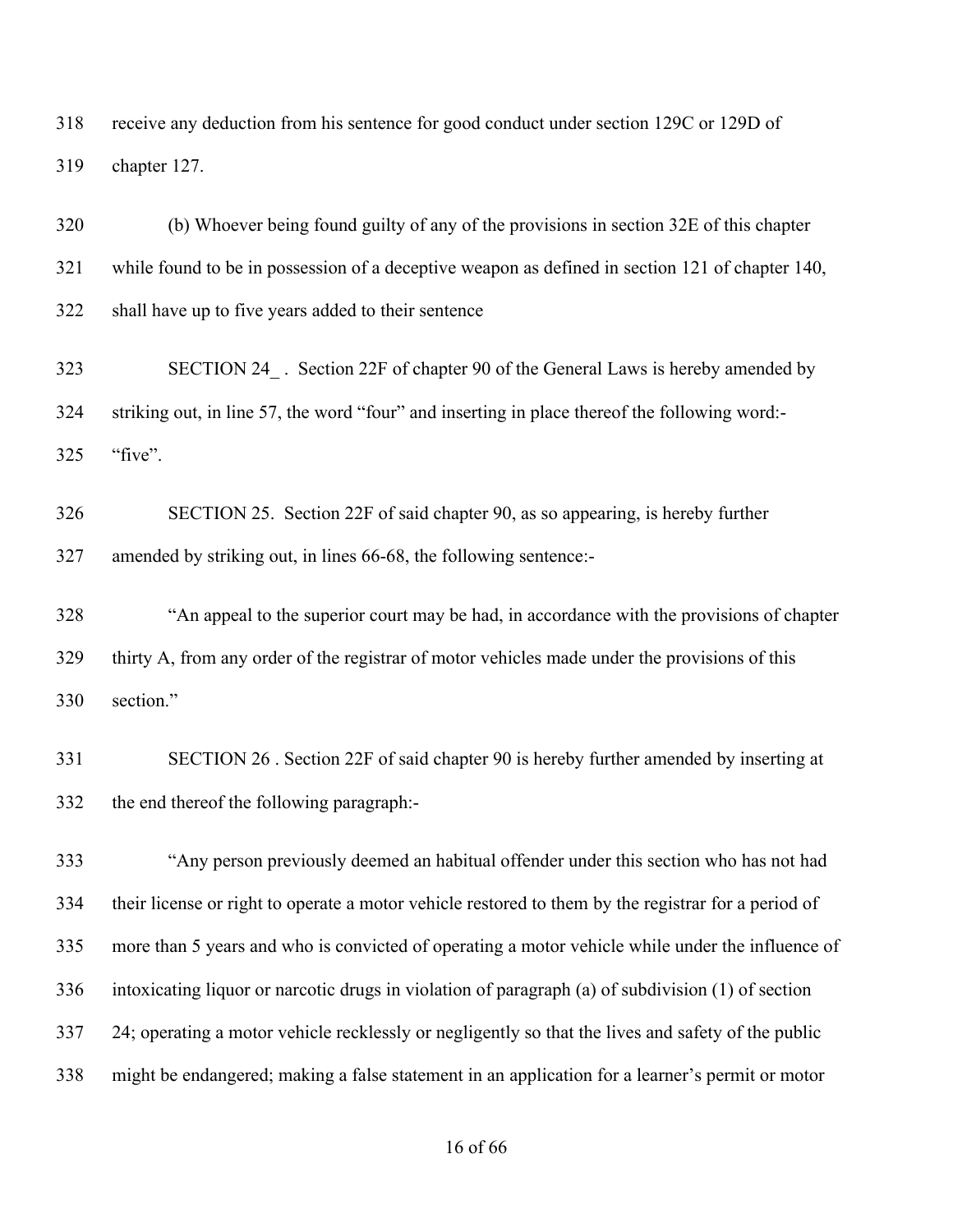vehicle operator's license or in an application for a registration of a motor vehicle; going away without making known his name, residence and the registration number of his vehicle after knowingly colliding with or otherwise causing injury to any person, other vehicle or property, all in violation of paragraph (a) of subdivision (2) of section 24; operating a motor vehicle after suspension or revocation of the person's motor vehicle operator's license or his right to operate motor vehicles in violation of section 23; operating a motor vehicle without a license in violation of section 10; or the commission of any felony in the commission of which a motor vehicle is used, shall be deemed a level 3 habitual traffic offender and the registrar shall immediately revoke such person's license or right to operate and shall not issue a new license or reinstate the right to operate for a period up to life but not less than 5 years from the date of revocation, nor until such person has satisfactorily completed a driver improvement course approved by the registrar and has passed such examination as to his competence to operate motor vehicles as the registrar may require.

 Any person previously deemed an habitual offender under this section who has not had their license or right to operate a motor vehicle restored to them by the registrar for a period of more than 5 years and who is convicted of 3 or more convictions of offenses which are required by any provision of law to be reported to the registrar and for which the registrar is authorized or required to suspend or revoke the person's license or right to operate motor vehicles for a period of 30 days or more, shall be deemed a level 2 habitual offender and the registrar shall immediately revoke such person's license or right to operate and shall not issue a new license or reinstate the right to operate to such person for a period of not less than 5 years from the date of revocation nor more than 15 years from such date of revocation, nor until such person has satisfactorily completed a driver improvement course approved by the registrar and has passed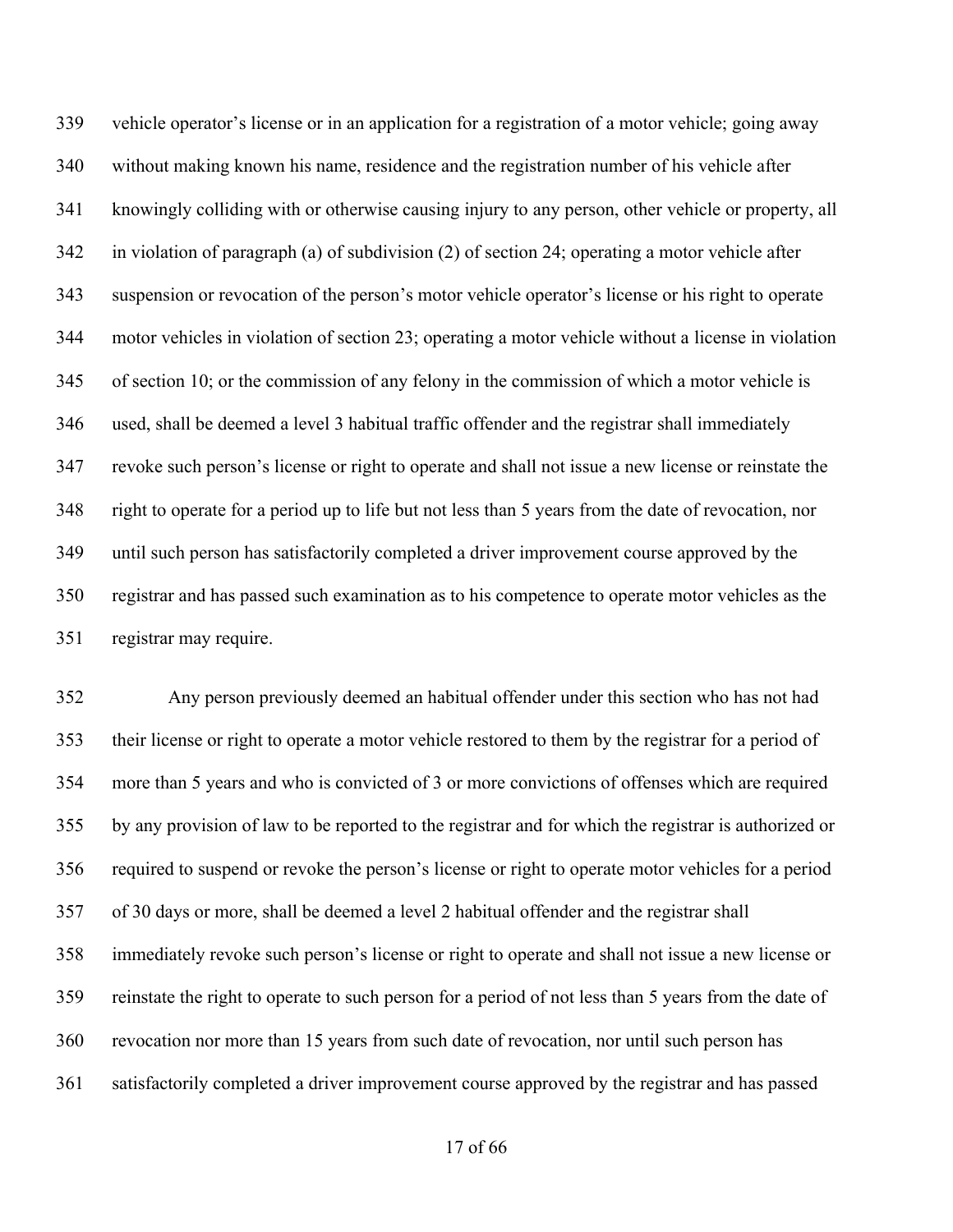such examination as to his competence to operate motor vehicles as the registrar may require. Provided further, that any person previously deemed a level 2 habitual offender under this section who has not had their license or right to operate a motor vehicle restored to them by the registrar for a period of 5 years and is convicted of operating a motor vehicle while under the influence of intoxicating liquor or narcotic drugs in violation of paragraph (a) of subdivision (1) of section 24; operating a motor vehicle recklessly or negligently so that the lives and safety of the public might be endangered; making a false statement in an application for a learner's permit or motor vehicle operator's license or in an application for a registration of a motor vehicle; going away without making known his name, residence and the registration number of his vehicle after knowingly colliding with or otherwise causing injury to any person, other vehicle or property, all in violation of paragraph (a) of subdivision (2) of section 24; operating a motor vehicle after suspension or revocation of the person's motor vehicle operator's license or his right to operate motor vehicles in violation of section 23; operating a motor vehicle without a license in violation of section 10; or the commission of any felony in the commission of which a motor vehicle is used; or 2 or more convictions of offenses which are required by any provision of law to be reported to the registrar and for which the registrar is authorized or required to suspend or revoke the person's license or right to operate motor vehicles for a period of 30 days or more, shall be deemed a level 3 habitual offender and the registrar shall immediately revoke such person's license or right to operate and shall not issue a new license or reinstate the right to operate for a period up to life but not less than 5 years from the date of revocation, nor until such person has satisfactorily completed a driver improvement course approved by the registrar and has passed such examination as to his competence to operate motor vehicles as the registrar may require. The registrar may revoke from any level 3 habitual offender who has had their license or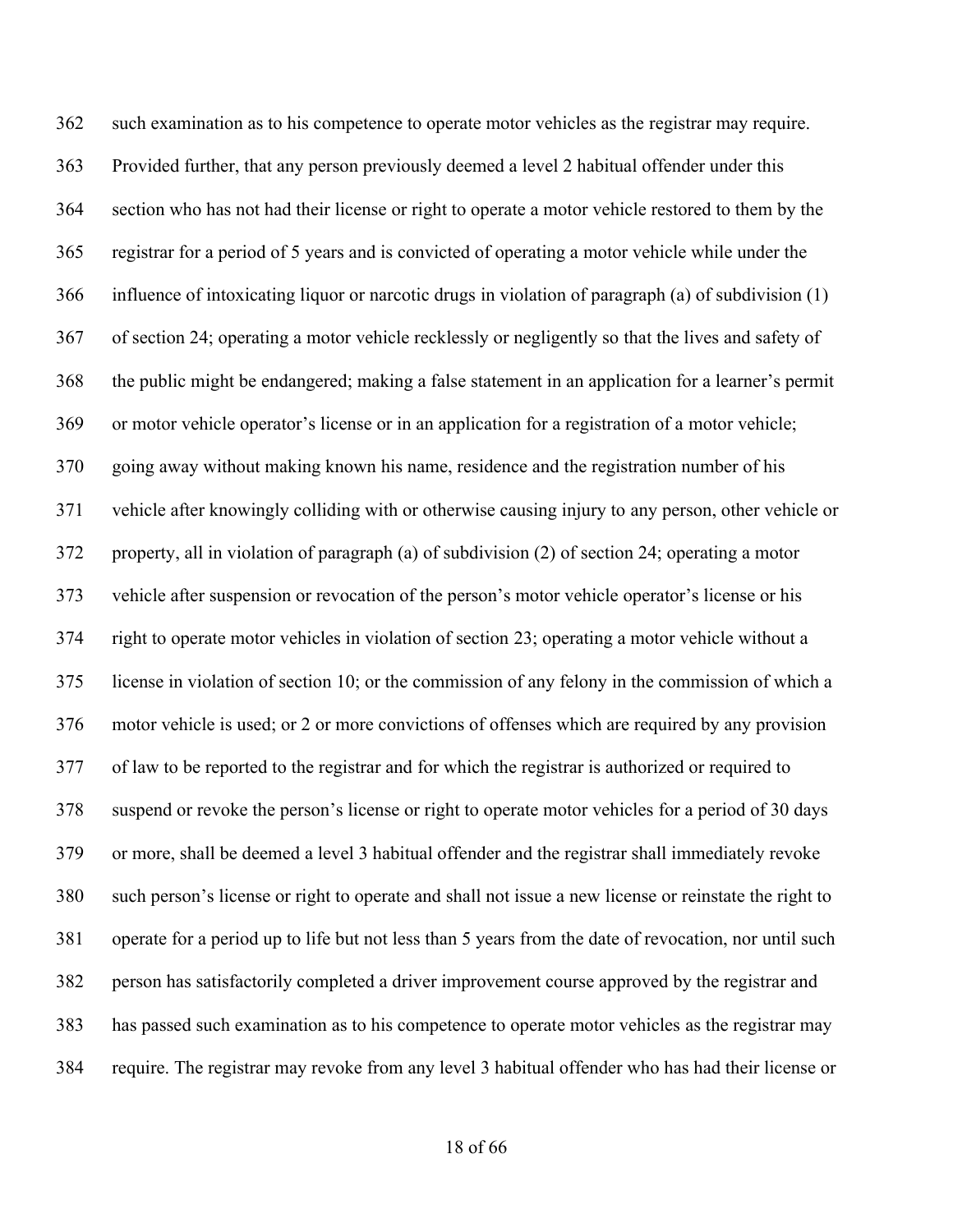right to operate restored and who commits an automobile law violation, as defined in section 1 of chapter 90C, the license or right to operate for a period up to life. The registrar may further issue to any habitual traffic offender who has satisfied the durational license revocation requirements provided for in this section a new license or reinstate such person's right to operate under such terms and conditions as the registrar deems appropriate and necessary. Nothing in this section shall limit the authority of the registrar to revoke a license or right to operate or issue a new license or reinstate the right to operate under section 24 of chapter 90. An appeal to the superior court may be had, in accordance with the provisions of chapter 30A, from any order of the registrar of motor vehicles made under the provisions of this section.

394 SECTION 27. Section 24G of chapter 90 of the General Laws is hereby amended by striking the section in its entirety and replacing it with the following section:--

 Section 24G. (a) Whoever, upon any way or in any place to which the public has a right of access, or upon any way or in any place to which members of the public have access as invitees or licensees, operates a motor vehicle with a percentage, by weight, of alcohol in their blood of eight one-hundredths or greater, or while under the influence of intoxicating liquor, or of marijuana, narcotic drugs, depressants, or stimulant substances, all as defined in section one of chapter ninety-four C, or the vapors of glue, and so operates a motor vehicle recklessly or negligently so that the lives or safety of the public might be endangered, and by any such operation so described causes the death of another person, shall be guilty of homicide by a motor vehicle while under the influence of an intoxicating substance, and shall be punished by imprisonment in the state prison for not less than two and one-half years or more than fifteen years and a fine of not more than five thousand dollars, or by imprisonment in a jail or house of correction for not less than one year nor more than two and one-half years and a fine of not more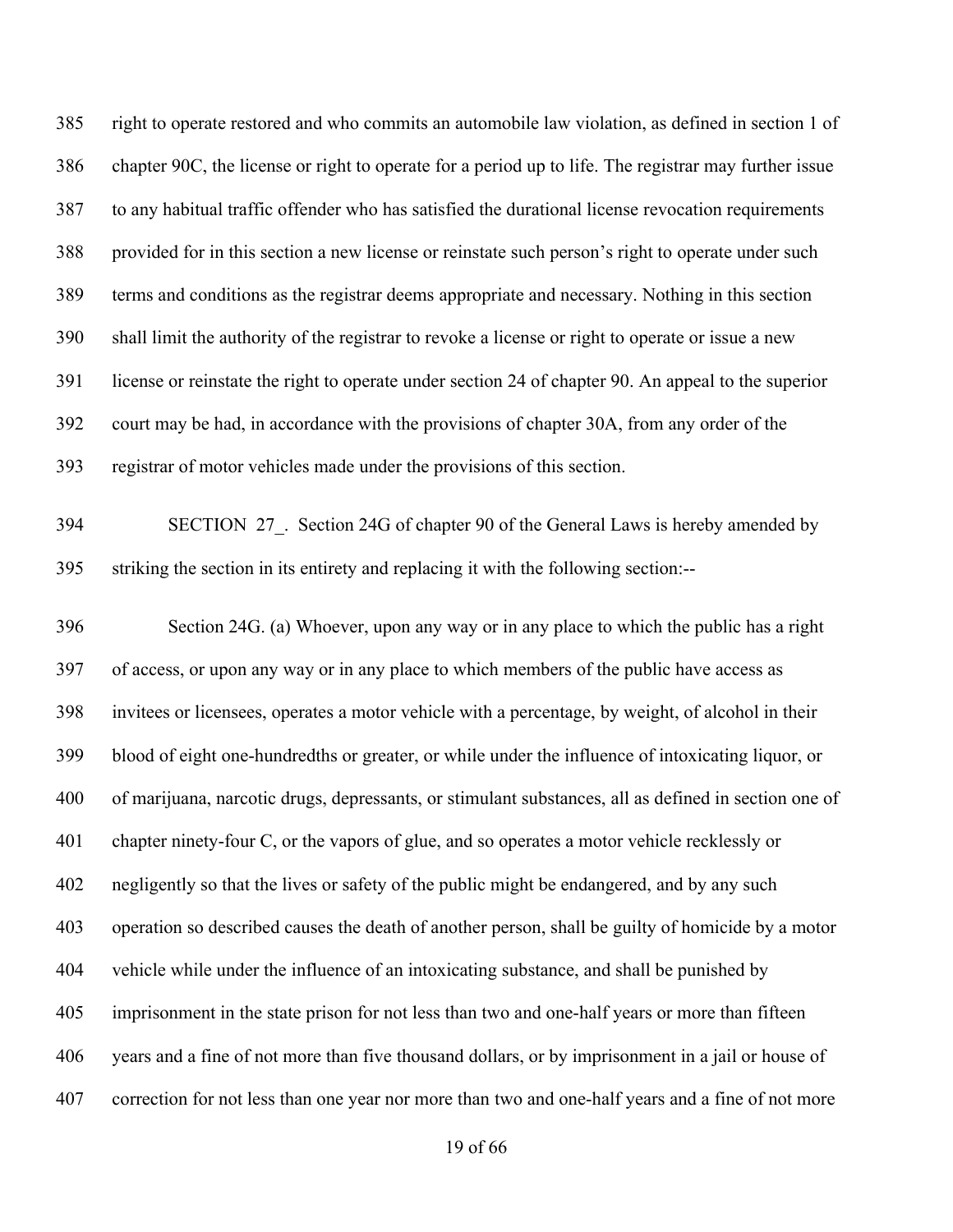408 than five thousand dollars. The sentence imposed upon such person shall not be reduced to less than one year, nor suspended, nor shall any person convicted under this subsection be eligible for probation, parole, or furlough or receive any deduction from his sentence until such person has served at least one year of such sentence; provided, however, that the commissioner of correction may, on the recommendation of the warden, superintendent, or other person in charge of a correctional institution, or the administrator of a county correctional institution, grant to an offender committed under this subsection a temporary release in the custody of an officer of such institution for the following purposes only: to attend the funeral of a relative; to visit a critically ill relative; to obtain emergency medical or psychiatric services unavailable at said institution; or to engage in employment pursuant to a work release program. Prosecutions commenced under this section shall neither be continued without a finding nor placed on file.

 The provisions of section eighty-seven of chapter two hundred and seventy-six shall not apply to any person charged with a violation of this subsection.

 (b) Whoever, upon any way or in any place to which the public has a right of access or upon any way or in any place to which members of the public have access as invitees or licensees, operates a motor vehicle with a percentage, by weight, of alcohol in their blood of eight one-hundredths or greater, or while under the influence of intoxicating liquor, or of marijuana, narcotic drugs, depressants or stimulant substances, all as defined in section one of chapter ninety-four C, or the vapors of glue, or whoever operates a motor vehicle negligently so that the lives or safety of the public might be endangered and by any such operation causes the death of another person, shall be guilty of homicide by a motor vehicle and shall be punished by imprisonment in a jail or house of correction for not less than thirty days nor more than two and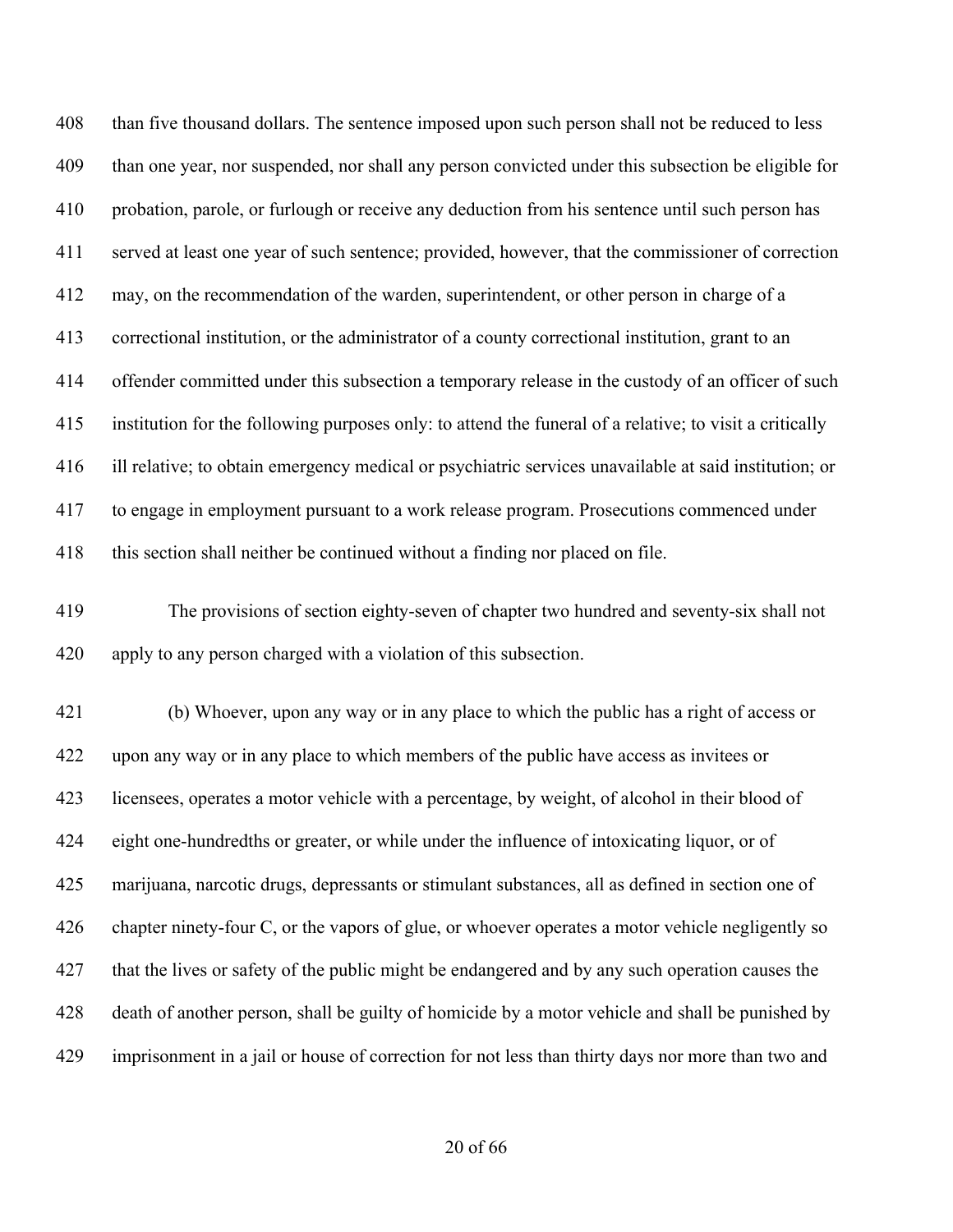one-half years, or by a fine of not less than three hundred nor more than three thousand dollars, or both.

 (c) Whoever, upon any way or in any place to which the public has a right of access or upon any way or in any place to which members of the public have access as invitees or licensees, operates a motor vehicle recklessly so that the lives or safety of the public might be endangered and by any such operation causes the death of another person, shall be guilty of reckless homicide by a motor vehicle and shall be punished by imprisonment in a jail or house of correction for not more than two and one-half years, or by imprisonment in the state prison for not more than ten years, or by a fine of not more than three thousand dollars, or by both such fine and imprisonment. For the purpose of this section, a person operates recklessly when he consciously disregards a substantial and unjustifiable risk that the lives or safety of the public might be endangered.

 (d) The registrar shall revoke the license or right to operate of a person convicted of a violation of subsection (a), (b), (c) or punished under section 13 of chapter 265 of the General Laws when a motor vehicle is the instrument of the offense for a period of ten years after the date of conviction for a first offense. The registrar shall revoke the license or right to operate of a person convicted for a subsequent violation of this section for the life of such person. No appeal, motion for a new trial or exceptions shall operate to stay the revocation of the license or of the right to operate; provided, however, such license shall be restored or such right to operate shall be reinstated if the prosecution of such person ultimately terminates in favor of the defendant.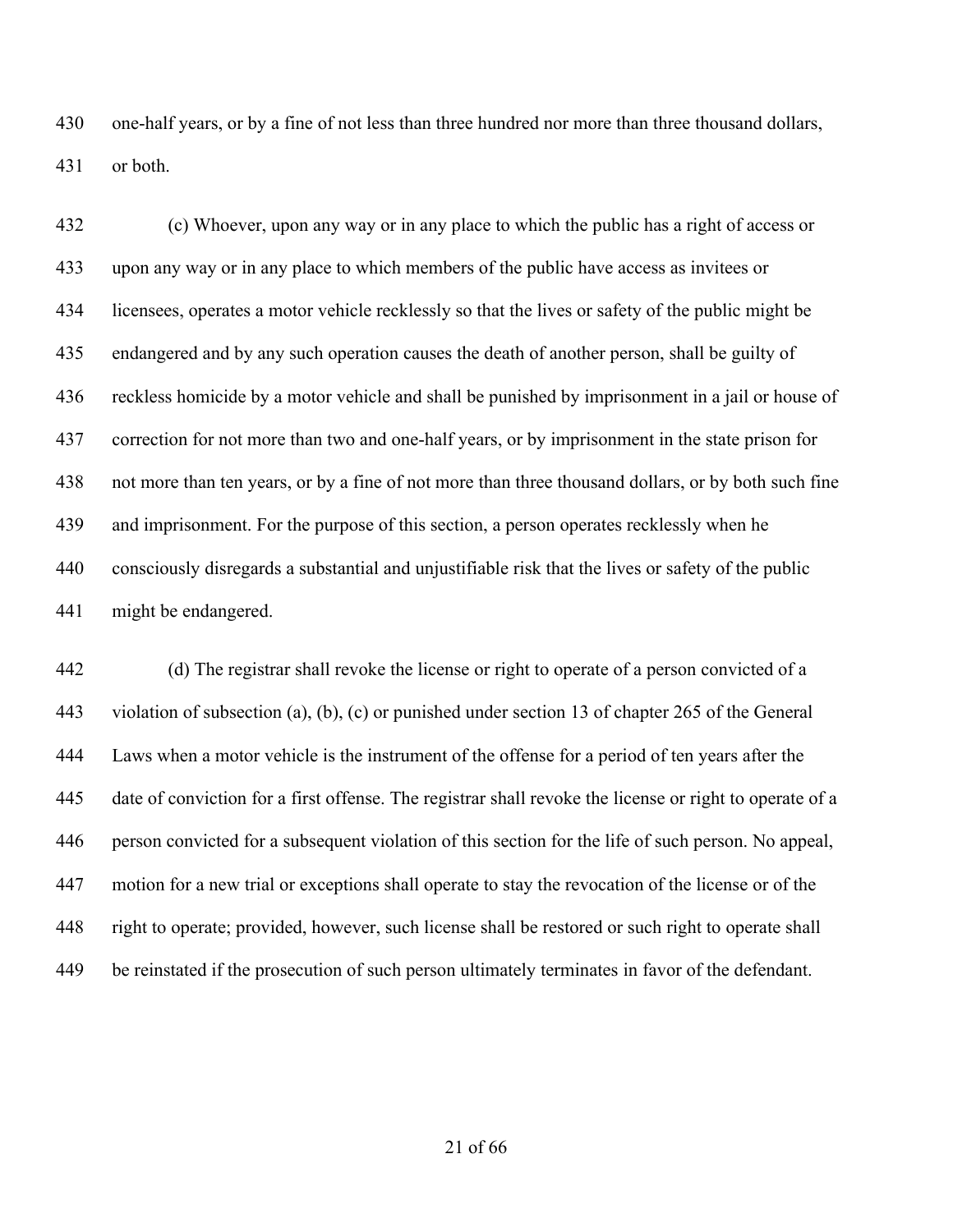SECTION 28. Subsection (b) of section 12 of chapter 90 of the General Laws is hereby amended by striking, in line 9, the figure "\$500", and inserting in place thereof the following:- "\$1,000"; and

 further, by striking, in line 10, the figure "\$1,000", and inserting in place thereof the following :-"\$2,000".

 SECTION 29. Subsection (c) of said section 12 of said chapter 90 of the General Laws is hereby further amended by striking, in line 17, the figure "\$500", and inserting in place thereof the following:-" \$1,000"; and

 further, by striking, in line 18, the figure "\$1,000", and inserting in place thereof the following:- "2,000".

460 SECTION . Section 23 of chapter 90 of the General Laws is hereby amended by inserting after the word "finding.", in line 118, the following paragraph:-

 If the defendant has been previously convicted or assigned to an alcohol or controlled substance education, treatment, or rehabilitation program by a court of the commonwealth or any other jurisdiction because of one or more like violations of the preceding paragraph preceding the date of the commission of the offense, the defendant shall be punished by a fine of not less than \$5,000 and imprisonment in the house of correction for not less than 2 years nor more than 2  $\frac{1}{2}$  years by imprisonment in the state prison for not less than  $2\frac{1}{2}$  years nor more than 5 years, with said sentence to be served consecutively to and not concurrent with any other sentence or penalty. Such sentence shall not be suspended, nor shall any such person be eligible for probation, parole, or furlough or receive any deduction from the sentence for good conduct until 471 the defendant shall have served said 2½ years of such sentence; provided, however, that the

of 66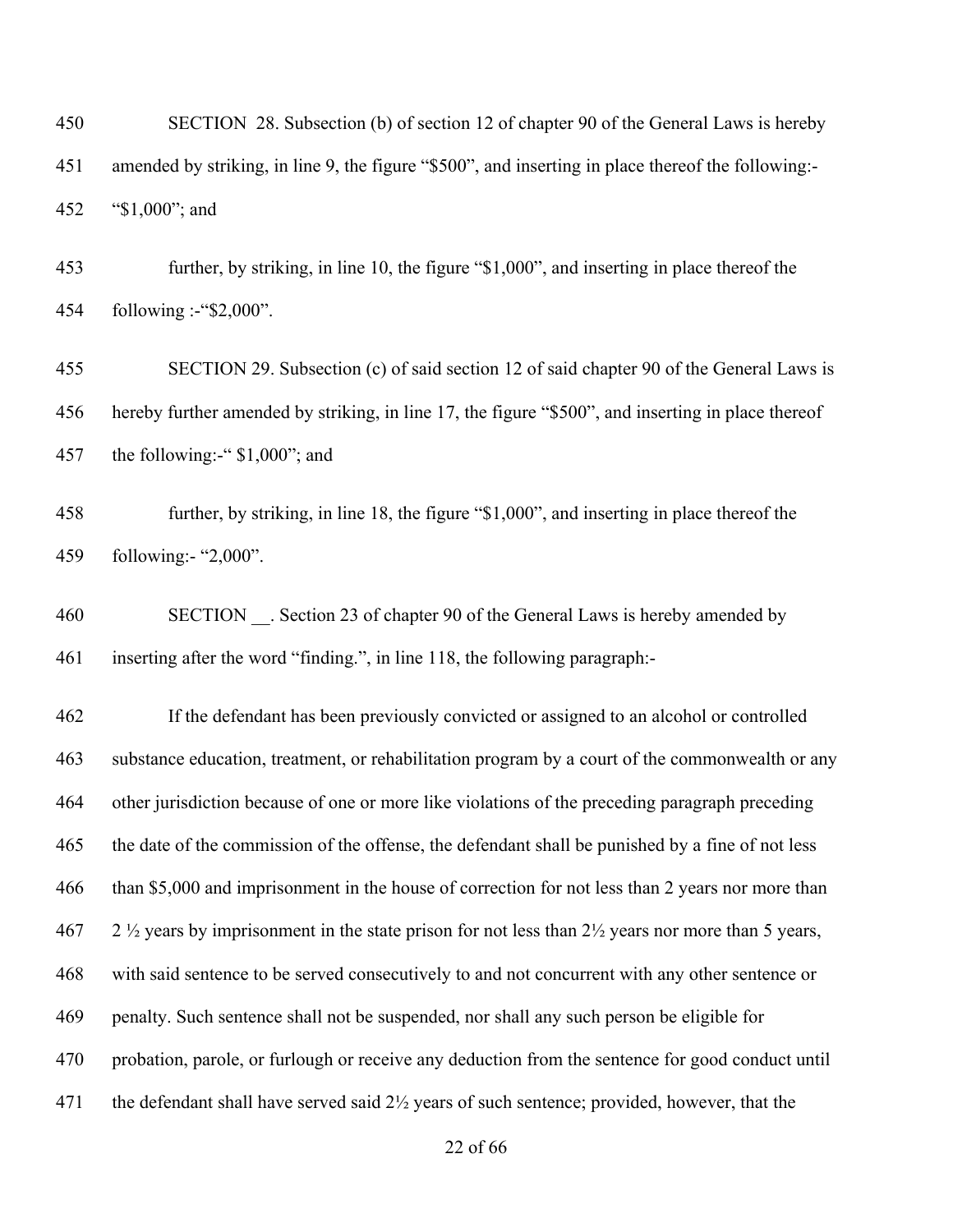commissioner of correction may, on the recommendation of the warden, superintendent or other person in charge of a correctional institution, or of the administrator of a county correctional institution, grant to an offender committed under this paragraph a temporary release in the custody of an officer of such institution only to obtain emergency medical or psychiatric services unavailable at said institution or to engage in employment pursuant to a work release program. Section 87 of chapter 276 shall not apply to any person charged with a violation of this paragraph. Prosecutions commenced under this paragraph shall not be placed on file or continued without a finding.

 SECTION 30 . Said section 23 of said chapter 90 of the General Laws, as so appearing, is hereby further amended by adding the following paragraph:-

 Notwithstanding this section or any other general or special law to the contrary, any person convicted of operating a motor vehicle after such person's license or right to operate his been revoked for life, or after notice of such lifetime revocation of the right to operate a motor vehicle has been issued and received by such person or by such person's agent or employer, such person shall be punished by a fine of not less than \$5,000 and by imprisonment in a house of 487 correction for not less than 1 year nor more than 2  $\frac{1}{2}$  years or in state prison for not less than 2  $\frac{1}{2}$  years nor more than 5 years; provided, however, that any person who operates a motor vehicle in violation of paragraph (a) of subdivision (1) of section 24, sections 24G or 24L, subsection (a) of section 8 of chapter 90B, sections 8A or 8B of chapter 90B or section 13½ of chapter 265, while said person's license or right to operate has been revoked for life, or after notice of such lifetime revocation of the right to operate a motor vehicle has been issued and received by such person or by such person's agent or employer, such person shall be punished by a fine of not less than \$10,000 and by imprisonment in state prison for not less than 3 years nor more than 10 years.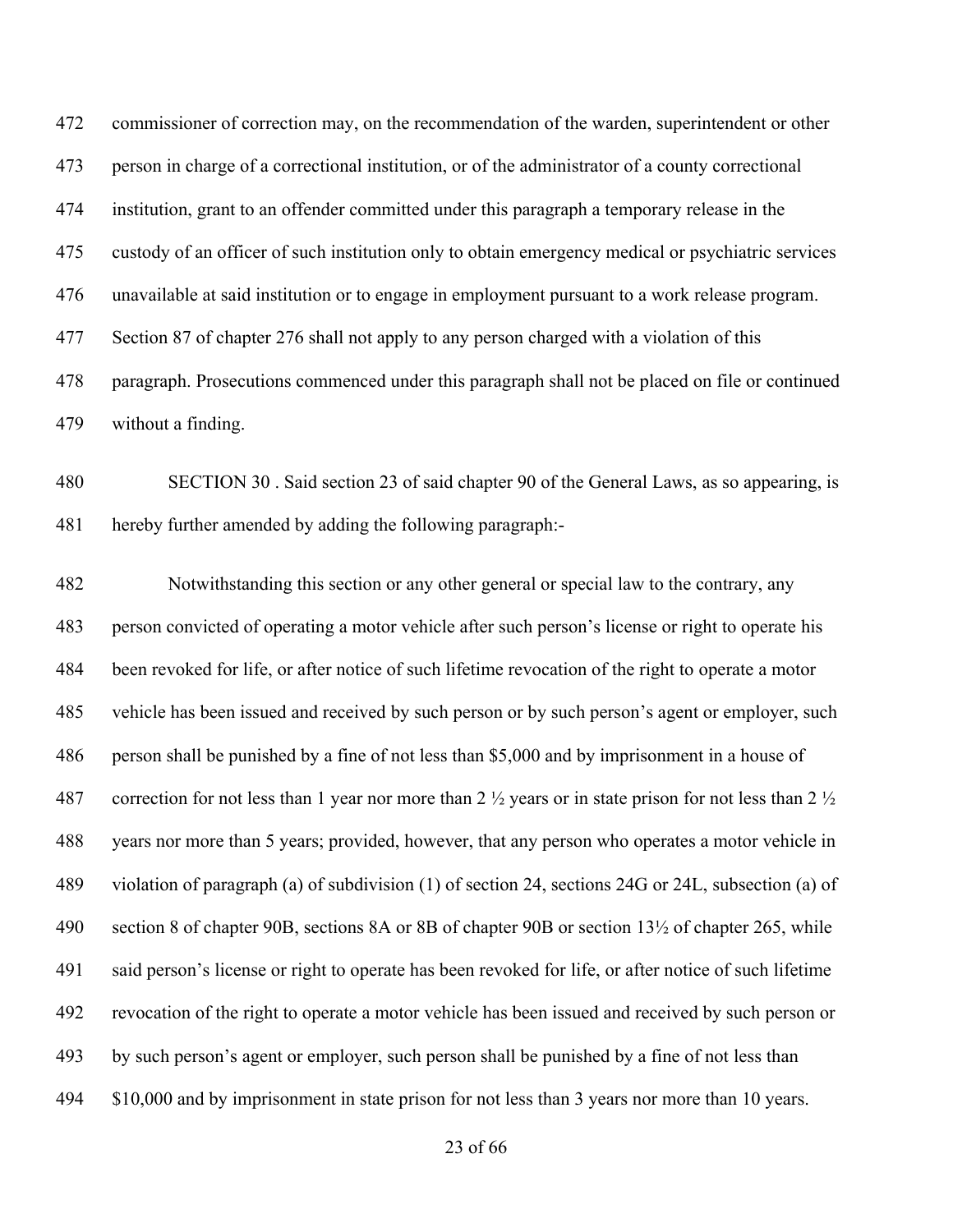Sentences imposed pursuant to this paragraph shall not be suspended, nor shall any such person be eligible for probation, parole, or furlough or receive any deduction from the sentence for good conduct until the defendant shall have served 5 years of such sentence; provided, however, that the commissioner of correction may, on the recommendation of the warden, superintendent or other person in charge of a correctional institution, or of the administrator of a county correctional institution, grant to an offender committed under this paragraph a temporary release in the custody of an officer of such institution only to obtain emergency medical or psychiatric services unavailable at said institution or to engage in employment pursuant to a work release program. Section 87 of chapter 276 shall not apply to any person charged with a violation of this paragraph. Prosecutions commenced under this paragraph shall not be placed on file or continued without a finding.

 SECTION 31. Section 24 of said chapter 90 of the General Laws, as so appearing, is hereby amended by striking, in line 145, the word "five", and inserting in place thereof the following word:- "ten".

 SECTION 32\_ . Section 58A of chapter 276 of the General Laws, as appearing in the 2016 Official Edition, is hereby amended by striking out, in lines 16 to 17, the words conviction for a.

 SECTION 33 . There shall be a pilot program for the purpose of implementing alternatives to incarceration and strengthening pretrial and post-trial options available to prosecutors and judges for responding to certain operating under the influence of alcohol or drug offenses.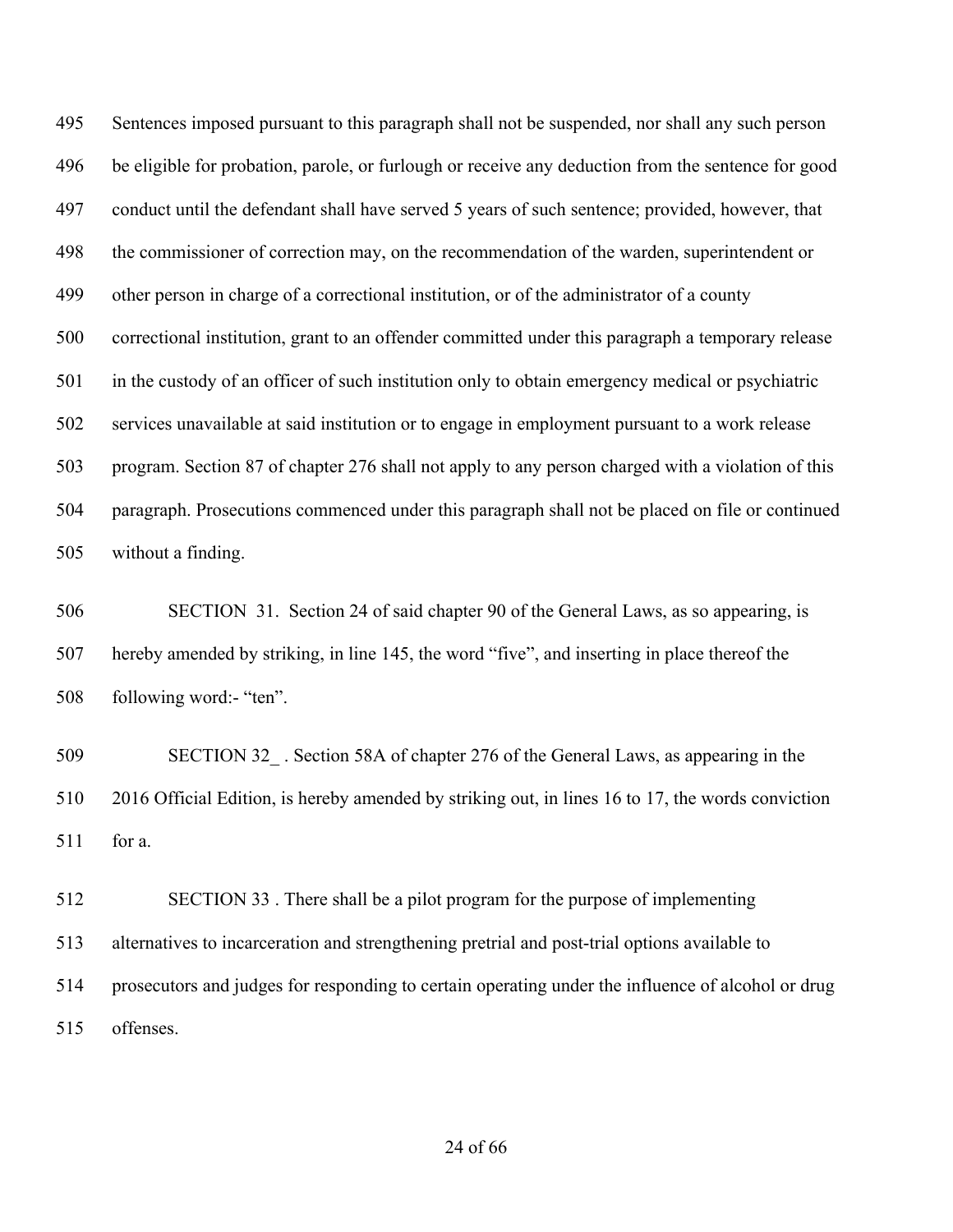The executive office of public safety and security, in consultation with the attorney general, the district attorneys association, and the Massachusetts sheriffs association, shall develop a 3-year pilot program for a county sheriff department to establish a 24/7 sobriety program. The pilot program shall be a competitive grant process. The executive office of public safety and security, in consultation with the attorney general, the district attorneys association, and the Massachusetts sheriffs association, shall develop criteria for grant eligibility, which shall include the implementation of a 24/7 sobriety program which shall be designed to (1) allow for those selected by a prosecutor and court charged or convicted of a second or subsequent offense of operating a motor vehicle under the influence to participate; (2) allow a court to condition any bond, pre-trial release, the suspended imposition of a sentence, suspended execution of a sentence, or probation upon participation in the 24/7 sobriety program; (3) test to determine the presence and level of alcohol or a controlled substance in an individual's sweat, blood, breath or urine as shown by chemical test or analysis; and (4) provide testing to occur not less than 2 times a day approximately 12 hours apart at multiple testing locations throughout the county. The executive office of public safety and security, in consultation with the attorney general, the district attorneys association, and the Massachusetts sheriffs association, may promulgate rules and regulations for the pilot program, which may include, though not necessarily limited to: (i) regulate the nature and manner of testing;

(ii) regulate the procedures and apparatus for testing;

 (iii) set user fees; provided, however, that the fees collected shall be deposited into the county sheriff department administering the 24/7 sobriety program; provided, further, however,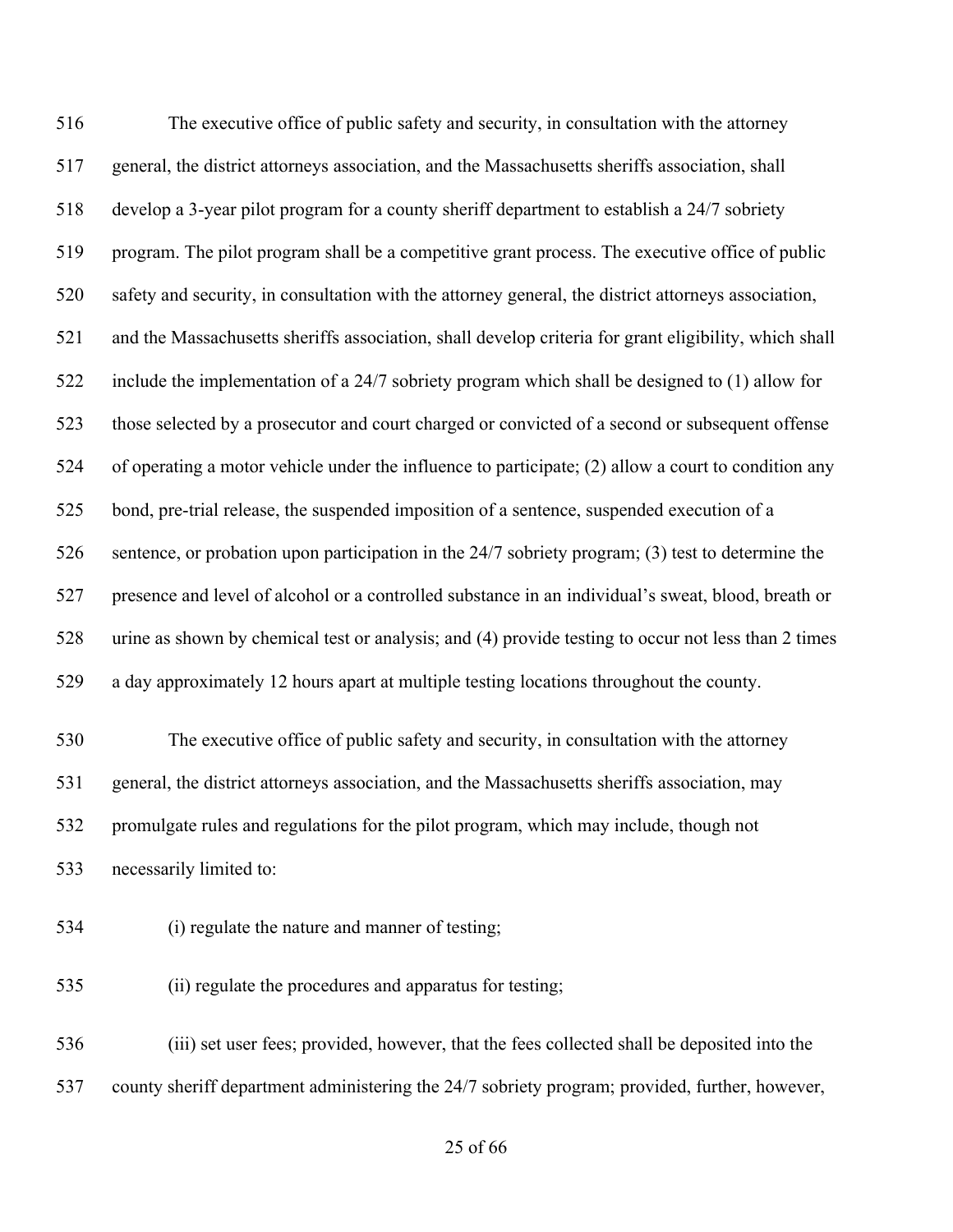that fees collected shall be applied and used only toward the costs of twice a day testing,

including maintaining equipment, funding support services and ensuring compliance;

 (iv) require and provide for a sobriety data management plan to be used by the executive office of public safety and security and the sheriff department to manage testing, data access, fees and fee payments, and any required reports; and

 (v) allow for those participating in the 24/7 sobriety program, in addition to any and all necessary education, treatment, or rehabilitation programs, to operate a motor vehicle with any conditions imposed by the court, sheriff department, and registrar, notwithstanding section 24 of chapter 90, provided further that any ignition interlock required by law shall not be eliminated, reduced or replaced by the 24/7 sobriety program.

 The executive office of public safety and security, in consultation with the attorney general, the district attorneys association, and the Massachusetts sheriffs association shall develop guidelines for review of the sheriff department pilot program. The sheriff department shall participate in any evaluation or accountability process implemented by or authorized by the executive office of public safety and security.

 SECTION 34\_. Section 24 of chapter 90 of the General Laws, as appearing in the 2016 Official Edition, is hereby amended by striking out, in line 319, the words "or twenty-four E,".

 SECTION 35\_. Said section 24 of said chapter 90, as so appearing, is hereby further amended by inserting after the figure "(b)", in line 320, the following words:- for being under the influence of a controlled substance or the vapors of glue.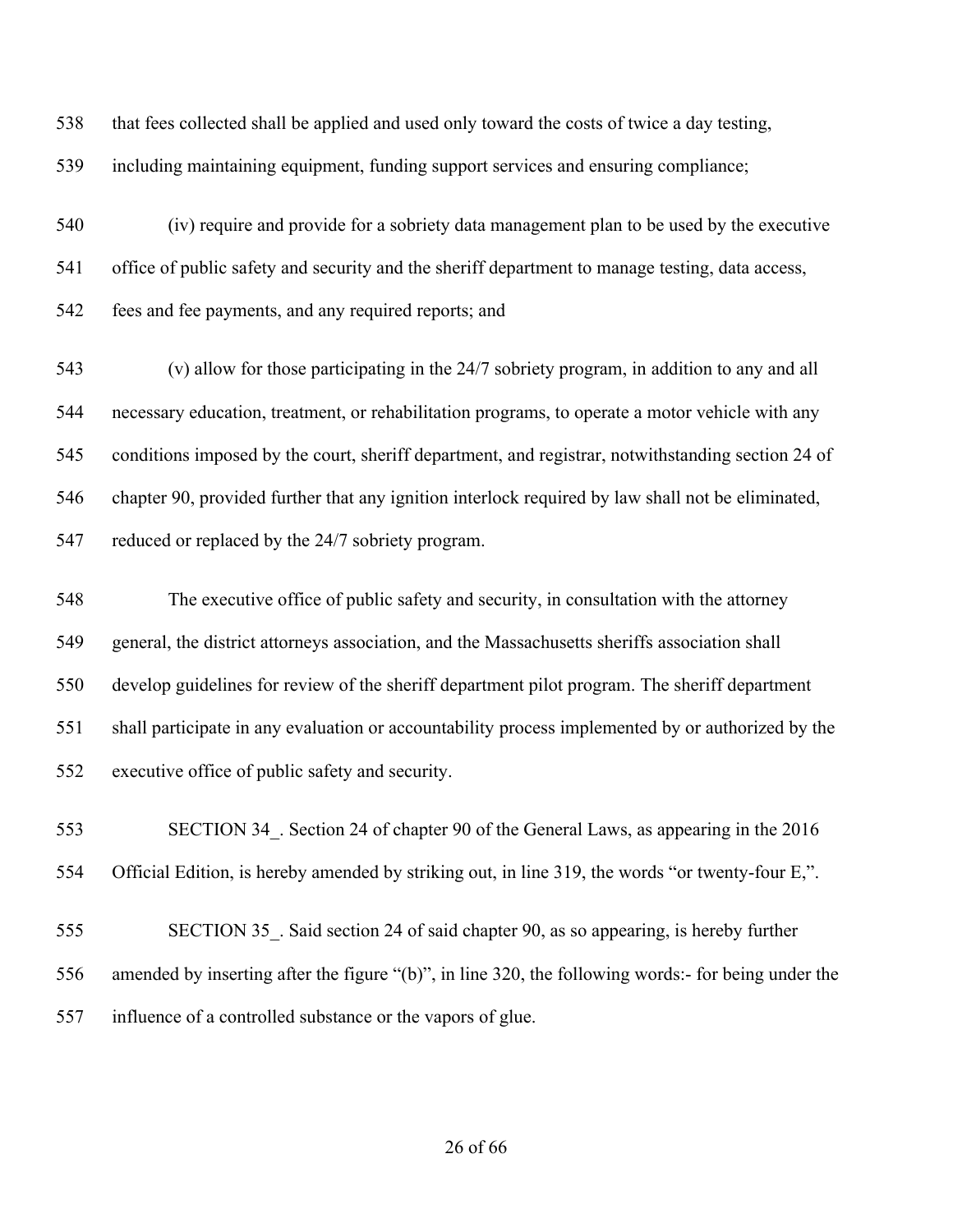558 SECTION 36. Subparagraph (1) of paragraph (c) of subdivision (1) of said section 24 of said chapter 90, as so appearing, is hereby amended by adding the following paragraph:- Where the license or right to operate has been revoked pursuant to sections 24D or 24E or pursuant to paragraph (b), for operating a motor vehicle with a percentage, by weight, of alcohol in the operator's blood of .08 or greater, and such person has not been convicted of a like offense or has not been assigned to an alcohol or controlled substance education, treatment or rehabilitation program because of a like offense by a court of the commonwealth or any other jurisdiction preceding the date of the commission of the offense for which the operator was convicted, the registrar shall not restore the license or reinstate the right to operate to that person unless the prosecution of that person has been terminated in favor of the defendant, until 1 year after the date of conviction; provided, however, that such person may, after receiving notice of the revocation from the registrar, apply for the issuance of an ignition interlock license. Mandatory restrictions on an ignition interlock license granted by the registrar pursuant to this subparagraph shall include, but not be limited to: (i) proof in a format determined by the registrar that a functioning certified ignition interlock device is installed on vehicles that will be operated by the person during the term of the ignition interlock license; and (ii) an attestation that ignition interlock devices will be maintained on all vehicles to be operated by the person. A person with an ignition interlock license shall be prohibited from operating vehicles without an ignition interlock device for the duration of the license. Failure of the operator to remain in compliance with court probation shall be cause for immediate revocation of the ignition interlock license. The registrar shall provide notice of a revocation to the person issued the ignition interlock license at the address of record at the registry.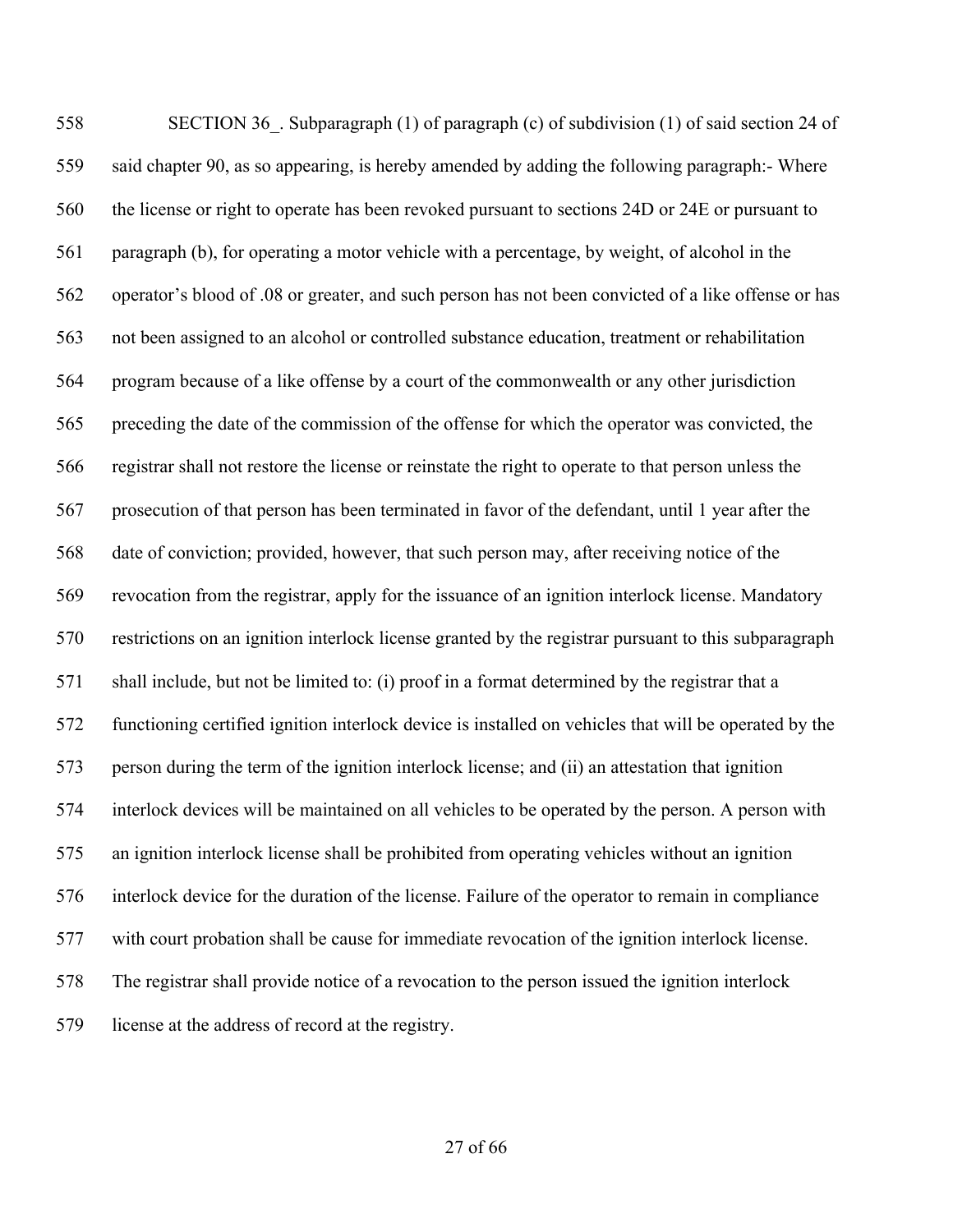SECTION 37. Said section 24 of said chapter 90, as so appearing, is hereby further amended by inserting after the figure "(b)", in line 347, the following words:- for being under the influence of a controlled substance or the vapors of glue. SECTION 5. Subparagraph (2) of said paragraph (c) of said subdivision (1) of said section 24 of said chapter 90, as so appearing, is hereby amended by striking out the last sentence.

585 SECTION 38. Said subparagraph (2) of said paragraph (c) of said subdivision (1) of said section 24 of said chapter 90, as so appearing, is hereby further amended by adding the following paragraph:- Where the license or the right to operate of a person has been revoked pursuant to paragraph (b) for operating a motor vehicle with a percentage, by weight, of alcohol in the operator's blood of .08 or greater and that person has been previously convicted of a like offense or assigned to an alcohol or controlled substance education, treatment or rehabilitation program by a court of the commonwealth or any other jurisdiction because of a like offense preceding the date of the commission of the offense for which that person has been convicted, the registrar shall not restore the license or reinstate the right to operate of that person unless the prosecution from the registrar, apply for the issuance of an ignition interlock license. That person shall provide proof in a format acceptable to the registrar that the person has enrolled in and is successfully completing the residential treatment program in subparagraph (4) of paragraph (a) of subdivision (1) or a treatment program mandated by section 24D or has completed the incarcerated portion of the sentence. Mandatory restrictions on an ignition interlock license granted by the registrar pursuant to this subparagraph shall include but not be limited to: (i) proof in a format determined by the registrar that a functioning certified ignition interlock device is installed on vehicles that will be operated by the person during the term of the ignition interlock license; and (ii) an attestation that ignition interlock devices will be maintained on all vehicles to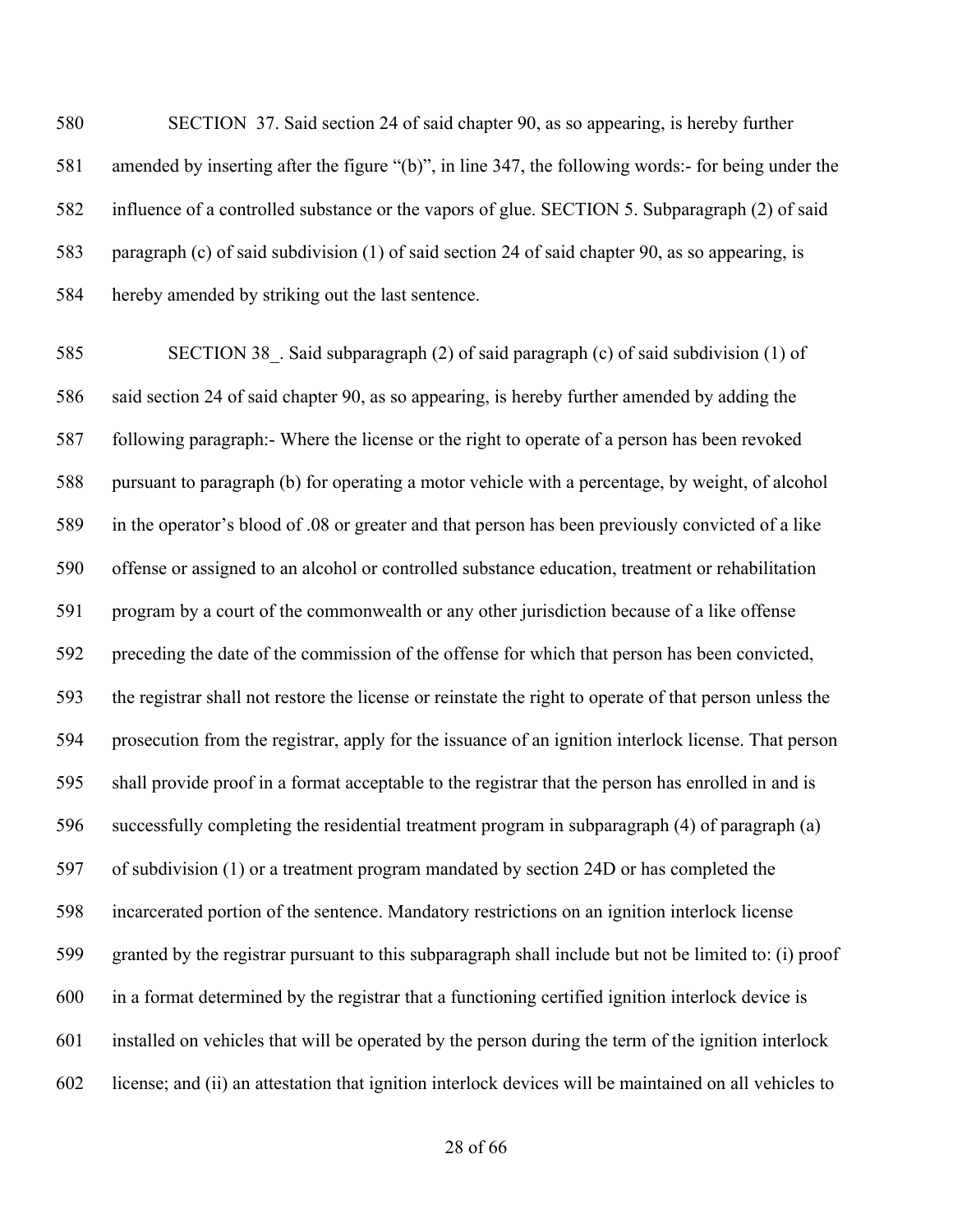be operated by the person. A person with an ignition interlock license shall be prohibited from operating vehicles without an ignition interlock device for the duration of the license. Failure of the operator to remain in compliance with court probation shall be cause for immediate revocation of the ignition interlock license. The registrar shall provide notice of a revocation to the person issued the ignition interlock license at the address of record at the registry.

 SECTION 39\_. Said section 24 of said chapter 90, as so appearing, is hereby amended by inserting after the figure "(b)", in line 382, the following words:- for being under the influence of a controlled substance or the vapors of glue.

 SECTION 40. Subparagraph (3) of said paragraph (c) of said subdivision (1) of said section 24 of said chapter 90, as so appearing, is hereby amended by striking out the last sentence.

 SECTION 41\_. Said subparagraph (3) of said paragraph (c) of said subdivision (1) of said section 24 of said chapter 90, as so appearing, is hereby further amended by adding the following paragraph:- Where the license or right to operate of a person has been revoked pursuant to paragraph (b) for operating a motor vehicle with a percentage, by weight, of alcohol in the operator's blood of .08 or greater and that person has been previously convicted of a like offense or assigned to an alcohol or controlled substance education, treatment or rehabilitation program because of a like offense by a court of the commonwealth or any other jurisdiction 2 times preceding the date of the commission of the offense for which that person has been convicted or where the license or right to operate has been revoked due to a violation section 23 and such revocation was made pursuant to paragraph (b) or section 24D or 24E, the registrar shall not restore the license or reinstate the right to operate to that person, unless the prosecution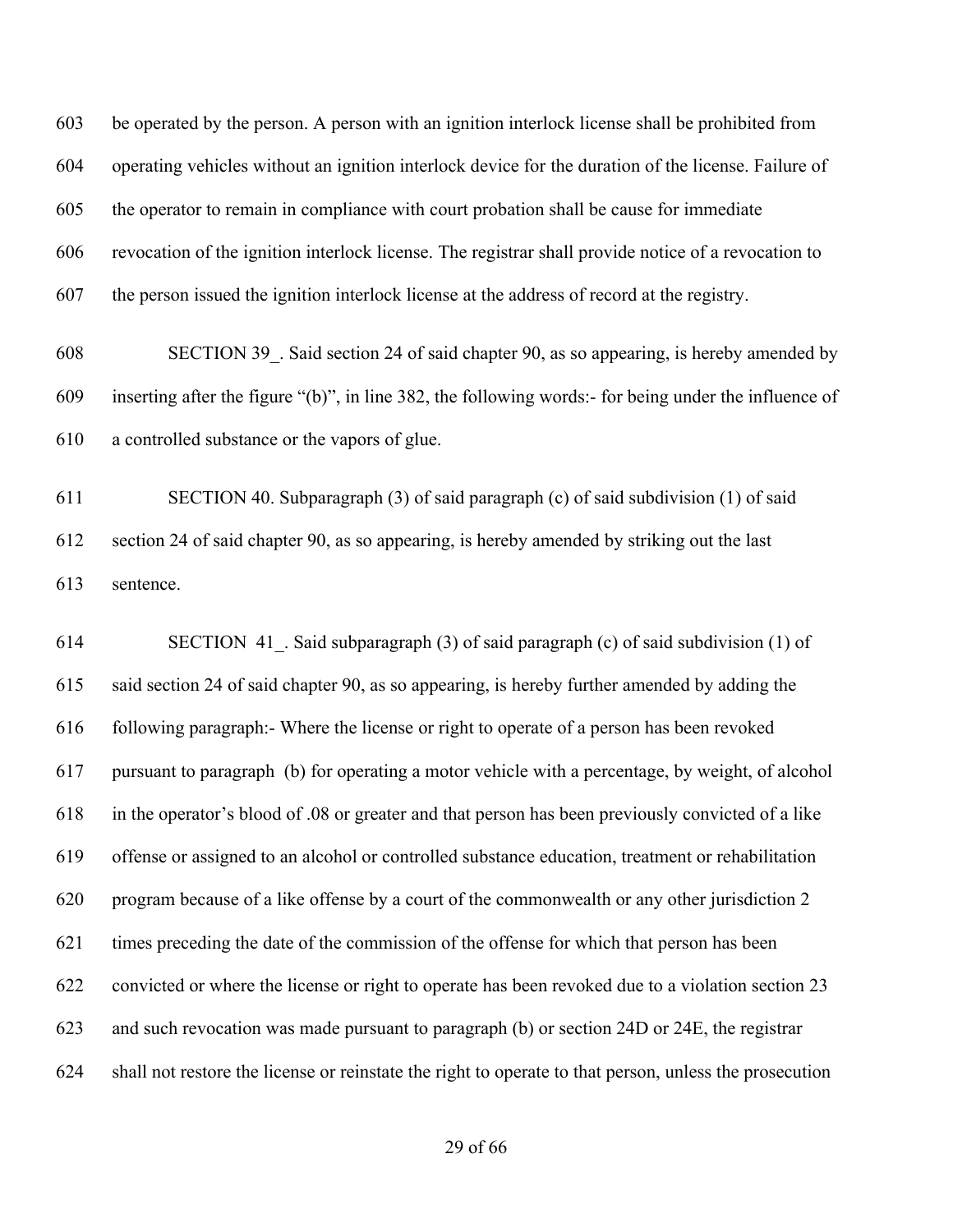of that person has terminated in favor of the defendant, until 8 years after the date of conviction; provided, however, that such person may, after completion of the incarcerated portion of the sentence, apply for an ignition interlock license for the balance of the 8 year revocation period. Such person shall provide proof in a format acceptable to the registrar that the person has enrolled in and is successfully completing the residential treatment program in subparagraph (4) of paragraph (a) of subdivision (1) or such treatment program mandated by section 24D. Mandatory restrictions on an ignition interlock license granted by the registrar pursuant to this subparagraph shall include but not be limited to: (i) proof in a format determined by the registrar that a functioning certified ignition interlock device is installed on vehicles that will be operated by the person during the term of the ignition interlock license; and (ii) an attestation that ignition interlock devices will be maintained on all vehicles to be operated by the person. A person with an ignition interlock license shall be prohibited from operating vehicles without an ignition interlock device for the duration of the license. Failure of the operator to remain in compliance with court probation shall be cause for immediate revocation of the ignition interlock license. The registrar shall provide notice of a revocation to the person issued the ignition interlock license at the address of record at the registry.

 SECTION 42\_. Said section 24 of said chapter 90, as so appearing, is hereby further amended by inserting after the figure "(b)", in line 417, the following words:- for being under the 643 influence of a controlled substance or the vapors of glue. SECTION 12. Subparagraph  $(3\frac{1}{2})$  of said paragraph (c) of said subdivision (1) of said section 24 of said chapter 90, as so appearing, is hereby amended by striking out the last sentence.

646 SECTION 43. Said subparagraph  $(3\frac{1}{2})$  of said paragraph (c) of said subdivision (1) of said section 24 of said chapter 90, as so appearing, is hereby further amended by adding the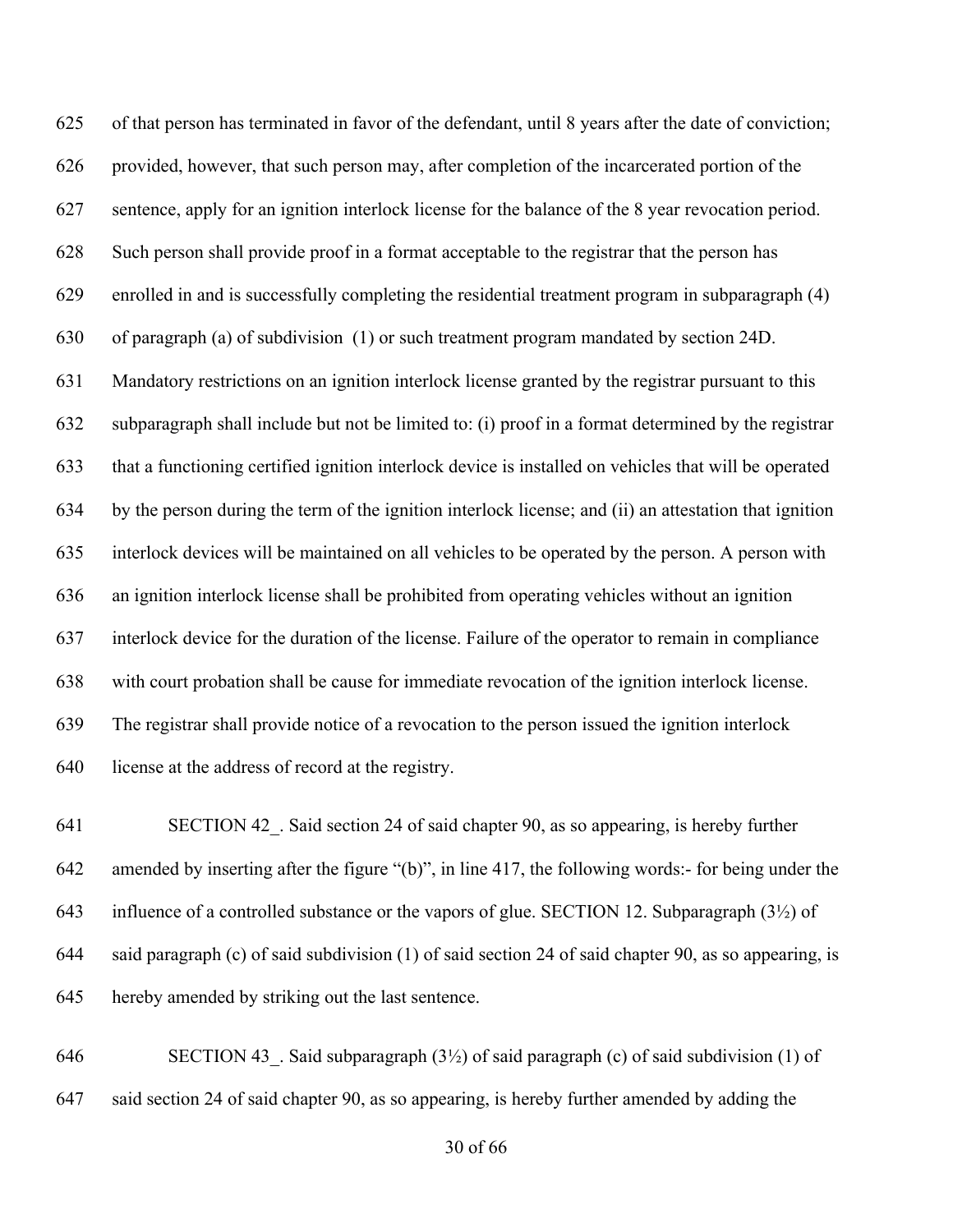following paragraph:- Where the license or the right to operate of a person has been revoked pursuant to subsection (b) for operating a motor vehicle with a percentage, by weight, of alcohol in the operator's blood of .08 or greater and that person has been previously convicted of a like offense or assigned to an alcohol or controlled substance education, treatment or rehabilitation program by a court of the commonwealth or any other jurisdiction because of a like offense 3 times preceding the date of the commission of the offense for which the person has been convicted, the registrar shall not restore the license or reinstate the right to operate of that person unless the prosecution of that person has been terminated in favor of the defendant, until 10 years after the date of the conviction; provided, however, that such person may, after the completion of the incarcerated portion of the sentence, apply for the issuance of an ignition interlock license. Such person shall provide proof in a format acceptable to the registrar that the person has enrolled in and is successfully completing the residential treatment program in subparagraph (4) of paragraph (a) of subdivision (1) or a treatment program mandated by section 24D. The ignition interlock license shall not be removed for the life of the person; provided, however, that the person may petition the registrar for removal not less than 10 years after the issuance of the ignition interlock license and not less than every 5 years thereafter. Mandatory restrictions on an ignition interlock license granted by the registrar pursuant to this subparagraph shall include, but not be limited to: (i) proof in a format determined by the registrar that a functioning certified ignition interlock device is installed on vehicles that will be operated by the person during the term of the ignition interlock license; and (ii) an attestation that ignition interlock devices will be maintained on all vehicles to be operated by the person. A person with an ignition interlock license shall be prohibited from operating vehicles without an ignition interlock device for the duration of the license. Failure of the operator to remain in compliance with probation shall be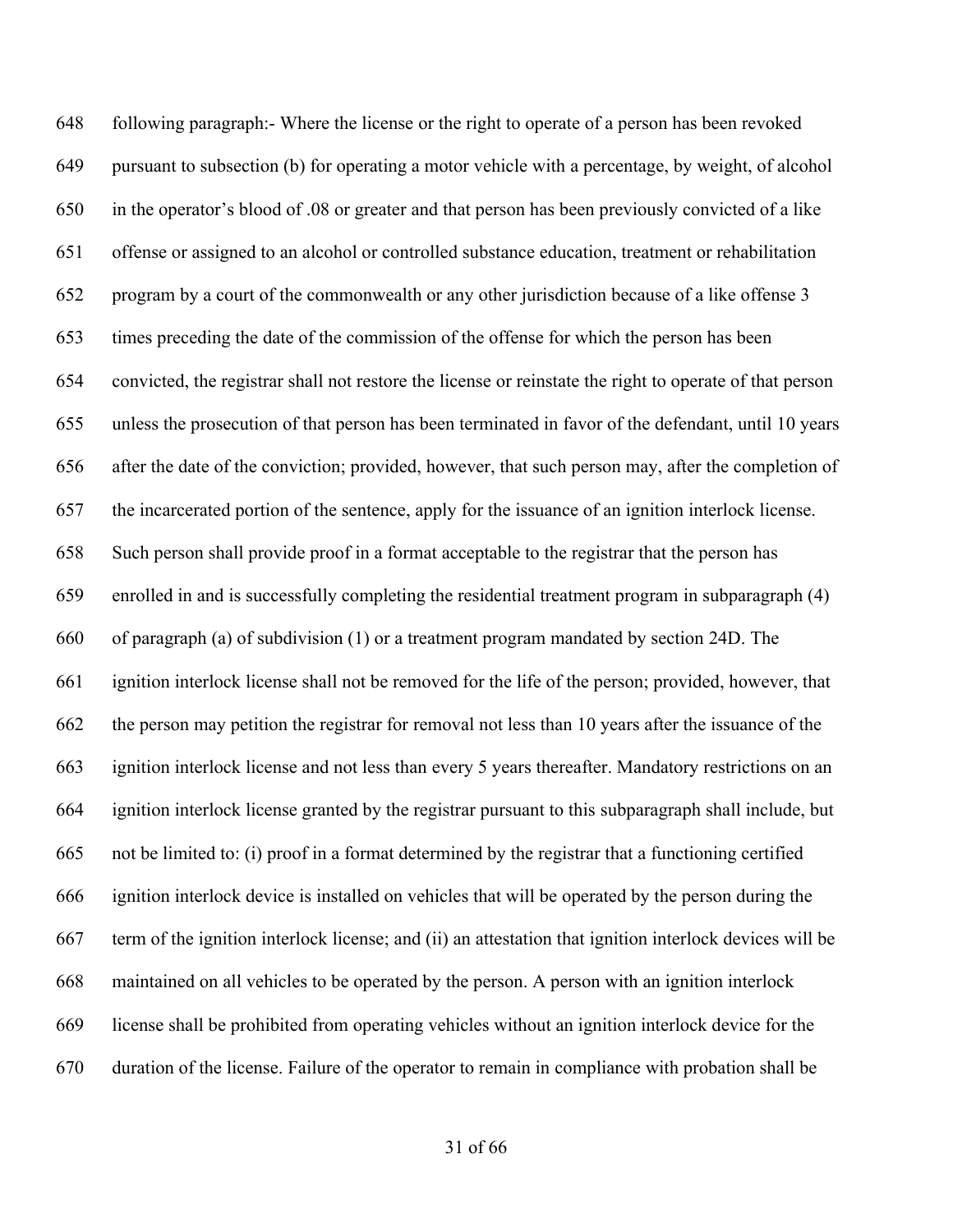cause for immediate revocation of the ignition interlock license. The registrar shall provide notice of a revocation to the person issued the ignition interlock license at the address of record at the registry. An aggrieved party may appeal, in accordance with chapter 30A, from an order of the registrar of motor vehicles pursuant to this subparagraph.

 SECTION 44\_. Said paragraph (c) of said subdivision (1) of said section 24 of said chapter 90, as so appearing, is hereby further amended by striking out subparagraph (3¾) and inserting in place thereof the following subparagraph:- (3¾) Where the license or the right to operate of a person has been revoked pursuant to paragraph (b) and that person was previously convicted of a like offense or assigned to an alcohol or controlled substance education, treatment or rehabilitation program by a court of the commonwealth or any other jurisdiction because of a like offense not less than 4 times preceding the date of the commission of the offense for which the person has been convicted, that person's license or right to operate a motor vehicle shall be revoked for the life of that person; provided, however, that such person may, after completion of the incarcerated portion of the sentence, apply for an ignition interlock license. Such person shall provide proof in a format acceptable to the registrar that the person has enrolled in and has successfully completed or is successfully completing the residential treatment program in subparagraph (4) of paragraph (a) of subdivision (1) or a treatment program mandated by section 24D and has completed the incarcerated portion of the sentence. The ignition interlock license shall not be removed for the life of the person; provided, however, that the person may petition the registrar for removal not less than 10 years after the issuance of the ignition interlock license and not less than every 5 years thereafter. Mandatory restrictions on an ignition interlock license granted by the registrar pursuant to this subparagraph shall include, but not be limited to: (i) proof in a format determined by the registrar that a functioning certified ignition interlock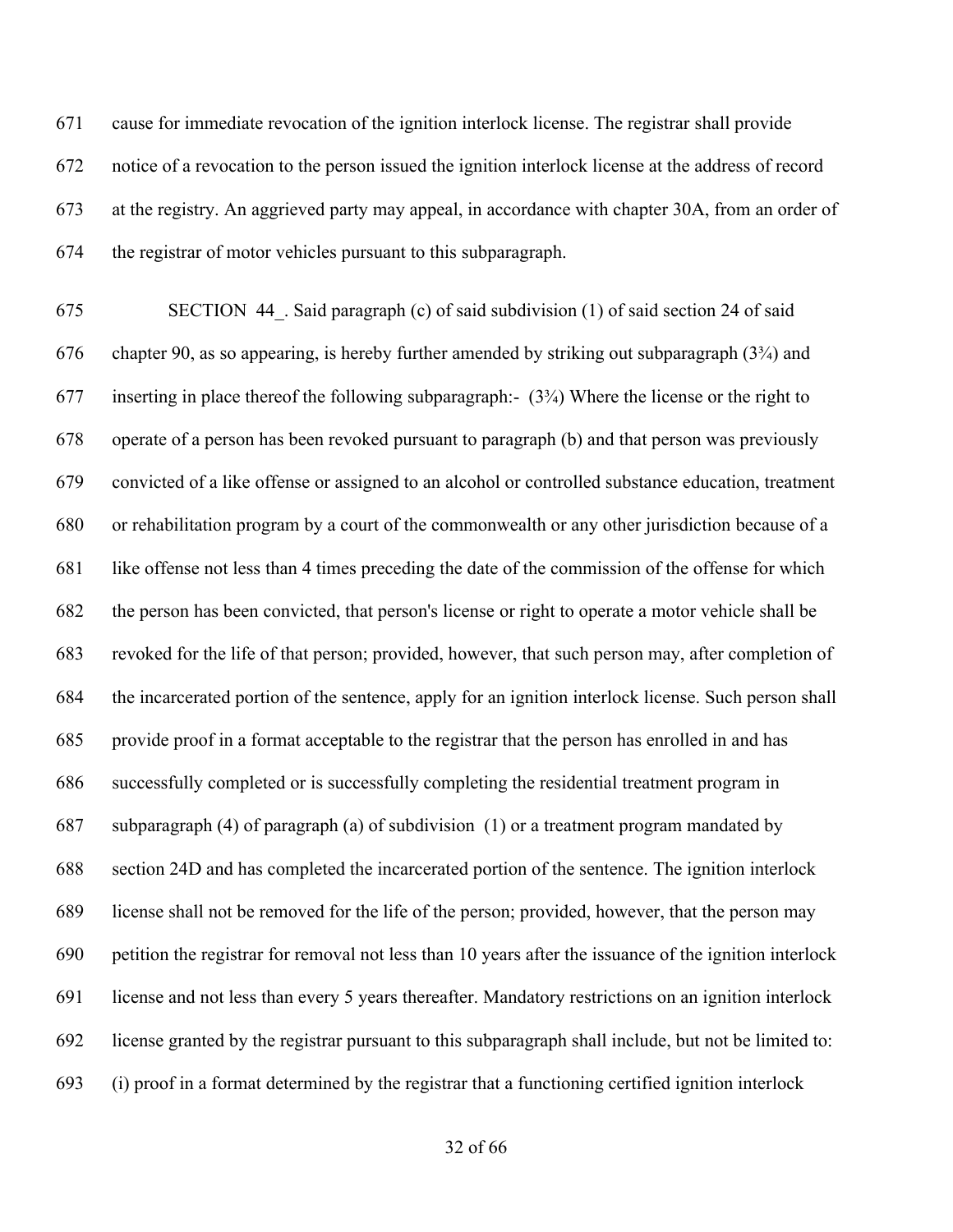device is installed on vehicles that will be operated by the person during the term of the ignition interlock license; and (ii) an attestation that ignition interlock devices will be maintained on all vehicles to be operated by the person. A person with an ignition interlock license shall be prohibited from operating vehicles without an ignition interlock device for the duration of the license. Failure of the operator to remain in compliance with probation shall be cause for immediate revocation of the ignition interlock license. An aggrieved party may appeal, in accordance with chapter 30A, from an order of the registrar of motor vehicles pursuant to this subparagraph. SECTION 15. Said section 24 of said chapter 90, as so appearing, is hereby amended by striking out, in line 575, the word "restistrar" and inserting in place thereof the following word:-registrar.

704 SECTION 45. The fifth paragraph of subparagraph (1) of paragraph (f) of said subdivision (1) of said section 24 of said chapter 90, as so appearing, is hereby further amended by striking out the first sentence and inserting in place thereof the following 4 sentences:- A person who refuses to submit to a chemical test or analysis of breath or blood may apply for the issuance of an ignition interlock license, on or after the effective date of the suspension, for the balance of the suspension period imposed by this paragraph. A mandatory restriction on an ignition interlock license granted by the registrar pursuant to this subparagraph shall include, but not be limited to: (i) proof in a format determined by the registrar that a functioning certified ignition interlock device is installed on vehicles that will be operated by the person during the term of the ignition interlock license; and (ii) an attestation that ignition interlock devices will be maintained on all vehicles to be operated by the person. A person with an ignition interlock license shall be prohibited from operating vehicles without an ignition interlock device for the duration of the license. A person issued an ignition interlock license pursuant to this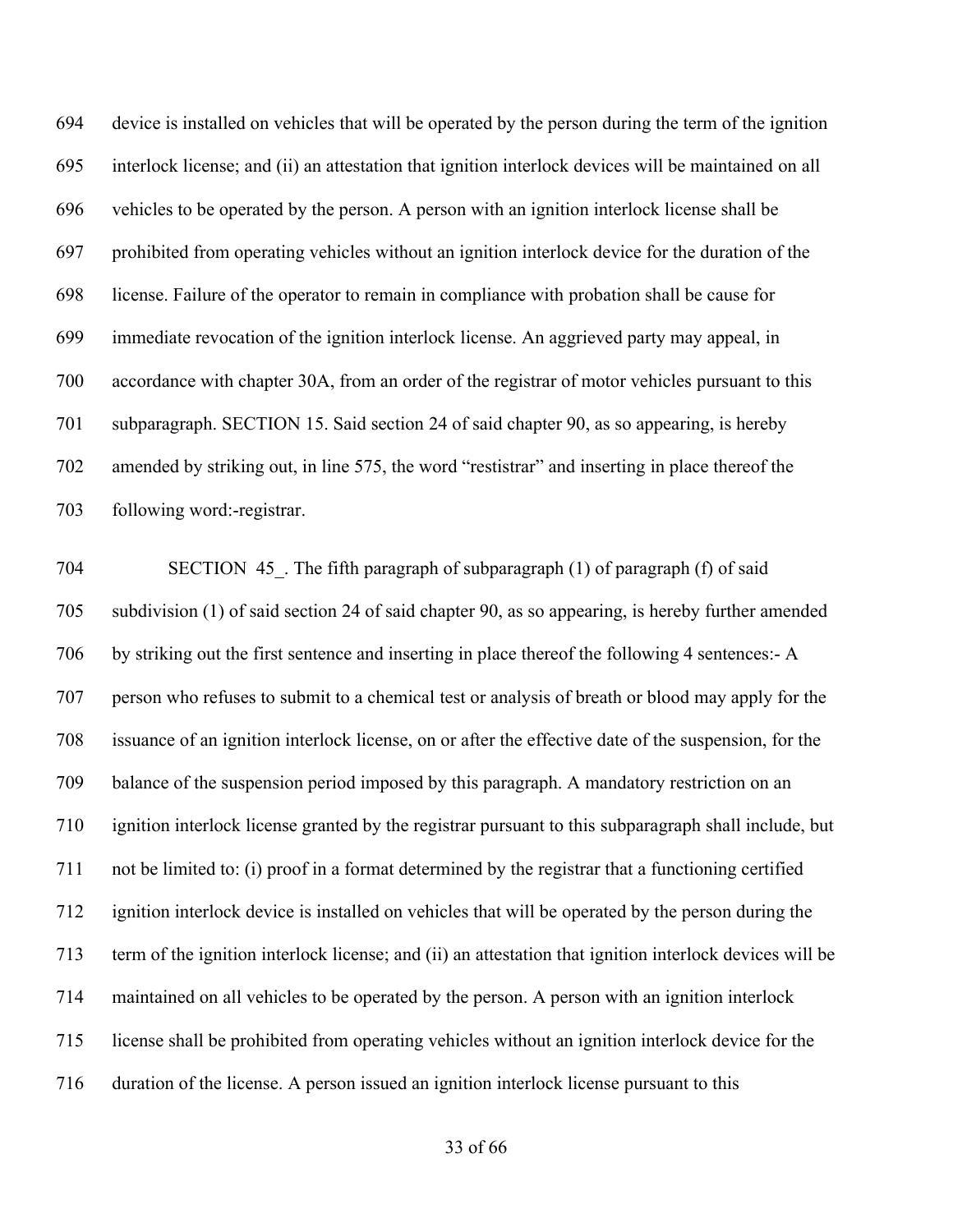subparagraph shall not receive credit against an additional ignition interlock requirement arising from the same incident or from another incident. A defendant, during the suspension period imposed by this paragraph, may immediately, upon the entry of a not guilty finding or dismissal of all charges under this section, section 24G, section 24L or section 13½ of chapter 265, and in the absence of any other alcohol related charges pending against the defendant, apply for and be immediately granted a hearing before the court which took final action on the charges for the purpose of requesting the restoration of the person's license.

 SECTION 46\_. Subparagraph (2) of said paragraph (f) of said subdivision (1) of said section 24 of said chapter 90, as so appearing, is hereby amended by inserting after the second paragraph the following paragraph:- A person may apply in advance of or after the effective date of a suspension under this subparagraph, for the issuance of an ignition interlock license for the balance of the suspension period listed in this paragraph. Mandatory restrictions on an ignition interlock license granted by the registrar pursuant to this subparagraph shall include, but not be limited to: (i) proof in a format determined by the registrar that a functioning certified ignition interlock device is installed on vehicles that will be operated by the person during the term of the ignition interlock license; and (ii) an attestation that ignition interlock devices will be maintained on all vehicles to be operated by the person. A person with an ignition interlock license shall be prohibited from operating vehicles without an ignition interlock device for the duration of the license. A suspension for failure of a chemical test or analysis of breath or blood shall run consecutively, both as to any additional suspension periods arising from the same incident, and as to each other. A person issued an ignition interlock license pursuant to this subparagraph shall receive day for day credit against an additional ignition interlock requirement arising from the same incident.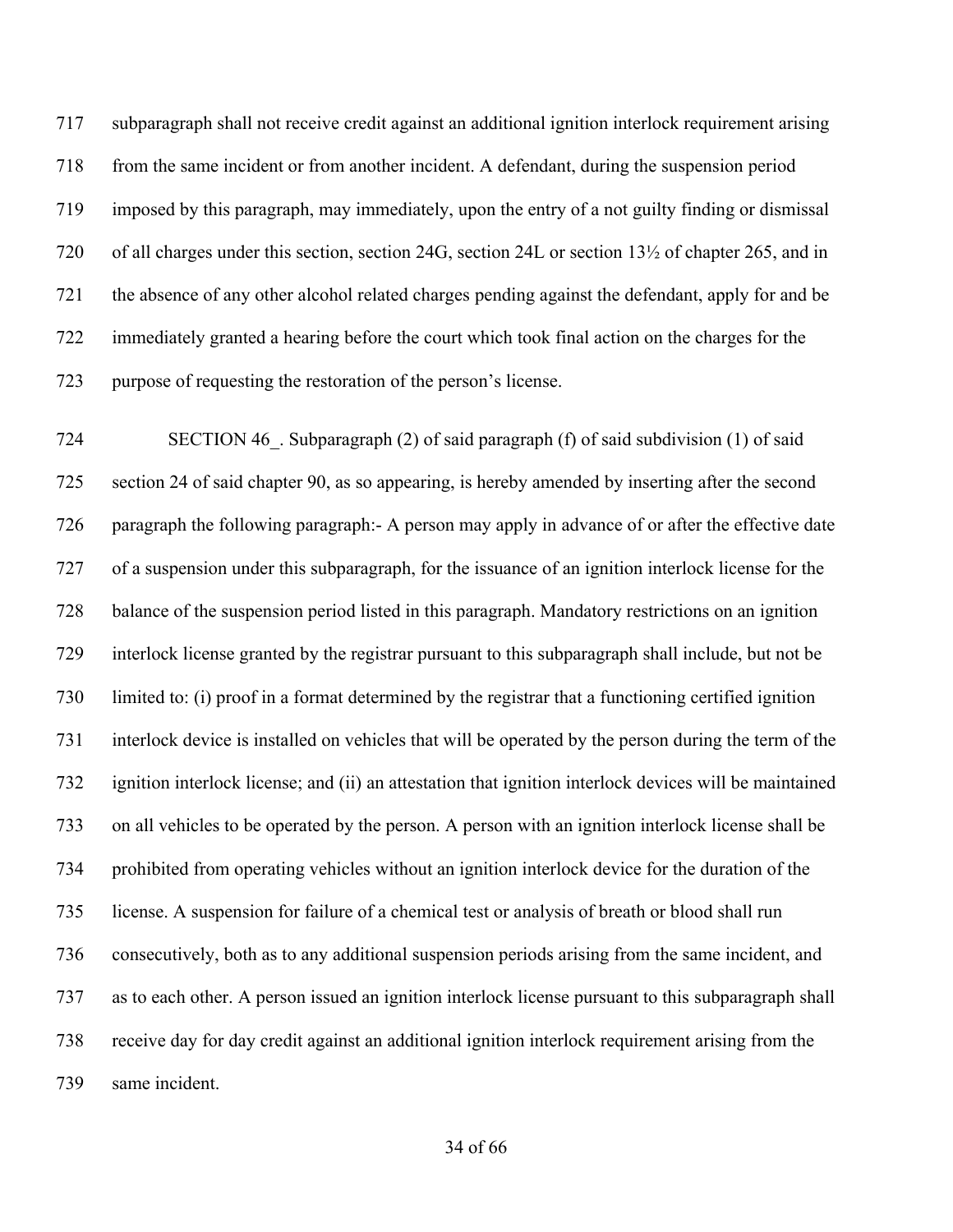740 SECTION 47. Paragraph (g) of said subdivision (1) of said section 24 of said chapter 90, as so appearing, is hereby amended by inserting after the first paragraph the following paragraph:- The application for the issuance of an ignition interlock license for the period during which a person's license, permit or right to operate is suspended pursuant to subparagraph (1) of paragraph (f) shall waive the person's right to a hearing pursuant to this subparagraph.

745 SECTION 48. Said chapter 90 is hereby further amended by striking out section 24½, as so appearing, and inserting in place thereof the following section:- Section 24½. (a) No person whose license has been suspended in the commonwealth or any other jurisdiction by reason of an assignment to an alcohol education, treatment or rehabilitation program or because of a conviction for a violation of subsection (a) of section 24G, or operating a motor vehicle with a percentage by weight of blood alcohol of .08 or greater or while under the influence of intoxicating liquor in violation of paragraph (a) of subdivision (1) of section 24, subsection (b) of said section 24G, section 24L, section 131/2 of chapter 265, subsection (a) of section 8 of chapter 90B, section 8A or 8B of said chapter 90B or, in the case of another jurisdiction, for any like offense, shall be issued a new license or right to operate or have such license or right to operate restored if that person has previously been so assigned or convicted unless such person provides proof in a format acceptable to the registrar that the person has a functioning certified ignition interlock device installed on all vehicles to be operated by that person as a precondition for the issuance, reissuance or restoration of a license or right to operate. A functioning certified ignition interlock device shall be installed and maintained on all vehicles operated by any such person for a period of 2 years. (b) Any person whose license or right to operate is restricted to operating vehicles equipped with a functioning certified ignition interlock device shall have such device inspected, maintained and monitored in accordance with regulations which shall be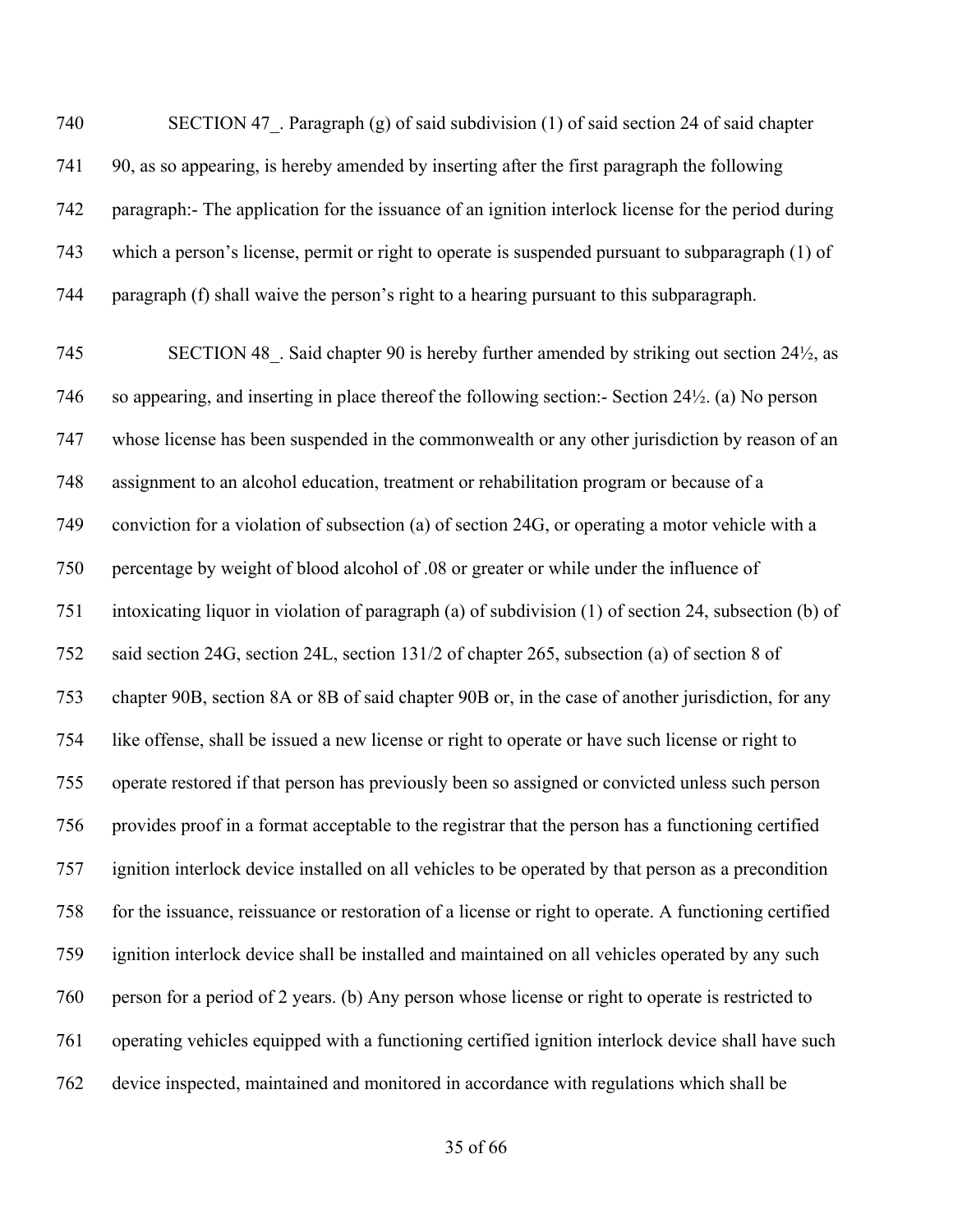promulgated by the registrar. The ignition interlock device shall be calibrated to prevent the motor vehicle from being started with the breath sample provided has an alcohol concentration of 0.025 or more. The ignition interlock device shall remain in place until the registrar receives a declaration from the person's ignition interlock device vendor, in a form provided or approved by the registry, certifying that there have been none of the following incidents in the six consecutive months prior to the date the person seeks removal of the device: (a) any attempt to start the vehicle with a breath alcohol concentration of 0.04 or more unless a subsequent test performed within ten minutes registers a breath alcohol concentration lower than 0.04; (b) failure to take any random test; (c) failure to pass any random retest with a breath alcohol concentration of 0.025 or lower; (d) any attempt to remove, tamper or circumvent the proper operation of the device; or (e) failure of the person to appear at the ignition interlock device vendor when required for maintenance, repair, calibration, monitoring, inspection, or replacement of the device.

 SECTION 49\_. Section 24D of said chapter 90, as so appearing, is hereby amended by inserting after the word "defendant", in line 65, the following words:- whose disposition resulted 778 from the use of a controlled substance or the vapors of glue.

 SECTION 50\_ The fourth paragraph of said section 24D of said chapter 90, as so appearing, is hereby amended by inserting after the fifth sentence the following sentence:- Notwithstanding subparagraph (1) of paragraph (c) of subdivision (2) of section 24, subparagraph (1) of paragraph (f) of subdivision (1) of section 24 and section 24P, a defendant whose disposition resulted from a conviction or charge of alcohol in their blood of .08 or greater or while under the influence of intoxicating liquor may immediately upon entering a program pursuant to this section apply to the registrar for issuance of an ignition interlock license for the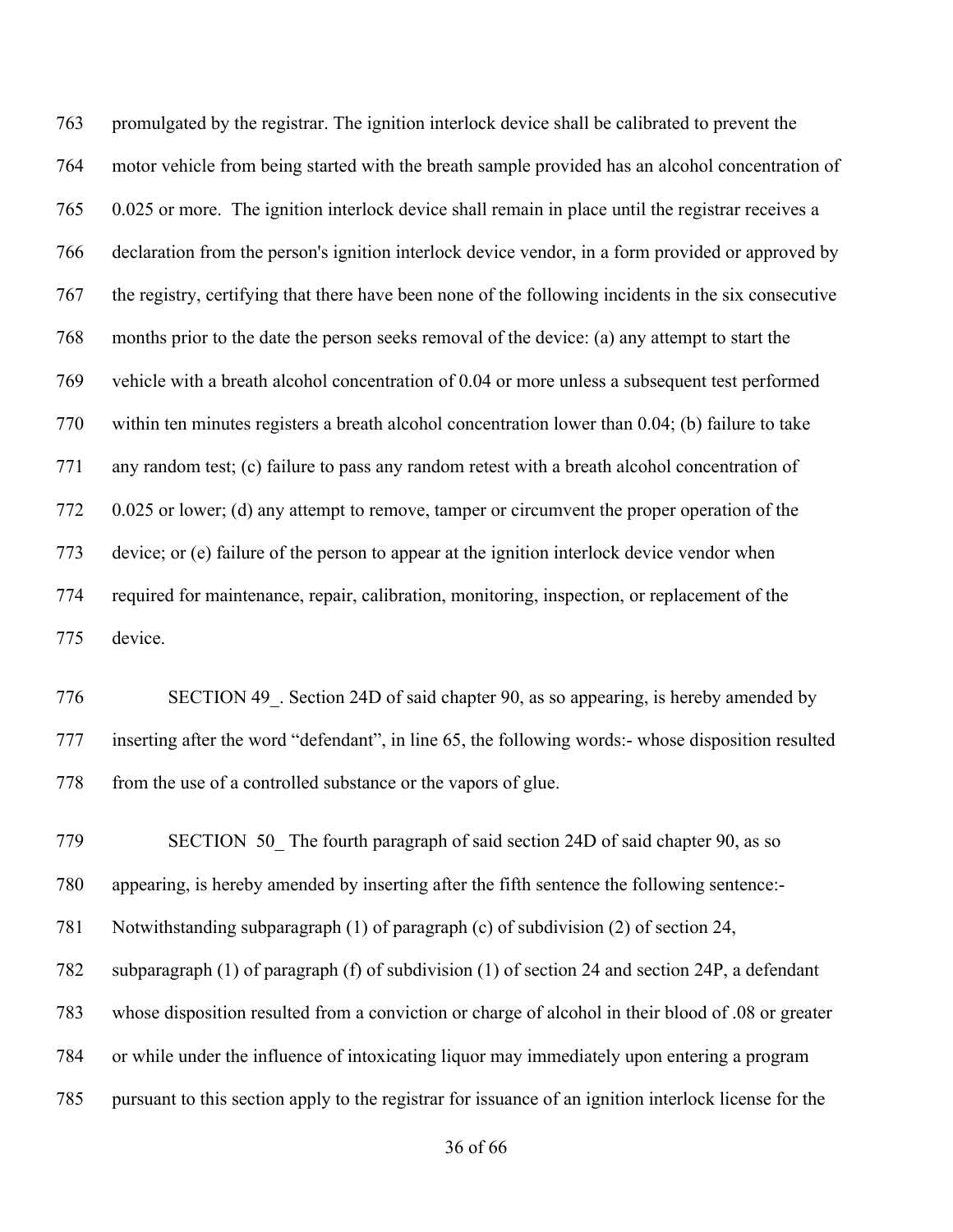probation period. A mandatory restriction on an ignition interlock license granted by the registrar pursuant to this paragraph shall include, but not be limited to:(i) proof in a format determined by the registrar that a functioning certified ignition interlock device is installed on vehicles that will be operated by the person during the term of the ignition interlock license; and (ii) an attestation that ignition interlock devices will be maintained on all vehicles to be operated by the person. A person with an ignition interlock license shall be prohibited from operating vehicles without an ignition interlock device for the duration of the license.

793 SECTION 51. Said section 24D of said chapter 90, as so appearing, is hereby further amended by inserting after the word "hardship", in lines 76 and 81, each time it appears, the following words:- or ignition interlock.

796 SECTION 52. Section 24E of said chapter 90, as so appearing, is hereby amended by inserting after the word "program", in line 38, the following words:- and may include a written statement by the supervisor of the ignition interlock provider used by such person detailing the person's compliance with the ignition interlock requirement.

800 SECTION 53. Said section 24E of said chapter 90, as so appearing, is hereby further amended by inserting after the word "operate", in lines 66 and 67, each time it appears, the following words:- or an ignition interlock license.

 SECTION 54\_. Section 24G of said chapter 90, as so appearing, is hereby amended adding the following subsection:- (d) Upon completion of the period of imprisonment prescribed in subsection (a) or (b) for an offense involving operating a motor vehicle with a percentage, by weight, of alcohol in the blood of .08 or greater or while under the influence of intoxicating liquor, the person may apply to the registrar for the issuance of an ignition interlock license for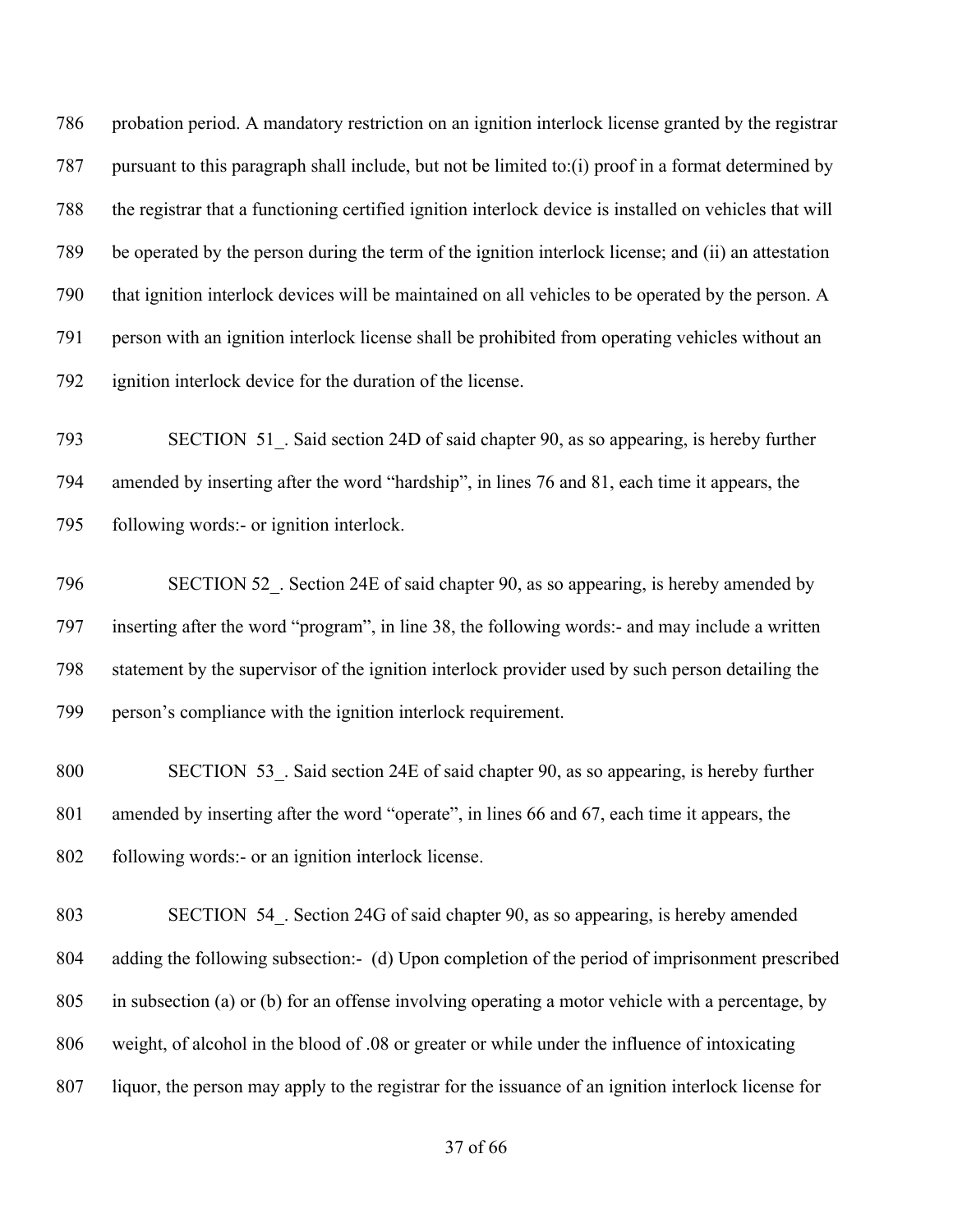the remainder of the revocation period designated in subsection (c). The registrar may issue such license under such terms and conditions as appropriate and necessary for the balance of the revocation period listed in this subsection. Mandatory restrictions on an ignition interlock license granted by the registrar pursuant to this subsection shall include, but not be limited to: (i) proof in a format determined by the registrar that a functioning certified ignition interlock device is installed on vehicles that will be operated by the person during the term of the ignition interlock license; and (ii) an attestation that ignition interlock devices will be maintained on all vehicles to be operated by the person. A person with an ignition interlock license shall be prohibited from operating vehicles without an ignition interlock device for the duration of the license. Failure of the operator to remain in compliance with the sentence or court probation shall be cause for immediate revocation of the ignition interlock license. The registrar shall provide notice a revocation to the person issued the ignition interlock license at the address of record at the registry.

821 SECTION 55 . Section 24L of said chapter 90, as so appearing, is hereby amended by adding the following subdivision:- (5) Upon completion of the period of imprisonment prescribed in subdivision (1) or (2) for an offense involving operating a motor vehicle with a percentage, by weight, of alcohol in the blood of .08 or greater or while under the influence of intoxicating liquor, the person may apply to the registrar for the issuance of an ignition interlock license for the remainder of the revocation period designated in subdivision (4). The registrar may issue such license under such terms and conditions as appropriate and necessary for the balance of the revocation period listed in this subsection. Mandatory restrictions on an ignition interlock license granted by the registrar pursuant to this subdivision shall include, but not be limited to: include: (i) proof in a format determined by the registrar that a functioning certified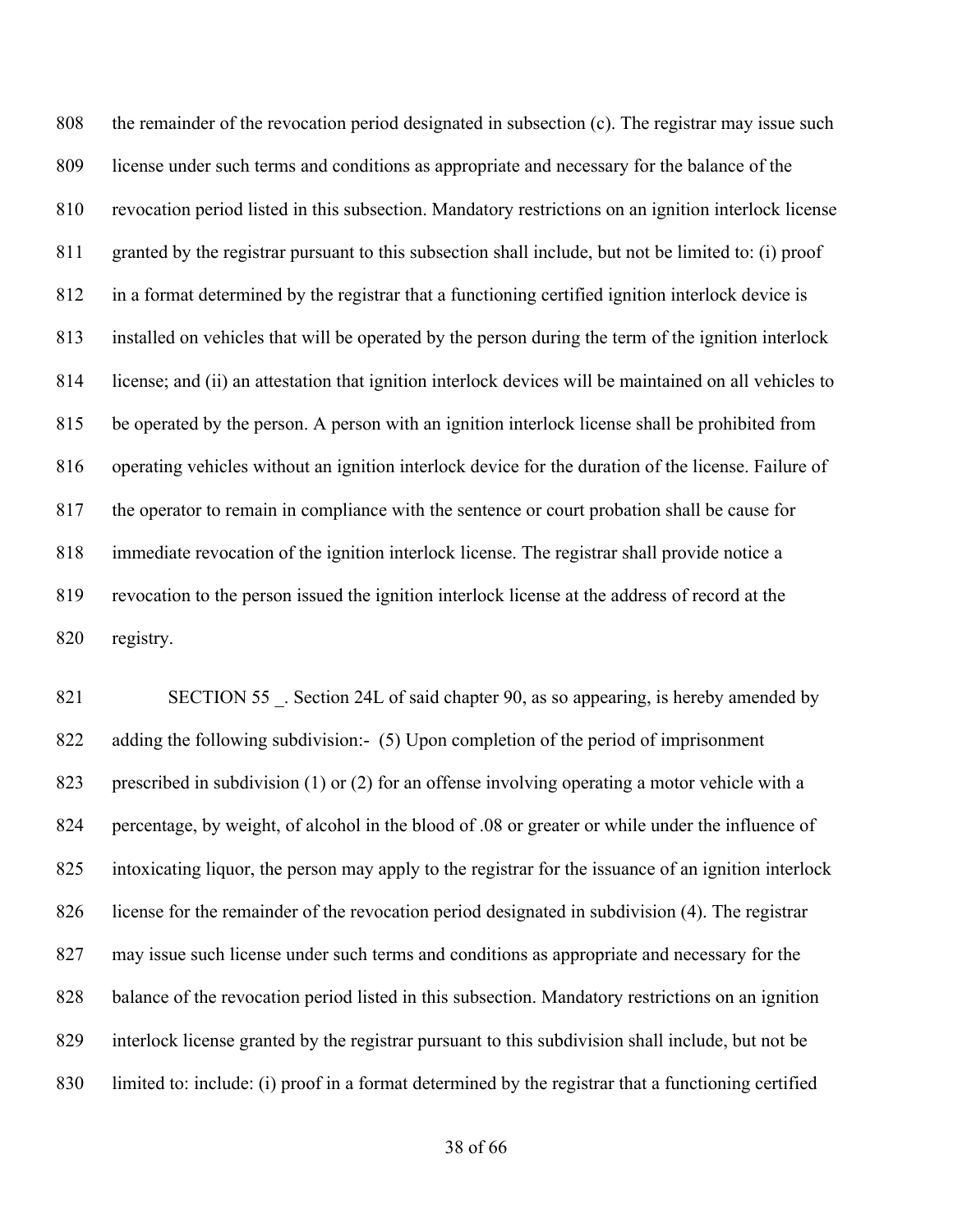ignition interlock device is installed on vehicles that will be operated by the person during the term of the ignition interlock license; and (ii) an attestation that ignition interlock devices will be maintained on all vehicles to be operated by the person. A person with an ignition interlock license shall be prohibited from operating vehicles without an ignition interlock device for the duration of the license. Failure of the operator to remain in compliance with the sentence or court probation shall be cause for immediate revocation of the ignition interlock license. The registrar shall provide notice of a revocation to the person issued the ignition interlock license at the address of record at the registry.

 SECTION 56. Section 24N of said chapter 90, as so appearing, is hereby amended by inserting after the word "days", in line 38, the following words:- ; provided, however, that such person may apply, on or after the effective date of the suspension, for the issuance of an ignition interlock license for the balance of the suspension period listed in this subsection; provided further, that mandatory restrictions on an ignition interlock license granted by the registrar pursuant to this section shall include, but not be limited to: (i) proof in a format determined by the registrar that a functioning certified ignition interlock device is installed on vehicles that will be operated by the person during the term of the ignition interlock license; and (ii) an attestation 847 that ignition interlock devices will be maintained on all vehicles to be operated by the person. A person with an ignition interlock license shall be prohibited from operating vehicles without an ignition interlock device for the duration of the license. A suspension for failure of a chemical test or analysis of breath or blood shall run consecutively, both as to any additional suspension periods arising from the same incident and as to each other. A person issued an ignition interlock license pursuant to this section shall receive day-for-day credit against any additional ignition interlock requirement arising from the same incident.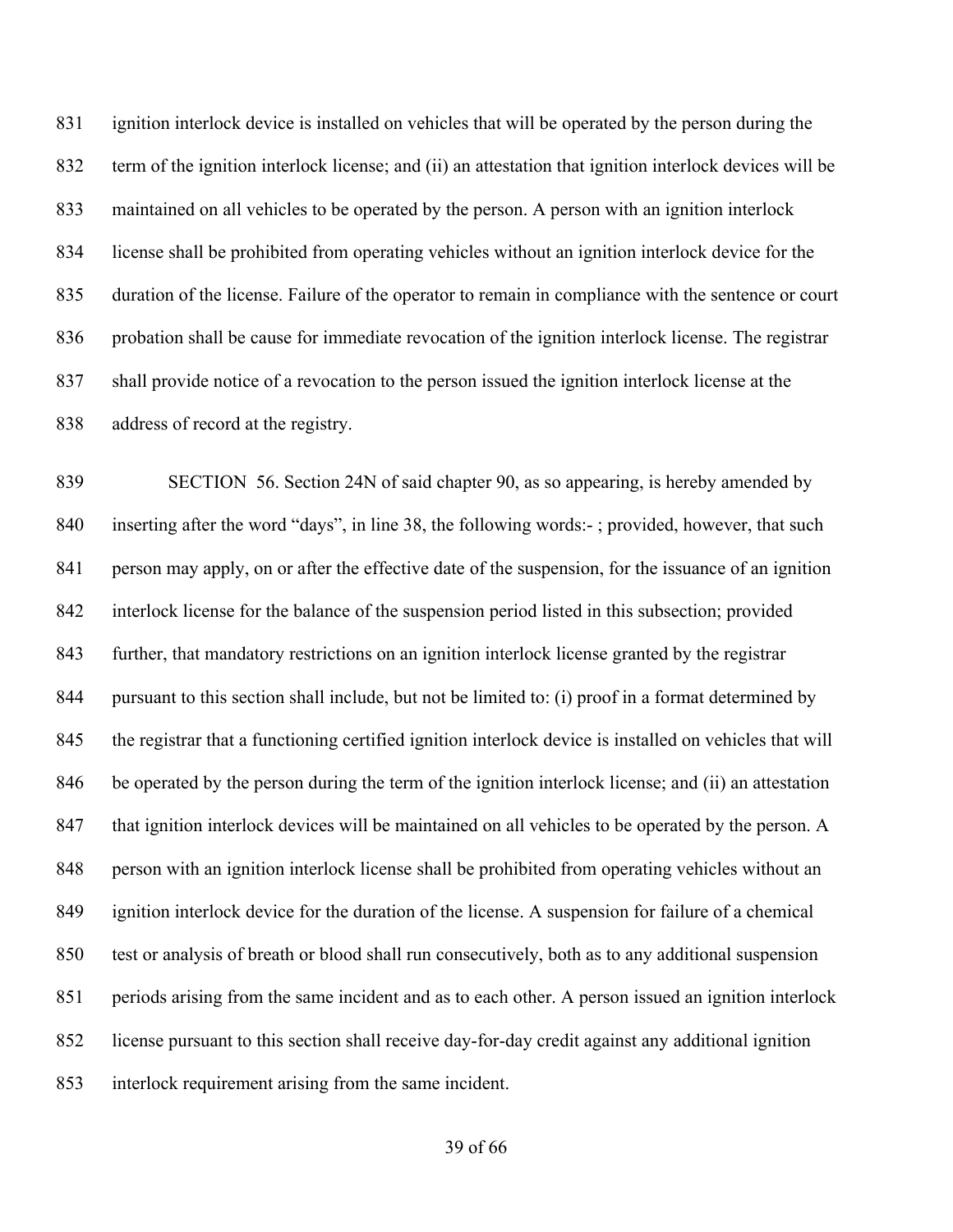SECTION 57. Said section 24N of said chapter 90, as so appearing, is hereby further amended by striking out, in lines 58 to 61, inclusive, the words "refusal. No license shall be restored under any circumstances and no restricted or hardship permits shall be issued during the suspension period imposed by this paragraph; provided, however, that the" and inserting in place thereof the following words:- refusal; provided further, that a person who refused to submit to such test or analysis may apply, on or after the effective date of the suspension, for the issuance of an ignition interlock license for the balance of the suspension period listed in this section;provided further, that mandatory restrictions on an ignition interlock license granted by the registrar pursuant to this paragraph shall include, but not be limited to: (i) proof in a format determined by the registrar that a functioning certified ignition interlock device is installed on vehicles that will be operated by the person during the term of the ignition interlock license; and (ii) an attestation that ignition interlock devices will be maintained on all vehicles to be operated by the person. A person with an ignition interlock license shall be prohibited from operating vehicles without an ignition interlock device for the duration of the license; provided however, that a suspension for a refusal of either a chemical test or analysis of breath or blood shall run consecutively, both as to any additional suspension periods arising from the same incident and as to each other; provided further, that a person issued an ignition interlock license pursuant to this section shall not receive credit against any additional ignition interlock requirement arising from the same incident; and provided further, that a.

873 SECTION 58. Said section 24N of said chapter 90, as so appearing, is hereby further amended by adding the following paragraph:- The application for the issuance of an ignition interlock license for the period during which a person's license, permit or right to operate is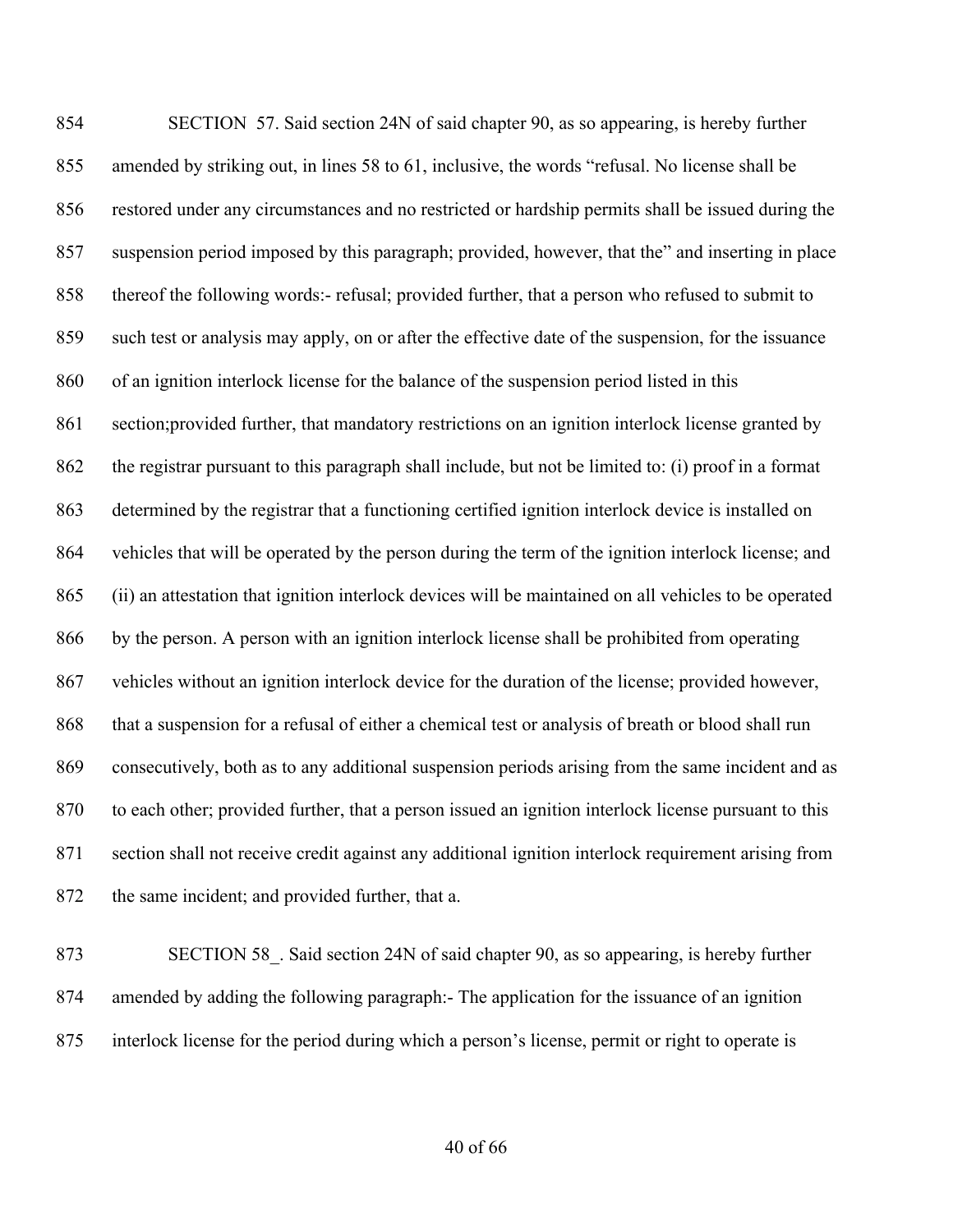suspended pursuant to this section shall waive the person's right to a hearing pursuant to this section.

 SECTION 59. Section 19 of chapter 122 of the acts of 2005 is hereby amended by inserting after the word "registry", in line 7, the following words:- ; provided, however, that approval procedures for ignition interlock device servicing and monitoring entities shall require any entity seeking certification to agree to provide all program costs, including installation, maintenance and removal, at fifty percent cost to a person who presents documentation issued by the registrar that such cost would cause a grave and serious hardship to the offender or the offender's family; provided further, that documentation of grave and serious hardship to the offender or the offender's family shall include, but not be limited to, evidence of a valid electronic benefit transfer card or evidence of a valid MassHealth benefits card; and provided further, that the registrar shall provide notice to a person seeking application for a certified ignition interlock device that the person may obtain a certified ignition interlock device, services and monitoring at fifty percent cost if such cost would cause a grave and serious hardship to the offender or the offender's family.

 SECTION 60. Said section 19 of said chapter 122 of the acts of 2005 is hereby further amended by inserting after the word "vehicles", in line 10, the following words:- ; provided, however, that reporting shall ensure compliance with an entity's responsibly pursuant to clause (2) including, but not limited to, standard charges for installation, service, maintenance and removal of a device and percentages of the entity's standard program costs waived pursuant to said clause (2).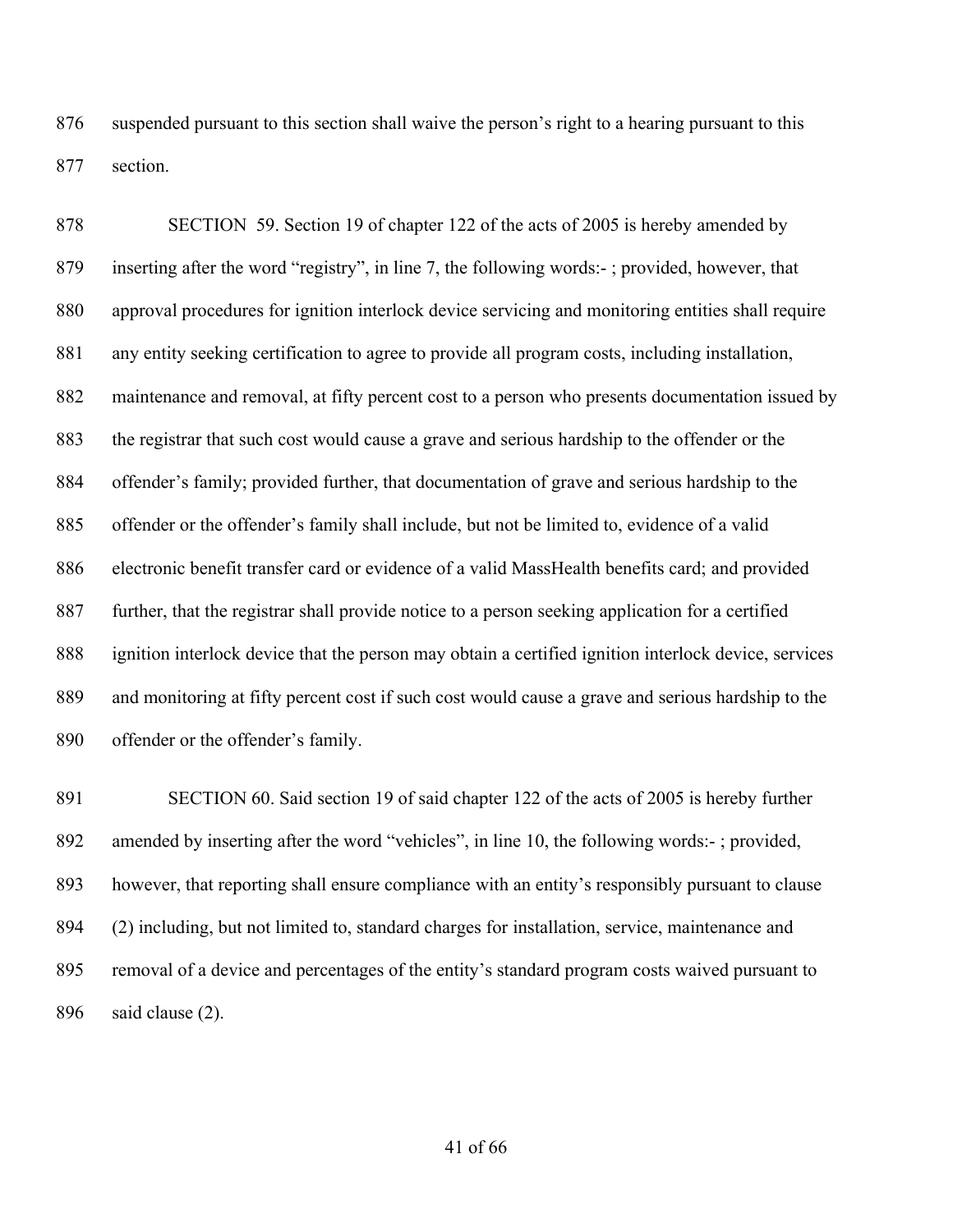SECTION 61. Clause (6) of said section 19 of said chapter 122 of the acts of 2005 is hereby amended by striking out clauses (a) to (c), inclusive, and inserting in place thereof the following 3 clauses:- (i) of inspection of the certified ignition interlock device for accurate operation by an entity approved by the registrar not less than once every 30 to 60 days, as promulgated by the registrar, for the duration of any license ignition interlock device restriction; (ii) that the ignition interlock device shall be monitored, maintained and serviced not less than every 30 to 60 days, as promulgated by the registrar, by an entity approved by the registrar; and (iii) that the costs to install and maintain the certified ignition interlock device shall be borne by the operator unless the operator presents valid evidence of a grave and serious hardship;

906 SECTION 62. Said section 19 of said chapter 122 of the acts of 2005 is hereby further amended by striking out clause (8) and inserting in place thereof the following clause:- violation of the required inspection, monitoring or reporting requirements may result, after hearing, in up to a 2 year extension of the ignition interlock license or a permanent revocation of an ignition interlock license and up to an additional 10-year license suspension during which such person may not be eligible for an ignition interlock license.

912 SECTION 63. Said section 19 of chapter 122 of the acts of 2005 is hereby further amended by striking out clause (9) and inserting in place thereof the following clause:- (9) a schedule for phasing in requirements that ignition interlock devices be equip with cameras or other means of positively identifying the person providing the ignition interlock breath alcohol concentration test.

917 SECTION 64. Said section 19 of said chapter 122 of the acts of 2005 is hereby amended by adding the following clause at the end thereof:-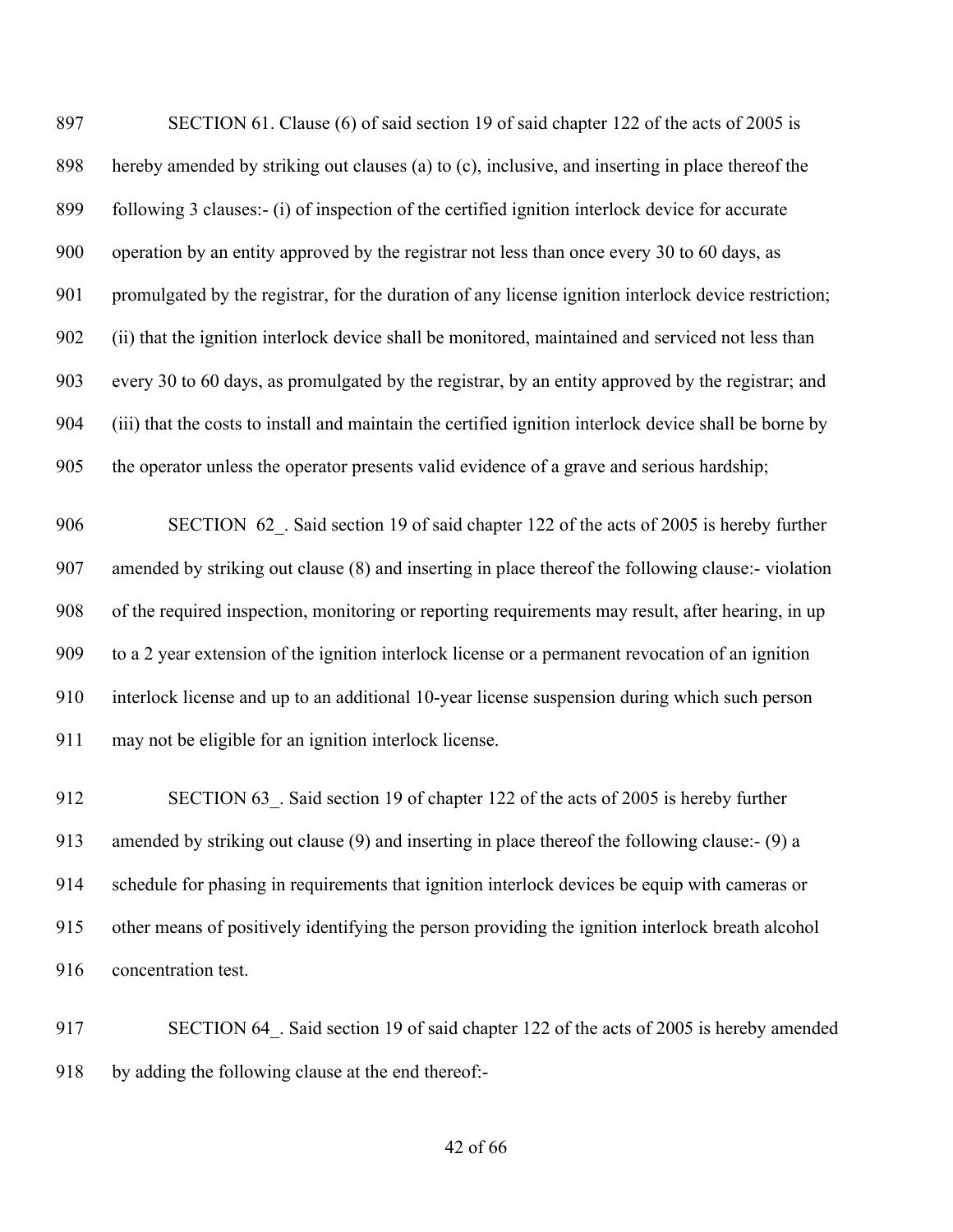This act shall take effect on January 1, 2018."

920 SECTION 65 clause (1) (a) (1) of section 24 of chapter 90 as appearing in the 2016 official is hereby amended by inserting after line 177 the following paragraphs:-

 If the defendant has been previously convicted or assigned to an alcohol or controlled substance education, treatment or rehabilitation program by a court of the commonwealth or any other jurisdiction because of a like offense five times preceding the date of the commission of the offense for which he has been convicted, the defendant shall be punished by a fine of not less than four thousand nor more than one hundred thousand dollars and by imprisonment for not less than five years or by a fine of not less than four thousand nor more than one hundred thousand dollars and by imprisonment in the state prison for not less than five years nor more than ten years; provided, however, that the sentence imposed upon such person shall not be reduced to less than thirty-six months, nor suspended, nor shall any such person be eligible for probation, parole, or furlough or receive any deduction from his sentence for good conduct until he shall have served thirty-six months of such sentence; provided, further, that the commissioner of correction may, on the recommendation of the warden, superintendent, or other person in charge of a correctional institution, or the administrator of a county correctional institution, grant to an offender committed under this subdivision a temporary release in the custody of an officer of such institution for the following purposes only: to attend the funeral of a relative; to visit a critically ill relative; to obtain emergency medical or psychiatric services unavailable at said institution; to engage in employment pursuant to a work release program; or for the purposes of an aftercare program designed to support the recovery of an offender who has completed an alcohol or controlled substance education, treatment or rehabilitation program operated by the department of correction; and provided, further, that the defendant may serve all or part of such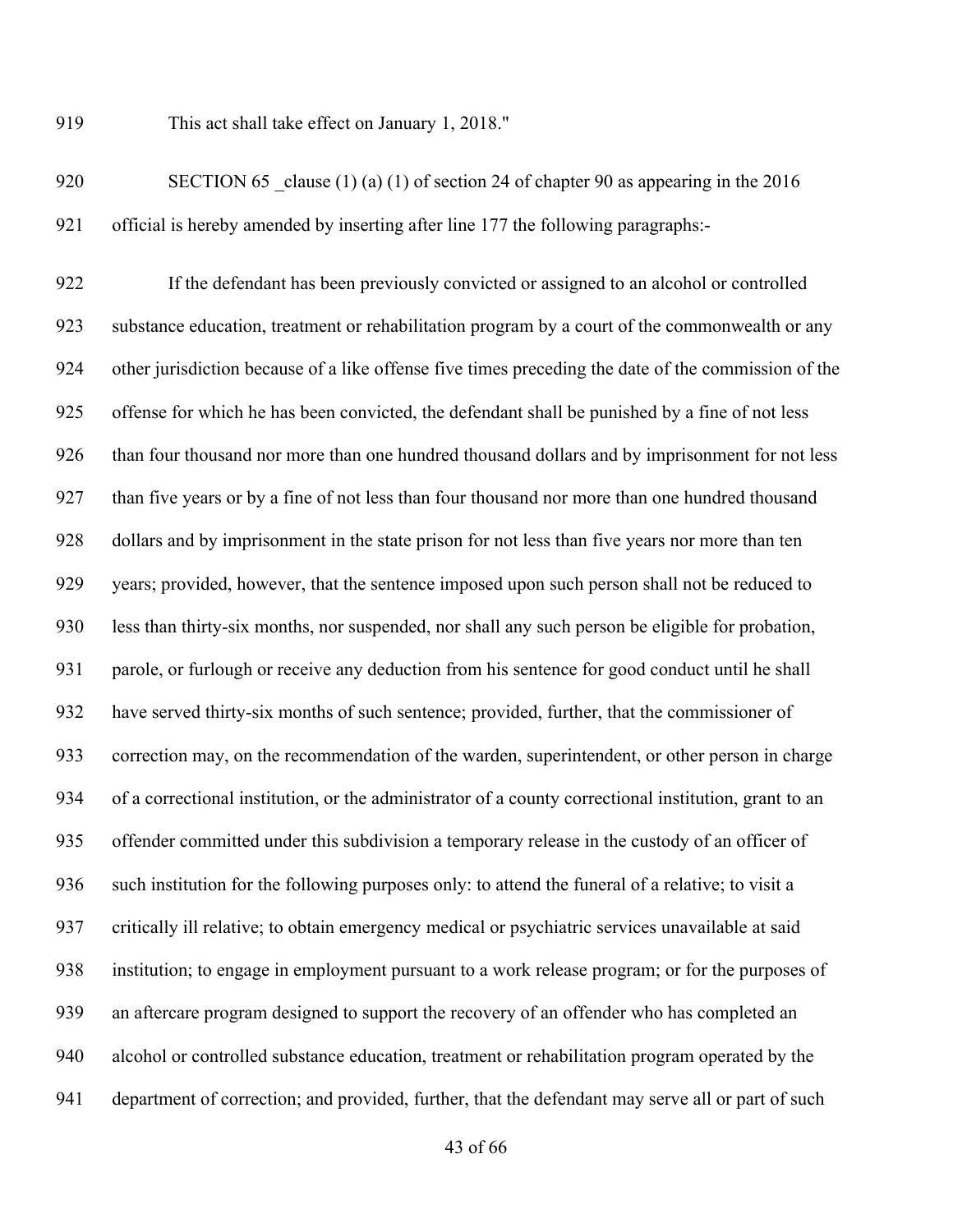thirty-six months sentence to the extent that resources are available in a correctional facility specifically designated by the department of correction for the incarceration and rehabilitation of drinking drivers.

 If the defendant has been previously convicted or assigned to an alcohol or controlled substance education, treatment or rehabilitation program by a court of the commonwealth or any other jurisdiction because of a like offense six or more times preceding the date of the commission of the offense for which he has been convicted, the defendant shall be punished by a fine of not less than eight thousand nor more than two hundred thousand dollars and by imprisonment for not less than twenty years or by a fine of not less than eight thousand nor more than two hundred thousand dollars and by imprisonment in the state prison for not less than twenty years; provided, however, that the sentence imposed upon such person shall not be reduced to less than one hundred eighty months, nor suspended, nor shall any such person be eligible for probation, parole, or furlough or receive any deduction from his sentence for good conduct until he shall have served one hundred and eighty months of such sentence; provided, further, that the commissioner of correction may, on the recommendation of the warden, superintendent, or other person in charge of a correctional institution, or the administrator of a county correctional institution, grant to an offender committed under this subdivision a temporary release in the custody of an officer of such institution for the following purposes only: to attend the funeral of a relative; to visit a critically ill relative; to obtain emergency medical or psychiatric services unavailable at said institution; to engage in employment pursuant to a work release program; or for the purposes of an aftercare program designed to support the recovery of an offender who has completed an alcohol or controlled substance education, treatment or rehabilitation program operated by the department of correction; and provided, further, that the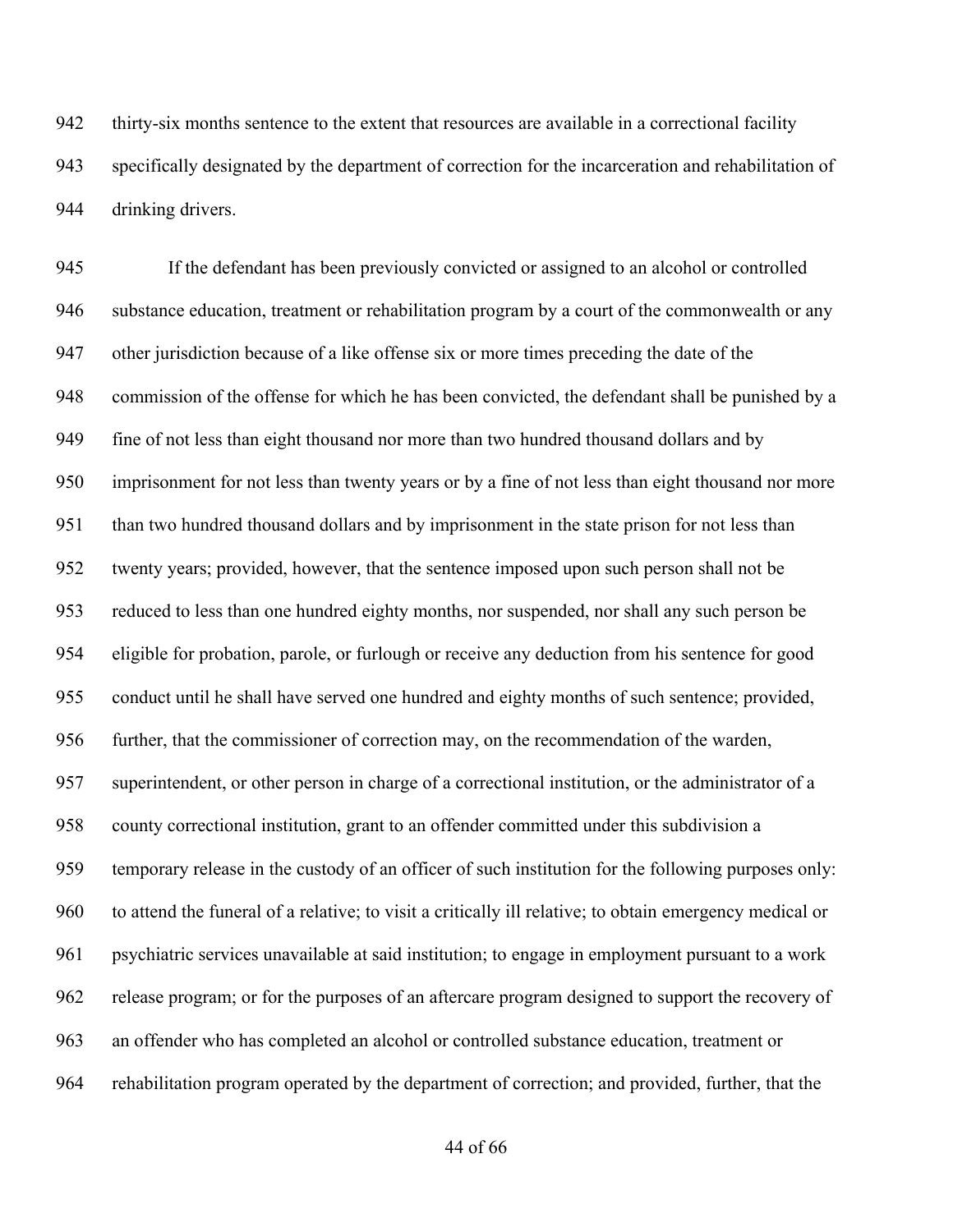defendant may serve all or part of such one hundred and eighty months sentence to the extent that resources are available in a correctional facility specifically designated by the department of correction for the incarceration and rehabilitation of drinking drivers.

968 SECTION 66. Section 3 of chapter 22E of the General Laws is hereby amended by striking the section in its entirety and inserting in place thereof the following:-

 Section 3. (a) Any person who is convicted of an offense that is punishable by imprisonment in the state prison and any person adjudicated a youthful offender by reason of an offense that would be punishable by imprisonment in the state prison if committed by an adult shall submit a DNA sample to the department within 6 months of such conviction or adjudication or, if incarcerated, within the first 6 months of such incarceration or before release from custody, whichever occurs first.

 (b) Any person who is arrested by virtue of process, or is taken into custody by an officer and charged with the commission of: (i) an offense listed in clause (i) of subsection (b) of section 978 25 of chapter 279; or (ii) section 17 or section 18 of chapter 266, and who upon arrest has been arraigned pursuant to the applicable court rules under the Massachusetts Rules of Criminal Procedure, shall submit a DNA sample to the department.

 (c) The trial court and probation department shall work in conjunction with the director to establish and implement a system for the electronic notification to the department whenever a person is required to submit a DNA sample under this section. The sample shall be collected by a person authorized under section 4 of this chapter subsequent to arraignment, in accordance with regulations or procedures established by the director. The results of such sample shall be made part of the state DNA database. In the event the department is unable to complete DNA analysis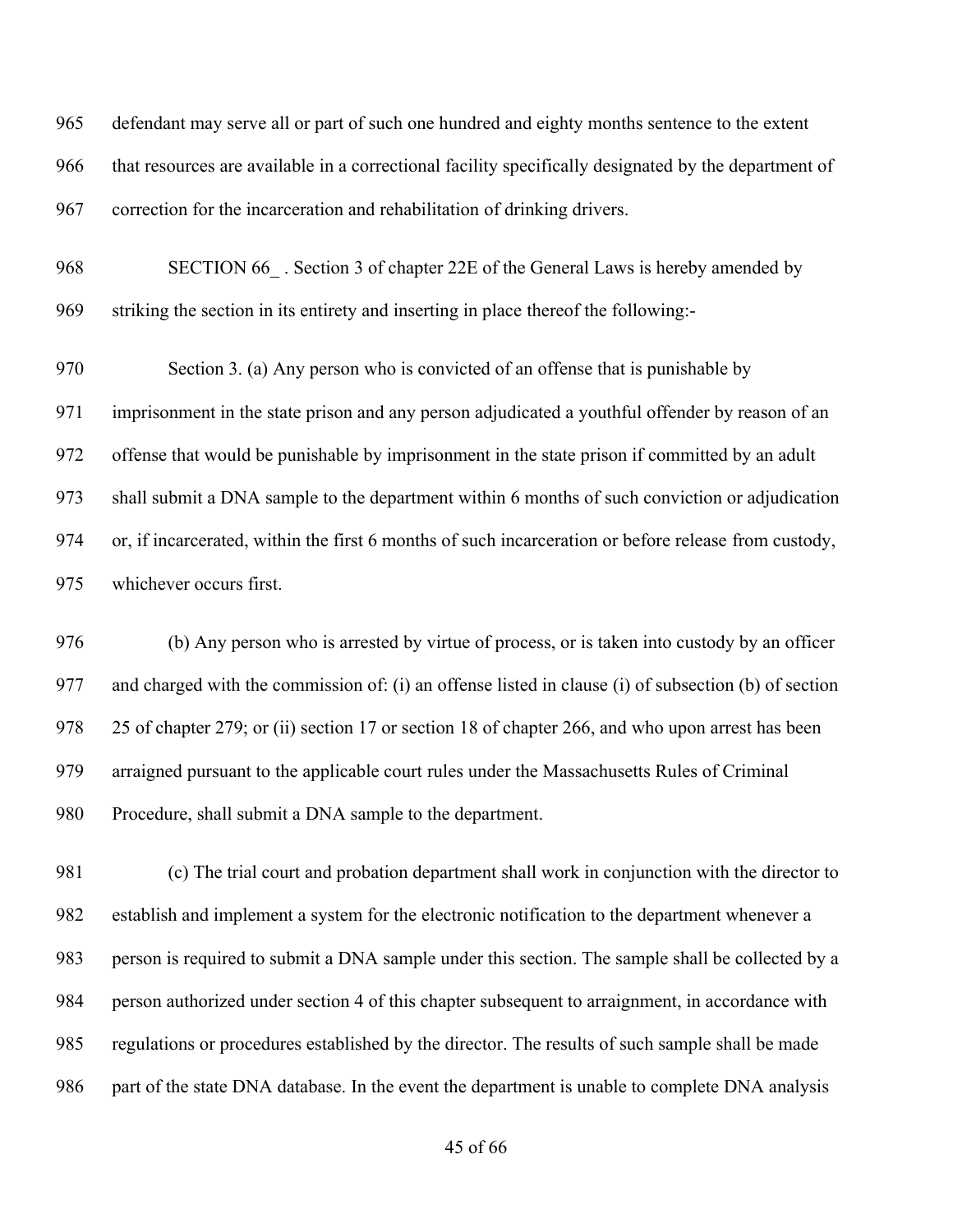on a sample provided pursuant to this section or any sample so provided fails to yield a DNA record, the person required to submit a DNA sample pursuant to this section shall, within 6 months of notice from the director, submit additional DNA samples until DNA analysis is completed and results in the production of a DNA record. The submission of such DNA sample shall not be stayed pending a sentence appeal, motion for new trial, appeal to an appellate court or other post conviction motion or petition.

 SECTION 2. Section 5 of chapter 22E of the General Laws is hereby amended by striking the section in its entirety and inserting in place thereof the following:-

 Section 5. The department shall provide all collection materials, labels and instructions 996 for the collection of DNA samples pursuant to this chapter.

 SECTION 3. Section 11 of chapter 22E of the General Laws is hereby amended by striking the section in its entirety and inserting in place thereof the following:-

 Section 11. Any person required to provide a DNA sample pursuant to this chapter and who, after notice, fails to provide such DNA sample or such additional DNA samples as required by section 3 shall be subject to punishment by a fine of not more than \$2,000 or imprisonment in a jail or house of correction for not more than six months or both for each such offense. Each day a person fails, as required by section 3, to submit a DNA sample shall, until such DNA sample is so provided, constitute a separate offense.

SECTION 4. Section 12 of chapter 22E of the General Laws is hereby amended, in line

6, by striking out the figure "\$1,000" and inserting in its place thereof the following figure:-

"\$2,000"; and is hereby further amended, in line 7, by striking out the words "six months" and

inserting in place thereof the following:- 1 year.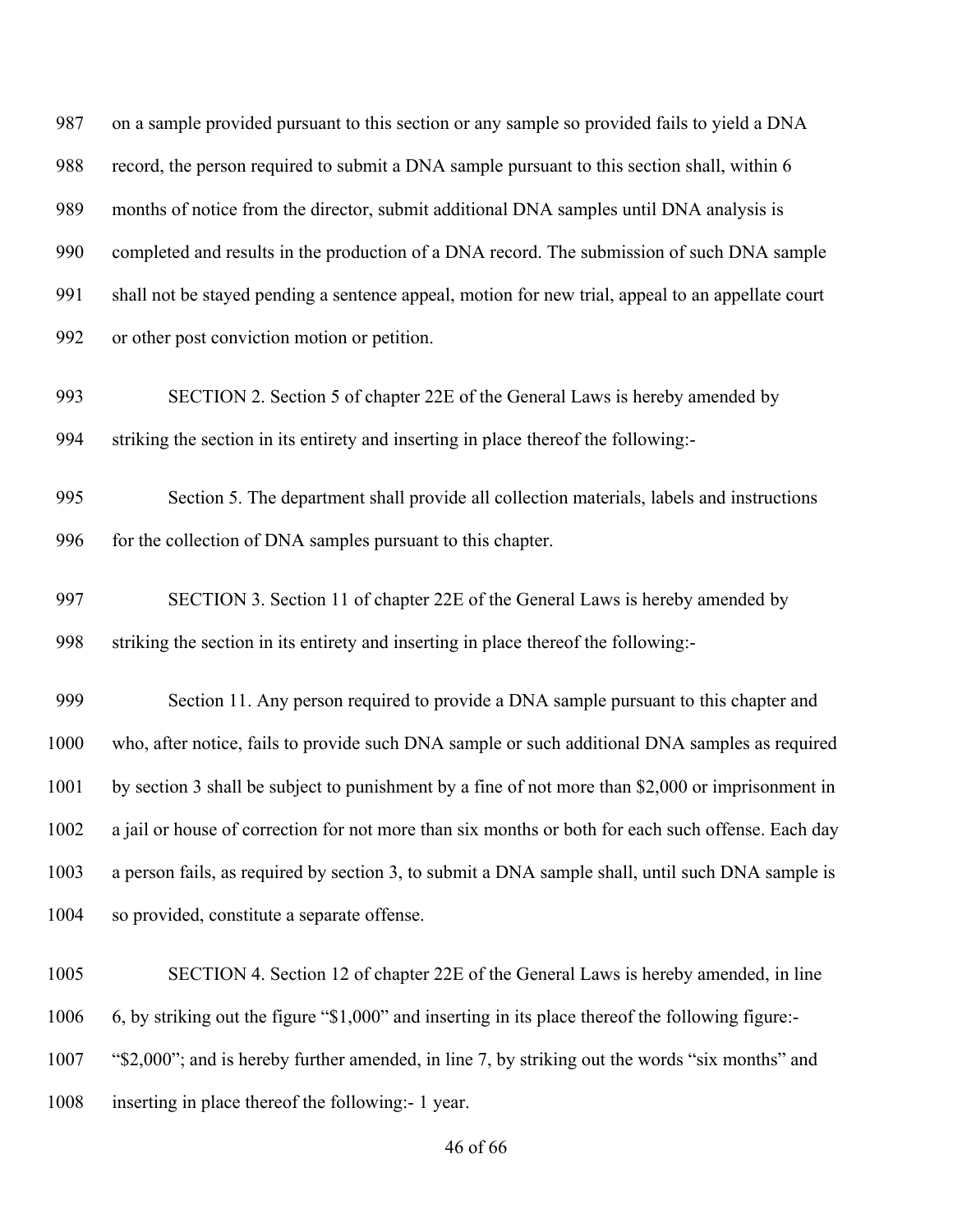SECTION 5. Section 13 of chapter 22E of the General Laws, as appearing in the 2014 official edition, is hereby amended by striking, in line 4, the figure "\$1,000" and inserting in its place thereof the following:- "\$2,000"; and is hereby further amended, in line 5, by striking the words "six months" and inserting in place thereof the following:- 1 year.

 SECTION 6. Section 15 of chapter 22E of the General Laws is hereby amended by adding the following subsections:-

 (b) The department shall destroy the DNA sample and any records of a person related to the sample that were taken in connection with a particular alleged designated crime if the sample was collected post-arraignment under subsection (b) of section 3, and any of the following occurs: the felony charge which required the DNA sample is downgraded to a misdemeanor by the prosecuting attorney upon a plea agreement or the person is convicted of a lesser offense that is a misdemeanor other than one constituting abuse as defined in section 1 of chapter 209A or a sex offense for which registration is required pursuant to sections 178C to 178P of chapter 6; (ii) the person is acquitted after a trial of the charges which required the taking of the DNA sample; or (iii) the charges which required the taking of the DNA sample are dismissed by either the court or the state after arraignment unless good cause is shown why the sample should not be destroyed.

 (c) If the person has more than one entry in the state DNA database, CODIS, or the state DNA data bank, only the entry related to the dismissed case shall be deleted.

 (d) The trial court and probation department shall work in conjunction with the director to establish and implement a system for the electronic notification to the department whenever a DNA sample is required to be destroyed pursuant to this section. The department shall notify the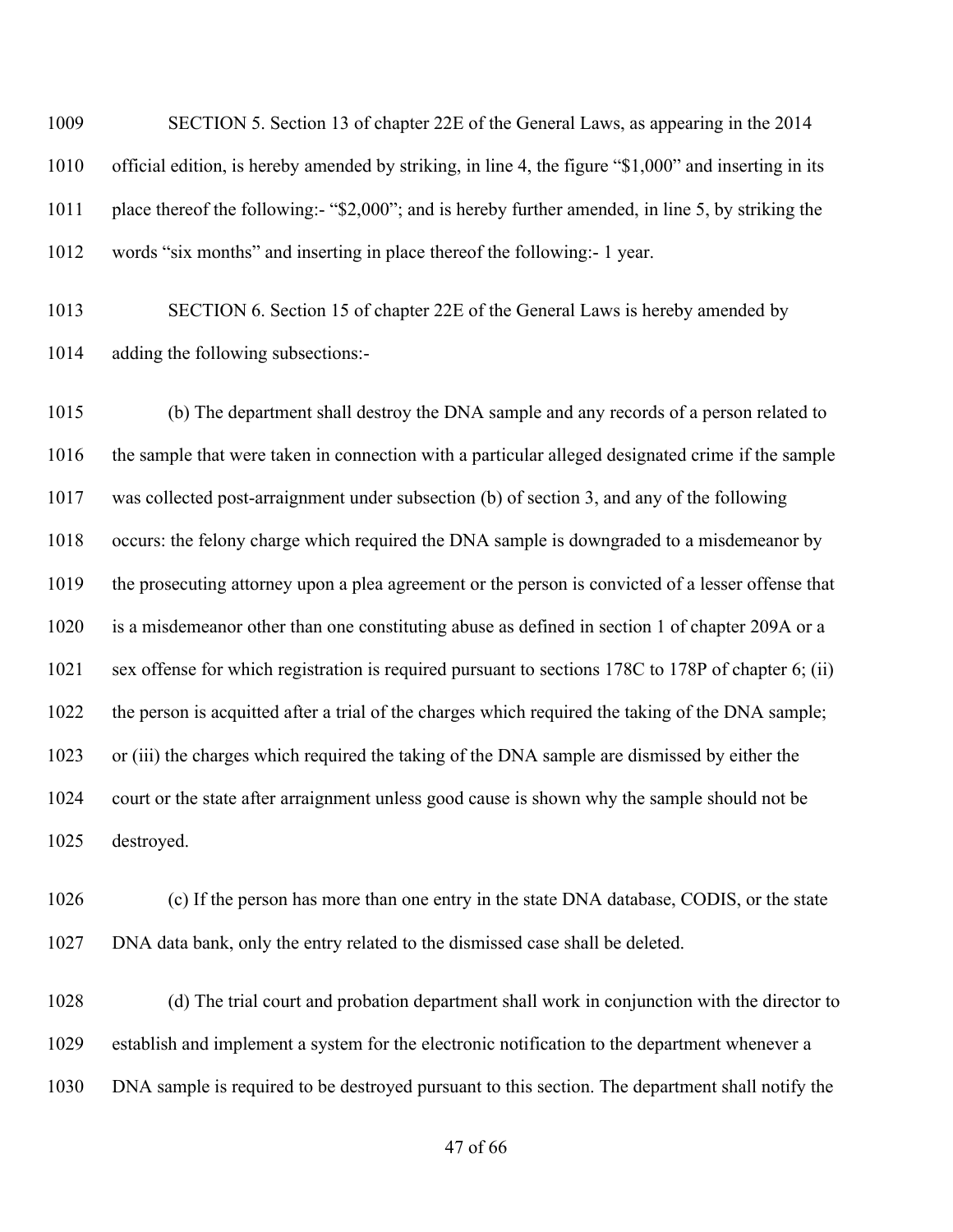person upon destroying the DNA sample and completing its responsibilities under this subsection.

 (e) If a DNA sample is matched to another DNA sample during the course of a criminal investigation, the record of the match shall not be expunged even if the sample itself is expunged in accordance with the provisions of this section.

1036 SECTION 67. Notwithstanding any general or special law to the contrary, the municipal police training council shall incorporate into its required curriculum training and standards for the proper identification of mental health issues and protocols for the proper response to said issues"

1040 SECTION 68. Section 18 of chapter 17 of the general laws is hereby amended by inserting at the end thereof the following new subsection-(d) The bureau of substance abuse services shall create and maintain a Municipal Treatment Referral Network to provide referrals for treatment beds as requested by municipal police departments who are seeking to provide treatment to people who have voluntarily appeared at the municipal police department seeking treatment

1046 SECTION 69 . Section 90 of chapter 276 of the general laws is hereby amended by inserting at the end thereof the following:- shall also include in his report to the court any mental health and substance abuse treatment needs and recommendations for treatment if applicable

1049 SECTION 70. Notwithstanding any general or special to the contrary the secretary of the executive office of public safety and security in conjunction with the chiefs of police association shall develop and implement a system to ensure that all police departments at all times have at least one person trained to identify and respond to incidents involving mental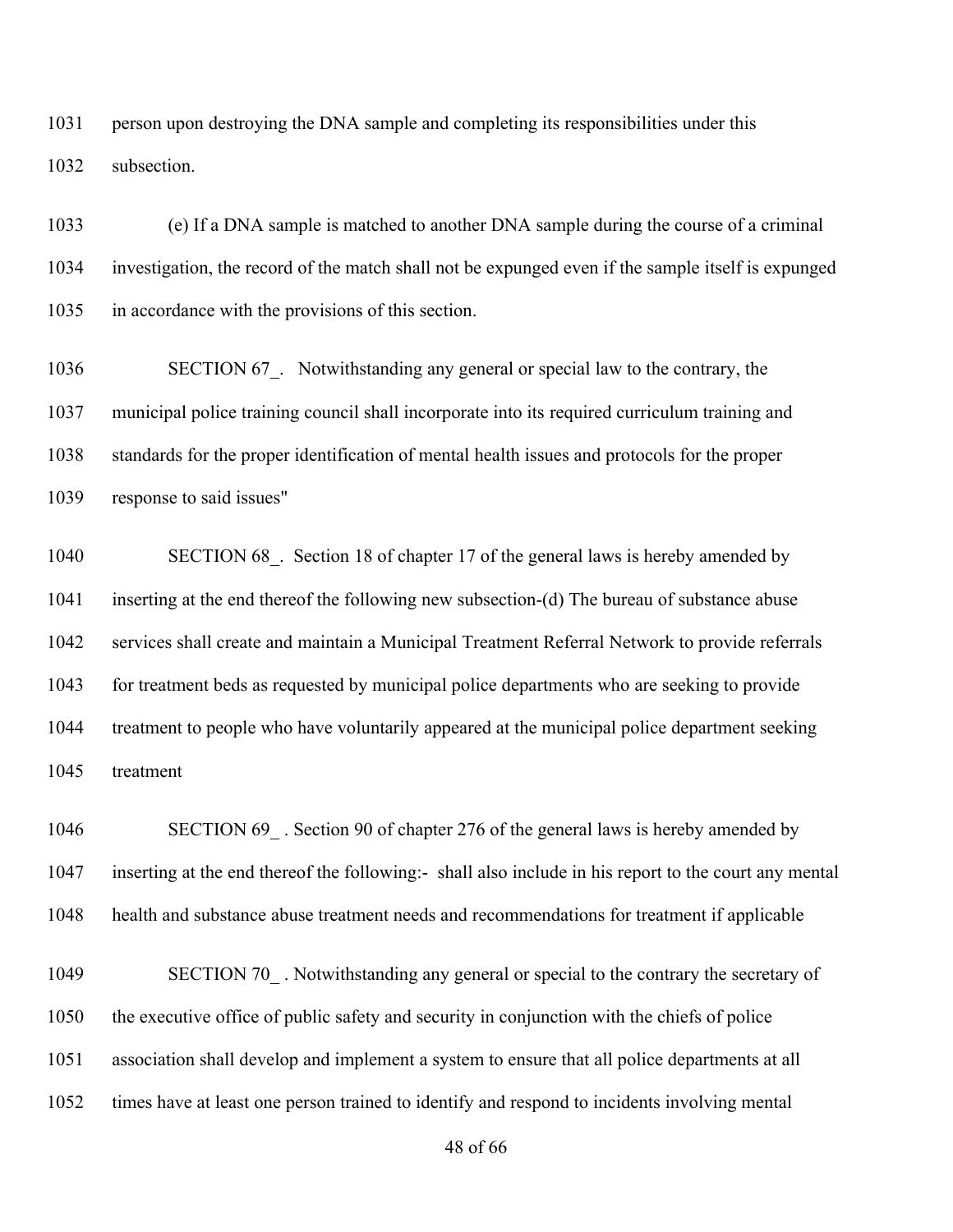health and substance abuse, and develop a grant program to assist municipal police departments 1054 for the training required under this section

1055 SECTION 71. Chapter 10 of the General Laws as appearing in the 2016 official edition is hereby amended by inserting after section 35DDD the following new section:-

 There shall be established upon the books of the commonwealth a separate fund to be known as the comprehensive police training fund. The secretary of public safety and security shall be the trustee of the fund and may expend monies from the fund, without further appropriation; provided, however, that funds are expended for municipal police training, crisis intervention training initiative as established in this amendment, the municipal treatment referral network established in this amendment and the diversion planning and coordination council established in this amendment.

1064 The fund shall consist of: (i) any appropriations, bond proceeds or other monies authorized or transferred by the general court and specifically designated to be credited to the fund; (ii)five percent of revenue generated from the sale of marijuana as established under chapter 55 of the acts of 2017 (iii)\$100 assessment from convicted of drug trafficking under chapter 94C (iv) funds from section 53 and section 54 of chapter 23K ; (iv) any interest earned on monies in the fund; and (v) any funds from private sources including, but not limited to, gifts, grants and donations received by the commonwealth that are specifically designated to be credited to the fund, the state shall provide a match \$1 for every \$1 of funds from private sources not to exceed ten million dollars (vi) any federal grants and the secretary shall apply for any available federal funds or grants. The secretary of education may incur expenses and the comptroller may certify for payments amounts in anticipation of expected receipts, but no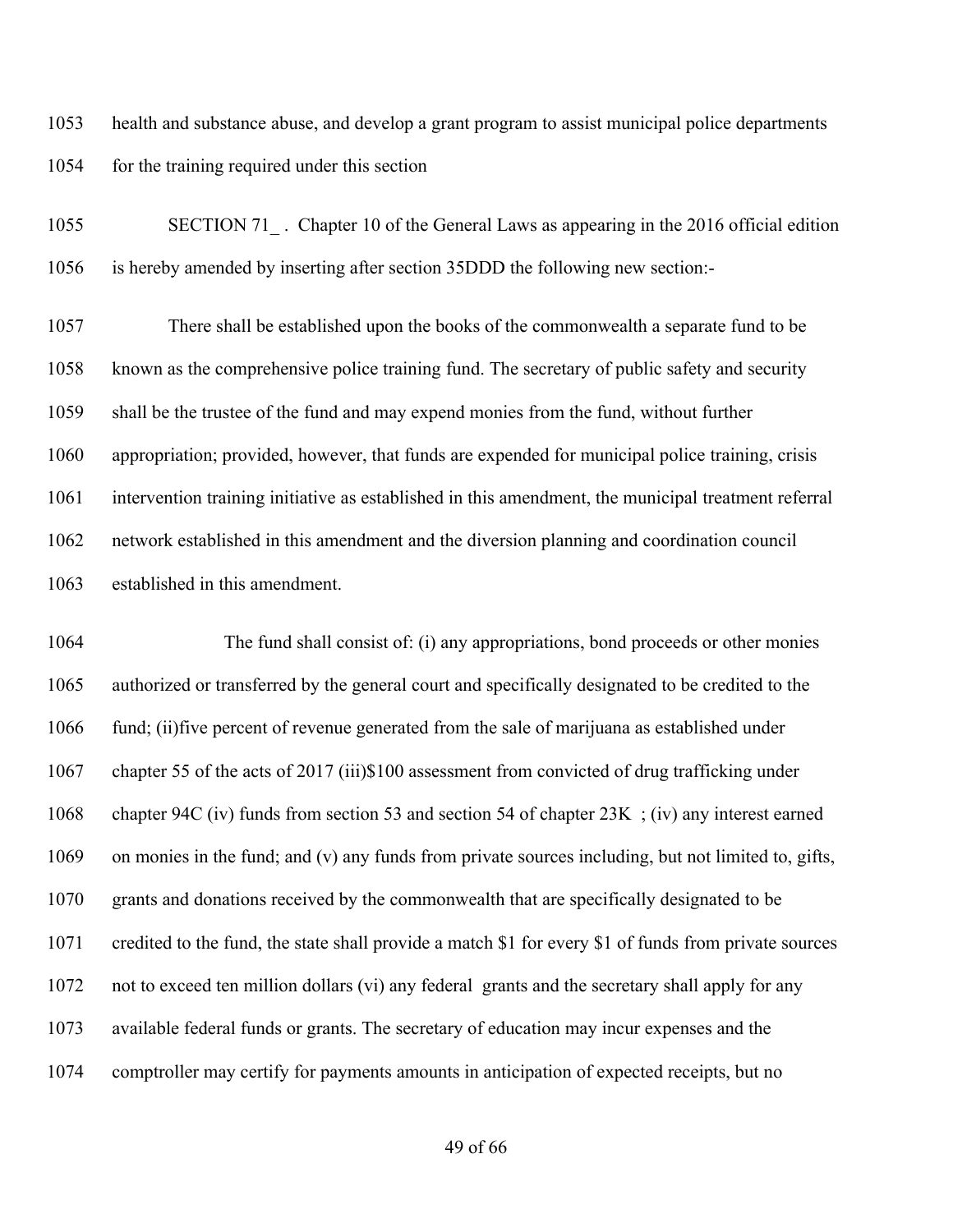expenditure shall be made from the fund which shall cause the fund to be in deficit at the close of a fiscal year. Amounts credited to the fund shall not be subject to further appropriation and monies remaining in the fund at the end of a fiscal year shall not revert to the General Fund. The secretary shall report annually not later than October 1 to the clerks of the house and senate and the house and senate committees on ways and means on the fund's activity.

- 1080 Section 72 . Section 53 of the Chapter 23K is hereby amended by striking "Gaming" Revenue Fund established in section 59"and inserting in place thereof the following:- "the comprehensive police training fund established in chapter 10"
- 1083 Section 73 . Section 54 of the Chapter 23K is hereby amended by striking "Gaming" Revenue Fund established in section 59"and inserting in place thereof the following:- "the comprehensive police training fund established in chapter 10"

1086 SECTION 74. Notwithstanding any general or special law to the contrary there shall be established the diversion and planning and coordination council, the council shall consist of seven members one of whom shall be designated by the trial court, one of whom shall be a appointed of the Massachusetts district attorney's association, one of whom shall be appointed by the Massachusetts chiefs of police association, one of whom shall be appointed by the governor, one of whom shall be appointed by the attorney general, and one of whom shall be the secretary of public safety and security of their designee who shall serve as chair and the executive office of public safety and security shall provide staff support, one of whom shall be appointed by the commissioner of probation and one of whom shall be appointed by the colonel of the state police.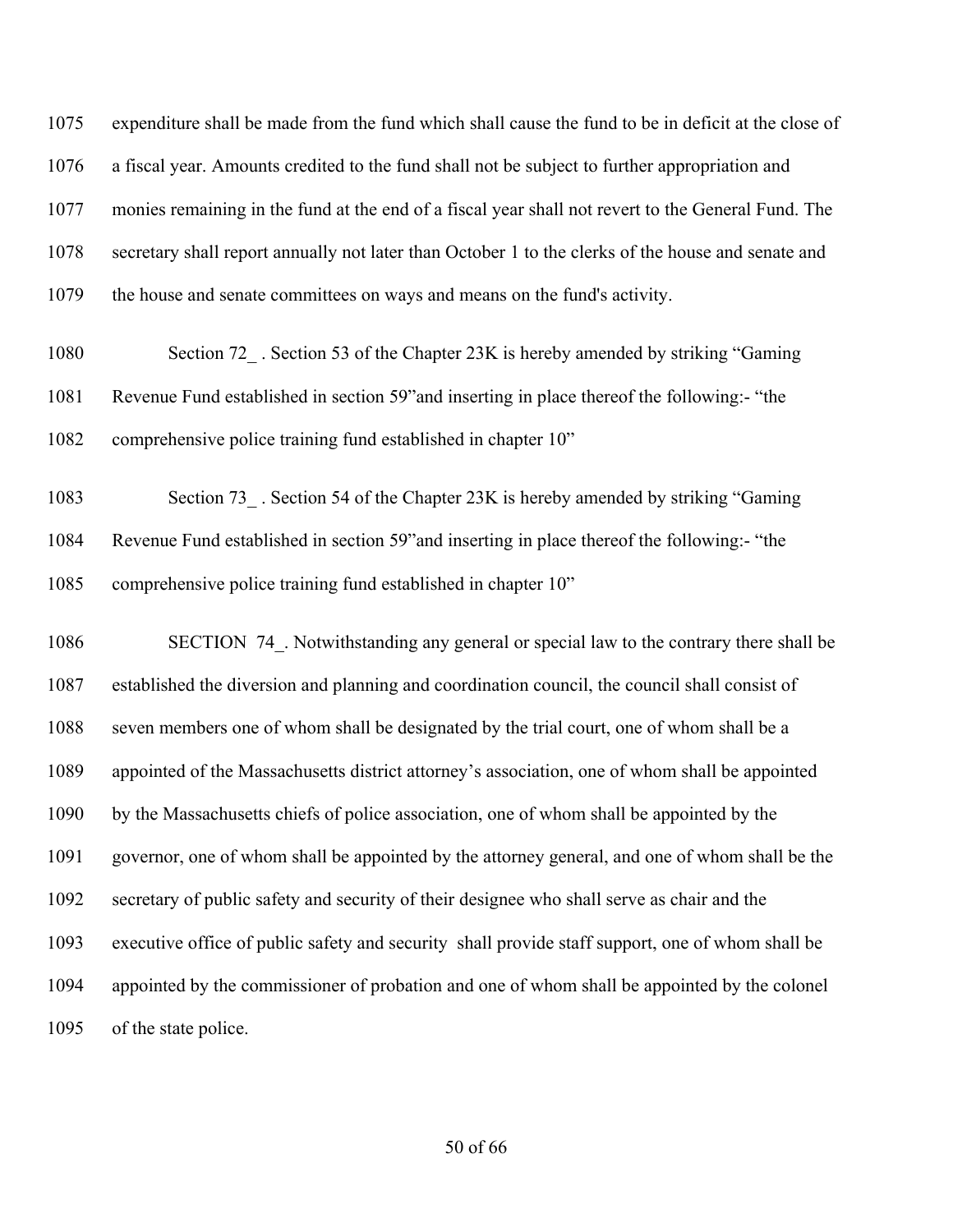The council shall research and identify the most effective diversion methods that also protect public safety, and develop criteria for the certification of diversion programs and certify such programs. The council shall annually submit a report and any recommendations to the clerks of the house and senate and the joint committee on the judiciary and the joint committee on public safety and security by December 31.

1101 SECTION 75. Section 26 of chapter 218 of the General Laws, as appearing in the 2016 Official Edition, is hereby amended by inserting after the word "sixty-six," in line 21, the following words:- , section 13B of chapter 268.

1104 SECTION 76. Section 26 of chapter 218 of the General Laws, as appearing in the 2016 Official Edition, is hereby amended by inserting after the word "sixty-six," in line 21, the 1106 following words:-, section 13B of chapter 268.

1107 SECTION 77 . Said section 26 of said chapter 218, as so appearing, is hereby further amended by inserting after the word "age," in line 26, the following words:-

 conspiracy under section 7 of chapter 274, or solicitation to commit a felony under section 8 of chapter 274.

1111 SECTION 78 . Said section 26 of said chapter 218, as so appearing, is hereby further amended by striking out, in lines 26 to 27, the words intimidation of a witness or juror under section thirteen B of chapter two hundred and sixty-eight,.

1114 SECTION 79 . Section 1 of chapter 263A of the General Laws, as so appearing, is hereby amended by striking out the definition of "Critical witness" and inserting in place thereof the following definition:-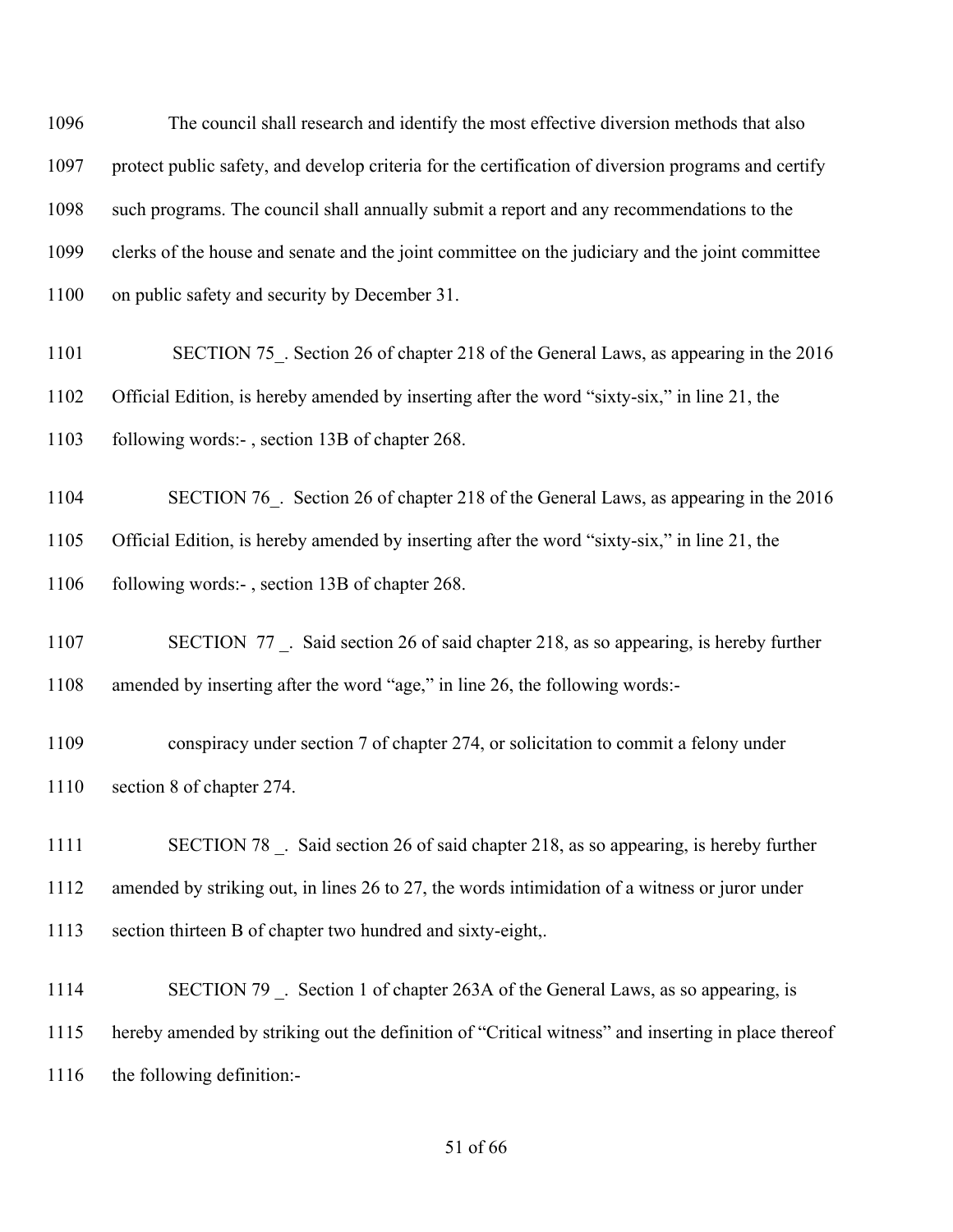| 1117 | "Critical witness", any person who is participating, has participated, or is reasonably            |
|------|----------------------------------------------------------------------------------------------------|
| 1118 | expected to participate in a criminal investigation, motion hearing, trial, show cause hearing, or |
| 1119 | other criminal proceeding, or a proceeding involving an alleged violation of conditions of         |
| 1120 | probation or parole, or the commitment of a sexually dangerous person pursuant to chapter          |
| 1121 | 123A; or who has received a subpoena requiring such participation; who is, or was, in the          |
| 1122 | judgment of the prosecuting officer, a necessary witness at one or more of the aforementioned      |
| 1123 | types of proceedings, and who is or may be endangered by such person's participation in the        |
| 1124 | aforementioned proceeding; or such person's relatives, guardians, friends or associates, who are   |
| 1125 | or may be endangered by such person's participation in the aforementioned proceeding.              |
| 1126 | SECTION . Chapter 268 of the General Laws is hereby amended by striking out section                |
| 1127 | 13B, as so appearing, and inserting in place thereof the following section:-                       |
| 1128 | Section 13B.                                                                                       |
| 1129 | (1) Whoever, directly or indirectly, willfully                                                     |
| 1130 | (a) threatens, or attempts or causes physical injury, emotional injury, economic injury or         |
| 1131 | property damage to,                                                                                |
| 1132 | (b) conveys a gift, offer or promise of anything of value to, or                                   |
| 1133 | (c) misleads, intimidates or harasses;                                                             |
| 1134 | $(2)$ another person who is                                                                        |
| 1135 | (a) a witness or potential witness,                                                                |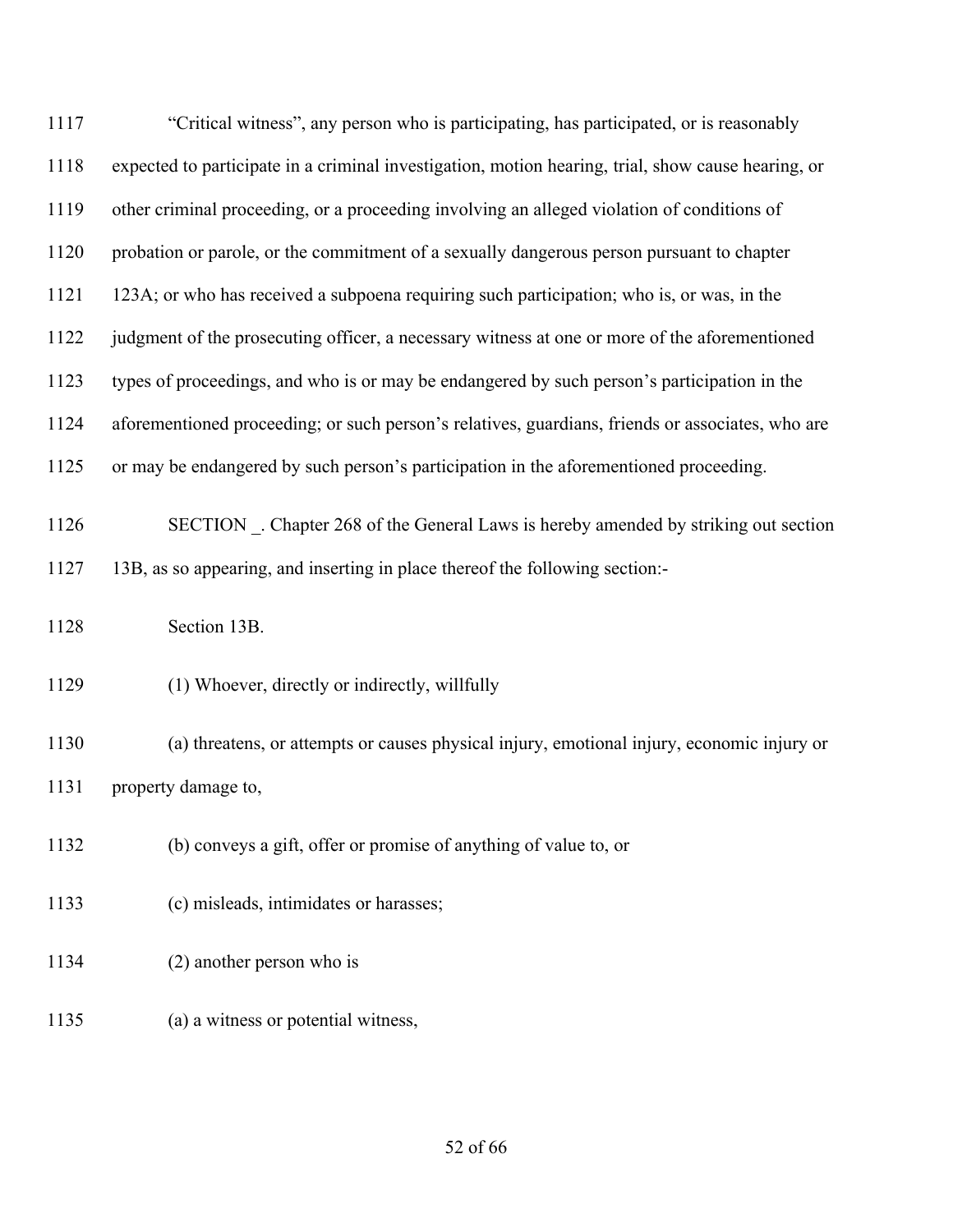(b) a person who is or was aware of information, records, documents or objects that relate to a violation of a criminal statute, or a violation of conditions of probation, parole, bail, or other court order,

 (c) a judge, juror, grand juror, attorney, victim witness advocate, police officer, federal agent, investigator, clerk, court officer, court reporter, court interpreter, probation officer or parole officer,

 (d) a person who is or was attending, or had made known his or her intention to attend a proceeding described in subsection (3)(a), or

1144 (e) a family member of a person described in subsections  $2(a)$  through  $2(d)$ ;

(3) with the intent to, or with reckless disregard that it may,

(a) impede, obstruct, delay, prevent or otherwise interfere with

(i) a criminal investigation at any stage, a grand jury proceeding, a dangerousness

hearing, a motion hearing, a trial or other criminal proceeding of any type, or a parole hearing, or

parole violation proceeding, or probation violation proceeding; or

(ii) an administrative hearing, or a probate and family proceeding, juvenile proceeding,

 housing proceeding, land proceeding, clerk's hearing, court-ordered mediation, or any other civil proceeding of any type; or

 (b) punish, harm or otherwise retaliate against any person described in subsection (2) for such person's or such person's family member's participation in any of the proceedings

described in subsection (3)(a) shall be punished by imprisonment in the state prison for not more

than ten years, or by imprisonment in the house of correction for not more than two and one half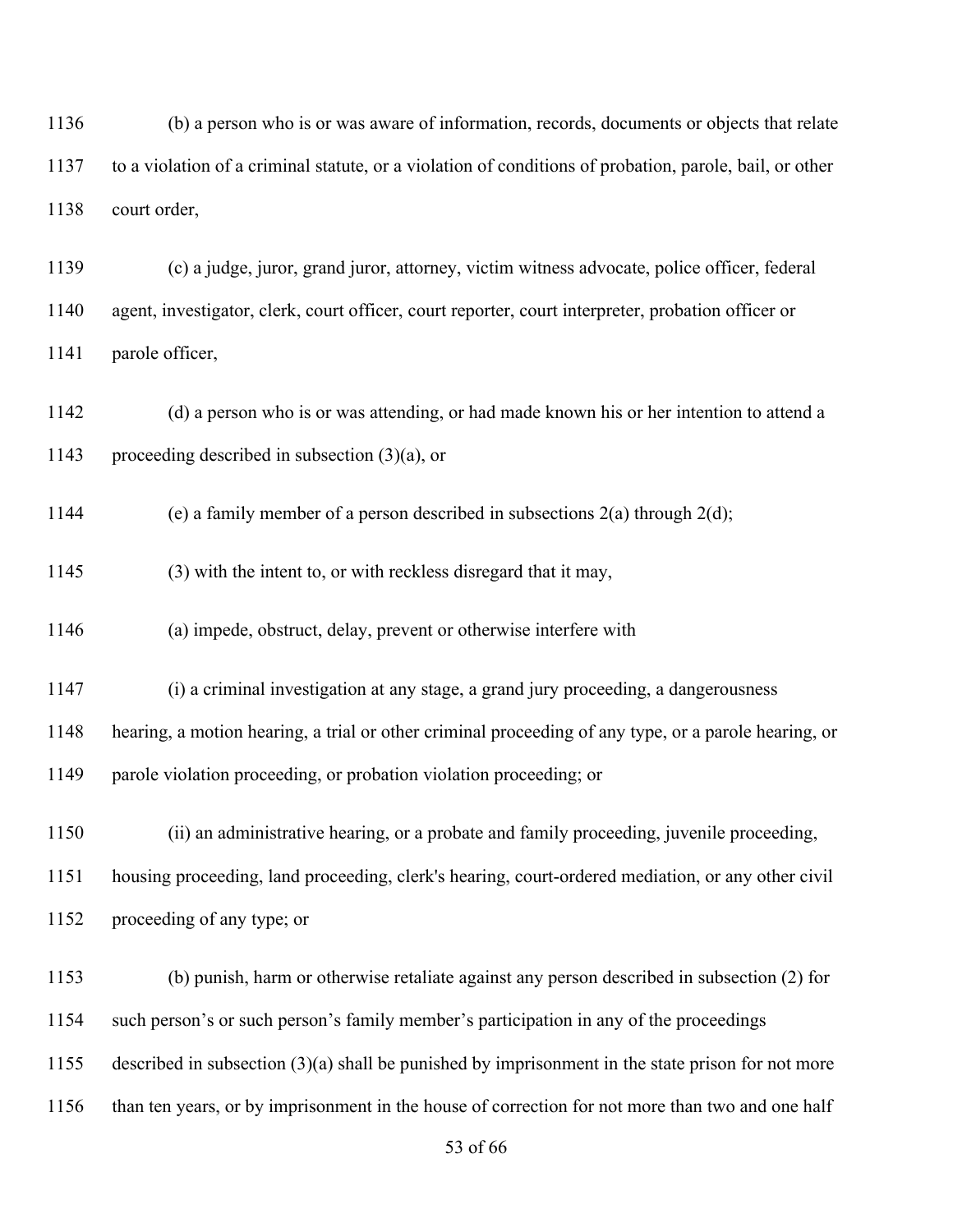years, or by a fine of not less than \$1,000 nor more than \$5,000, or by both such fine and imprisonment; or, if the proceeding which the misconduct is directed at is the investigation or prosecution of a crime punishable by life imprisonment, or the parole of a person convicted of a crime punishable by life imprisonment, shall be punished by imprisonment in the state prison for 1161 life or for any term of years.

 (4) As used in this section, "investigator" shall mean an individual or group of individuals lawfully authorized by a department or agency of the federal government, or any political subdivision thereof, or a department or agency of the commonwealth, or any political subdivision thereof, to conduct or engage in an investigation of, prosecution for, or defense of a violation of the laws of the United States or of the commonwealth in the course of his official duties.

 (5) As used in this section, "harass" shall mean to engage in any act directed at a specific person or persons, which act seriously alarms or annoys such person or persons and would cause a reasonable person to suffer substantial emotional distress. Such act shall include, but not be limited to, an act conducted by mail or by use of a telephonic or telecommunication device or electronic communication device including but not limited to any device that transfers signs, signals, writing, images, sounds, data, or intelligence of any nature transmitted in whole or in part by a wire, radio, electromagnetic, photo-electronic or photo-optical system, including, but not limited to, electronic mail, internet communications, instant messages or facsimile communications.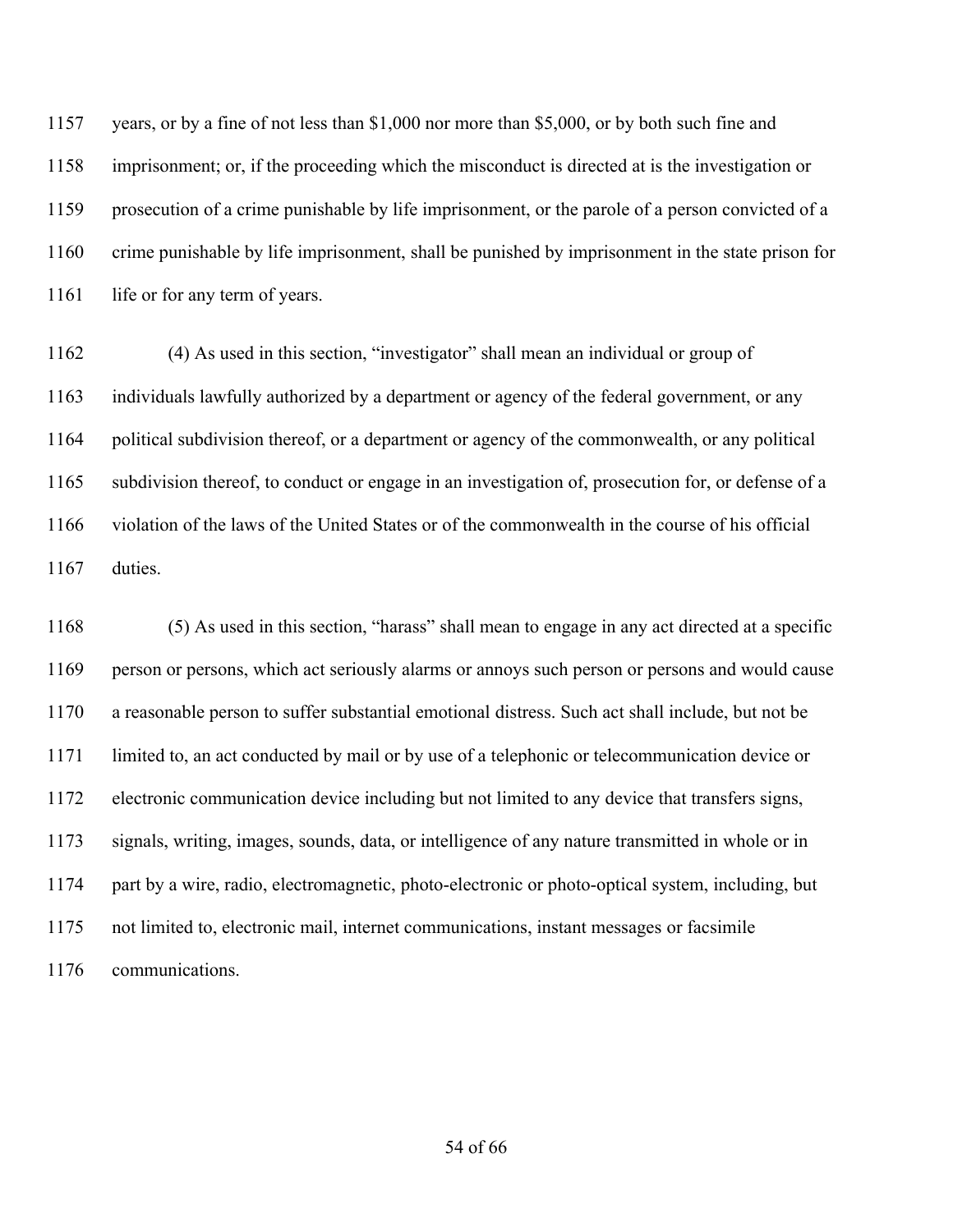(6) A prosecution under this section may be brought in the county in which the criminal investigation, trial, or other proceeding is being conducted or took place, or in the county in which the alleged conduct constituting an offense occurred.

1180 SECTION 80. Notwithstanding any general or special law to the contrary subject to appropriation there shall be created within the department of corrections, the bureau of correctional support which shall develop and coordinate support for programs for mental health and substance abuse at all Massachusetts prisons and correctional facilities. Said bureau shall also research and develop best practices for treatment of mental health and substance abuse issues within one year to address any deficiencies in current services. Said best practices and a budget to implement shall be submitted to the executive office of administration and finance, and 1187 the house and senate committees on ways and means annually by December 31.

1188 SECTION 81. Said chapter 127 is hereby further amended by inserting after section 119 the following section:-

 Section 119A. (a) As used in this section, the following words shall have the following meanings unless the context clearly requires otherwise:

 "Conditional medical parole plan", a comprehensive written medical and psychosocial care plan that is specific to the prisoner and includes the proposed course of treatment and post-treatment care.

"Department", the department of correction.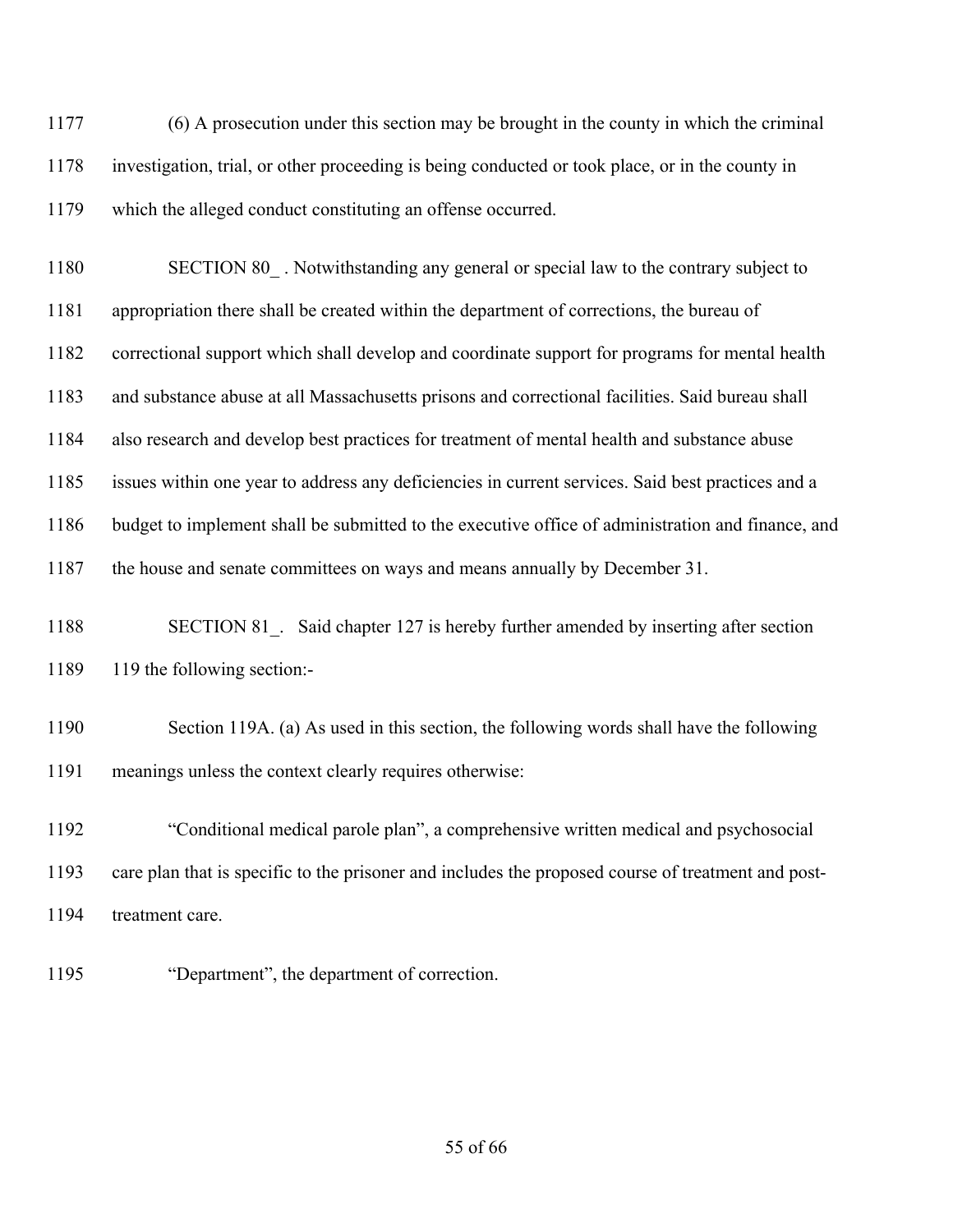| 1196 | "Permanent incapacitation", a physical or cognitive incapacitation that appears                    |
|------|----------------------------------------------------------------------------------------------------|
| 1197 | irreversible, as determined by a licensed physician, and that is so debilitating that the prisoner |
| 1198 | does not pose a public safety risk.                                                                |
| 1199 | "Secretary", the secretary of the executive office of public safety and security.                  |
| 1200 | "Terminal illness", a condition that appears incurable, as determined by a licensed                |
| 1201 | physician, that will likely cause the death of the prisoner in not more than 18 months and that is |
| 1202 | so debilitating that the prisoner does not pose a public safety risk.                              |
| 1203 | (b) Notwithstanding any general or special law to the contrary, a prisoner may be eligible         |
| 1204 | for conditional medical parole due to a terminal illness or permanent incapacitation pursuant to   |
| 1205 | subsections (c) and (d).                                                                           |
| 1206 | $(c)(1)$ The superintendent of a correctional facility shall consider a prisoner for               |
| 1207 | conditional medical parole upon a written petition by the prisoner, the prisoner's attorney, the   |
| 1208 | prisoner's next of kin, the commissioner's medical provider or a member of the department's        |
| 1209 | staff. The superintendent shall review the petition and develop a recommendation as to the         |
| 1210 | release of the prisoner. Whether or not the superintendent recommends in favor of conditional      |
| 1211 | medical parole, the superintendent shall, not more than 21 days after receipt of the petition,     |
| 1212 | transmit the petition and the recommendation to the commissioner. The superintendent shall         |
| 1213 | submit with the recommendation: (i) a conditional medical parole plan; (ii) a written diagnosis    |
| 1214 | by a physician licensed to practice medicine under section 2 of chapter 112; and (iii) an          |
| 1215 | assessment of the risk for violence that the prisoner poses to society.                            |
|      |                                                                                                    |

 (2) Upon receipt of the petition and recommendation under paragraph (1), the commissioner shall notify, in writing, the district attorney, the prisoner, the person who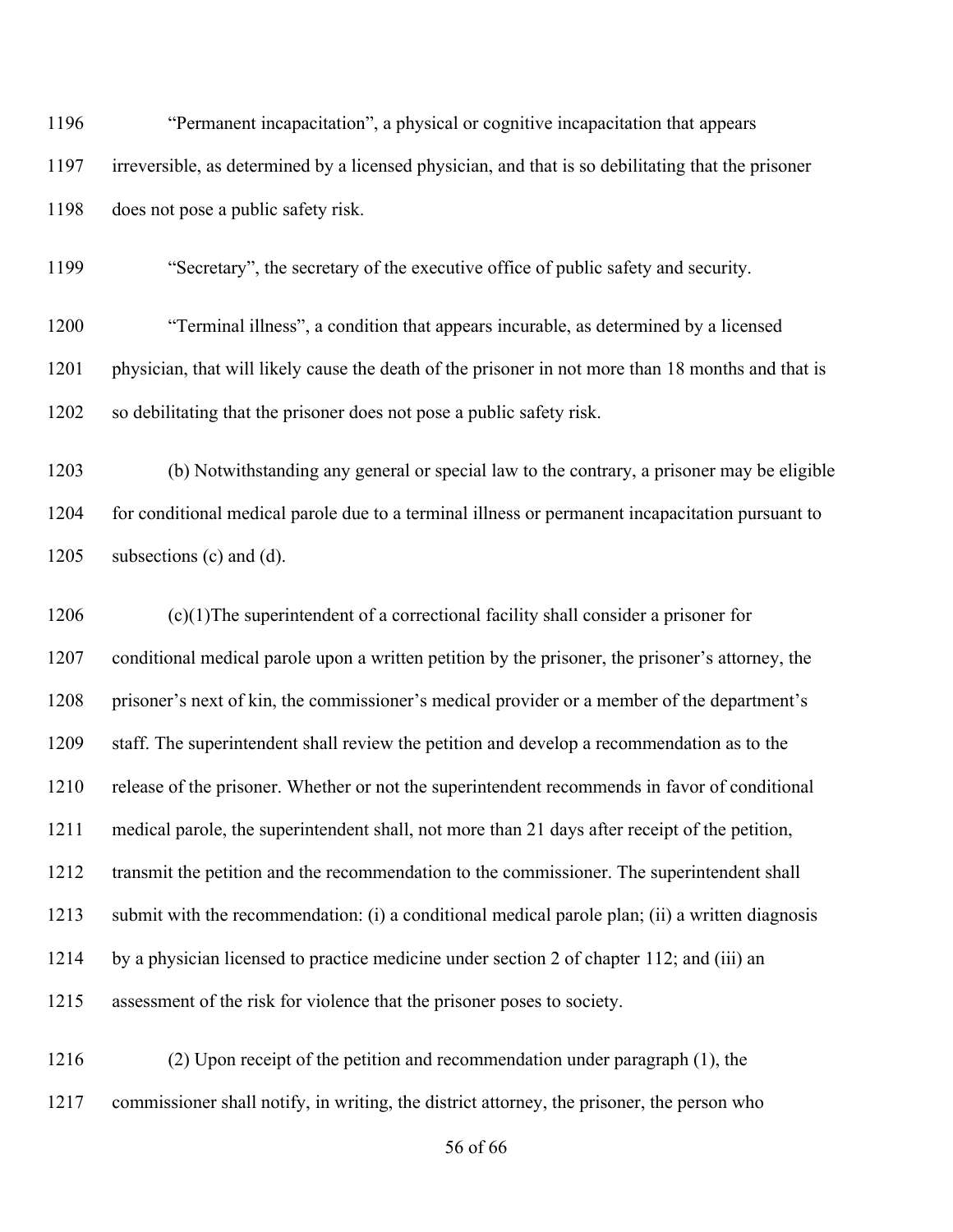requested the release, if not the prisoner, and, if applicable under chapter 258B, the victim or the victim's family that the prisoner is being considered for conditional medical parole. The parties who receive the notice shall have an opportunity to provide written statements; provided, however, that if the prisoner was convicted and is serving a sentence under section 1 of chapter 1222 265, the district attorney or victim's family may request a hearing.

 (d)(1) A sheriff shall consider a prisoner for conditional medical parole upon a written petition filed by the prisoner, the prisoner's attorney, the prisoner's next of kin, the sheriff's medical provider or a member of the sheriff's staff. The sheriff shall review the request and develop a recommendation as to the release of the prisoner. Whether or not the sheriff recommends in favor of conditional medical parole, the sheriff shall, not more than 21 days after receipt of the petition, transmit with the petition and the recommendation to the commissioner. The sheriff shall transmit with the petition: (i) a conditional medical parole plan; (ii) a written diagnosis by a physician licensed to practice medicine under section 2 of chapter 112; and (iii) an assessment of the risk for violence that the prisoner poses to society.

 (2) Upon receipt of the petition and recommendation under paragraph (1), the commissioner shall notify, in writing, the district attorney, the prisoner, the person who requested the release, if not the prisoner and, if applicable under chapter 258B, the victim or the victim's family that the prisoner is being considered for conditional medical parole. The parties who receive the notice shall have an opportunity to submit written statements.

 (e) The commissioner shall issue a written decision not later than 45 days after receipt of a petition, which shall be accompanied by a statement of reasons for the commissioner's decision. If the commissioner determines that a prisoner is terminally ill or permanently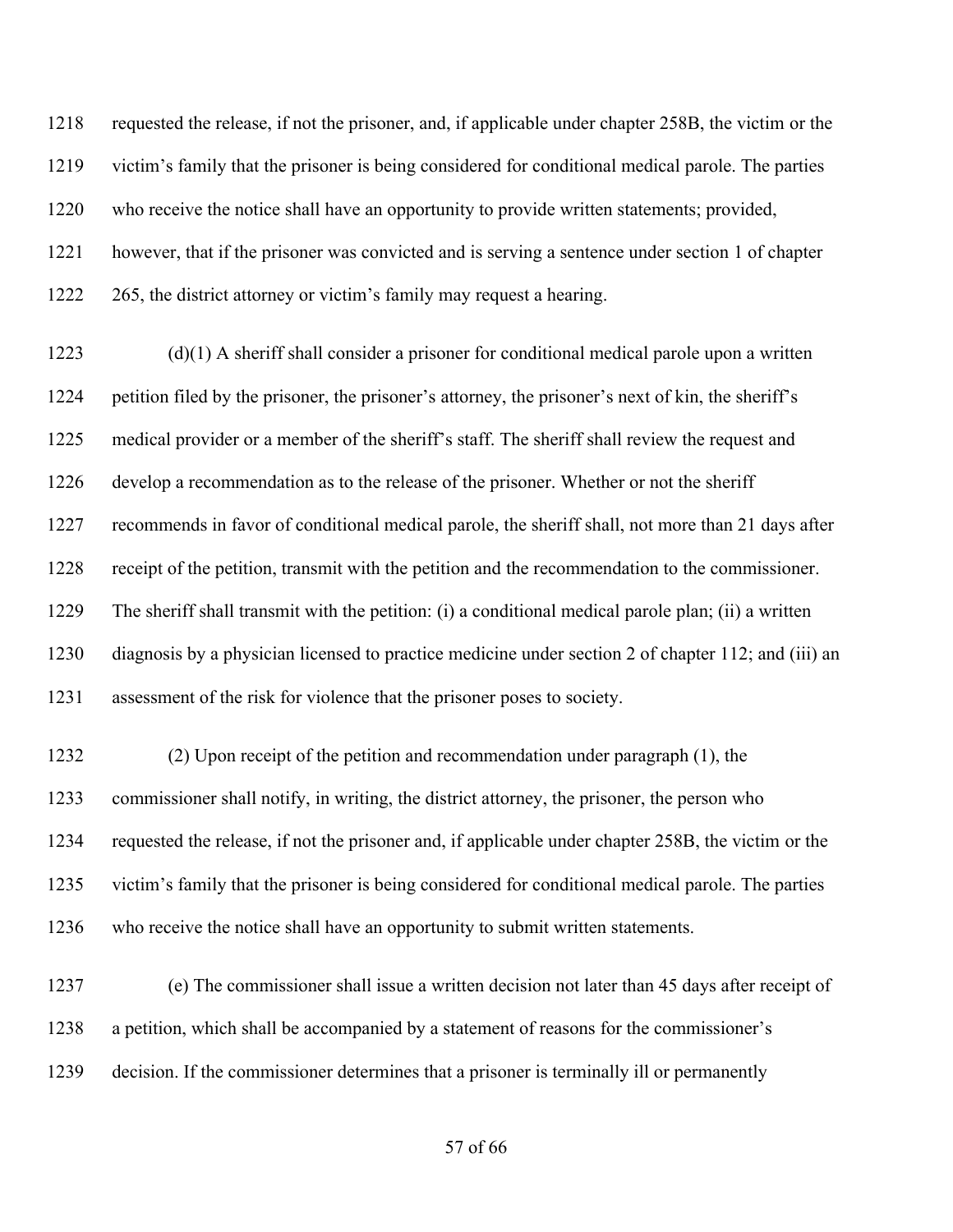incapacitated such that if the prisoner is released the prisoner will live and remain at liberty without violating the law and that the release will not be incompatible with the welfare of society, the prisoner shall be released on conditional medical parole. The parole board shall impose terms and conditions for conditional medical parole that shall apply through the date upon which the prisoner's sentence would have expired.

 Not less than 24 hours before the date of a prisoner's release on conditional medical parole, the commissioner shall notify, in writing, the district attorney, the department of state police, the police department in the city or town in which the prisoner shall reside and, if applicable under chapter 258B, the victim or the victim's family of the prisoner's release and the 1249 terms and conditions of the release.

 (f) A prisoner granted release under this section shall be under the jurisdiction, supervision and control of the parole board, as if the prisoner had been paroled pursuant to section 130 of chapter 127. The parole board may revise, alter or amend the terms and conditions of a conditional medical parole at any time. If a parole officer receives credible information that a prisoner has failed to comply with a condition of the prisoner's release or upon discovery that the terminal illness or permanent incapacitation has improved to the extent that the prisoner would no longer be eligible for conditional medical parole under this section, the parole officer shall immediately arrest the prisoner and bring the prisoner before the board for a hearing. If the board determines that the prisoner violated a condition of the prisoner's conditional medical parole or that the terminal illness or permanent incapacitation has improved to the extent that the prisoner would no longer be eligible for conditional medical parole pursuant to this section, the 1261 prisoner shall resume serving the balance of the sentence with credit given only for the duration of the prisoner's conditional medical parole that was served in compliance with all conditions set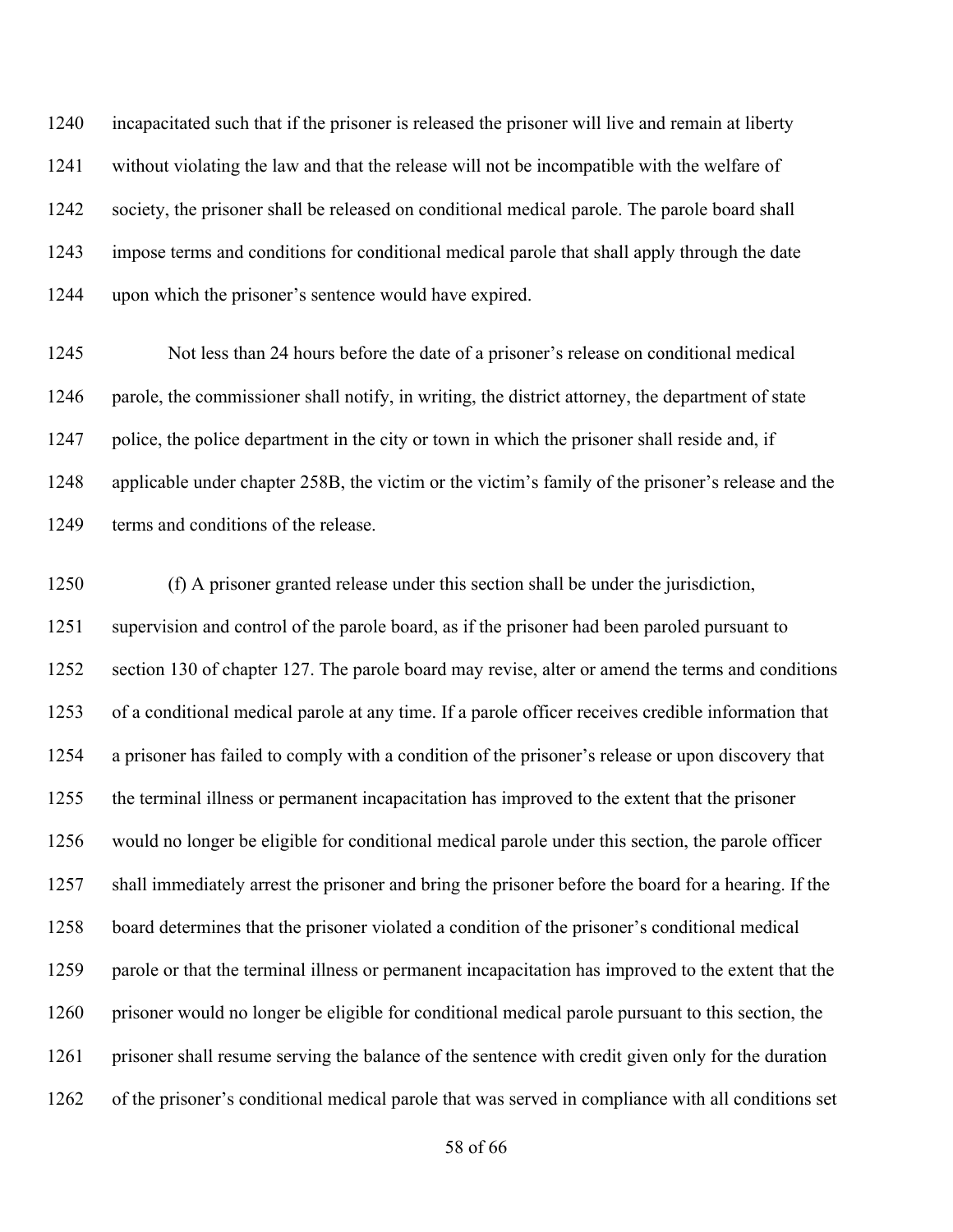pursuant to this subsection. Revocation of a prisoner's conditional medical parole due to a change in the prisoner's medical condition shall not preclude a prisoner's eligibility for conditional medical parole in the future or for another form of release permitted by law.

 (g) A prisoner or sheriff aggrieved by a decision denying or granting conditional medical 1267 parole made under this section may petition for relief pursuant to section 4 of chapter 249. A decision by the court affirming or reversing the commissioner's grant or denial of conditional medical parole shall not affect a prisoner's eligibility for any other form of release permitted by law. A decision under this subsection shall not preclude a prisoner's eligibility for conditional medical parole in the future.

 (h) The commissioner and the secretary shall promulgate rules and regulations necessary to implement this section.

 (i) The commissioner and the secretary shall file an annual report not later than March 1 with the clerks of the senate and the house of representatives, the senate and house committees on ways and means and the joint committee on the judiciary detailing, for the prior fiscal year: (i) the number of prisoners in the custody of the department or of the sheriffs who applied for conditional medical parole under this section and the race and ethnicity of each applicant; (ii) the number of prisoners who have been granted conditional medical parole and the race and ethnicity of each prisoner; (iii) the nature of the illness of the applicants for conditional medical parole; 1281 (iv) the counties to which the prisoners have been released; (v) the number of prisoners who have been denied conditional medical parole, the reason for the denial and the race and ethnicity of each prisoner; (vi) the number of prisoners who have petitioned for conditional medical parole more than once; (vii) the number of prisoners released who have been returned to the custody of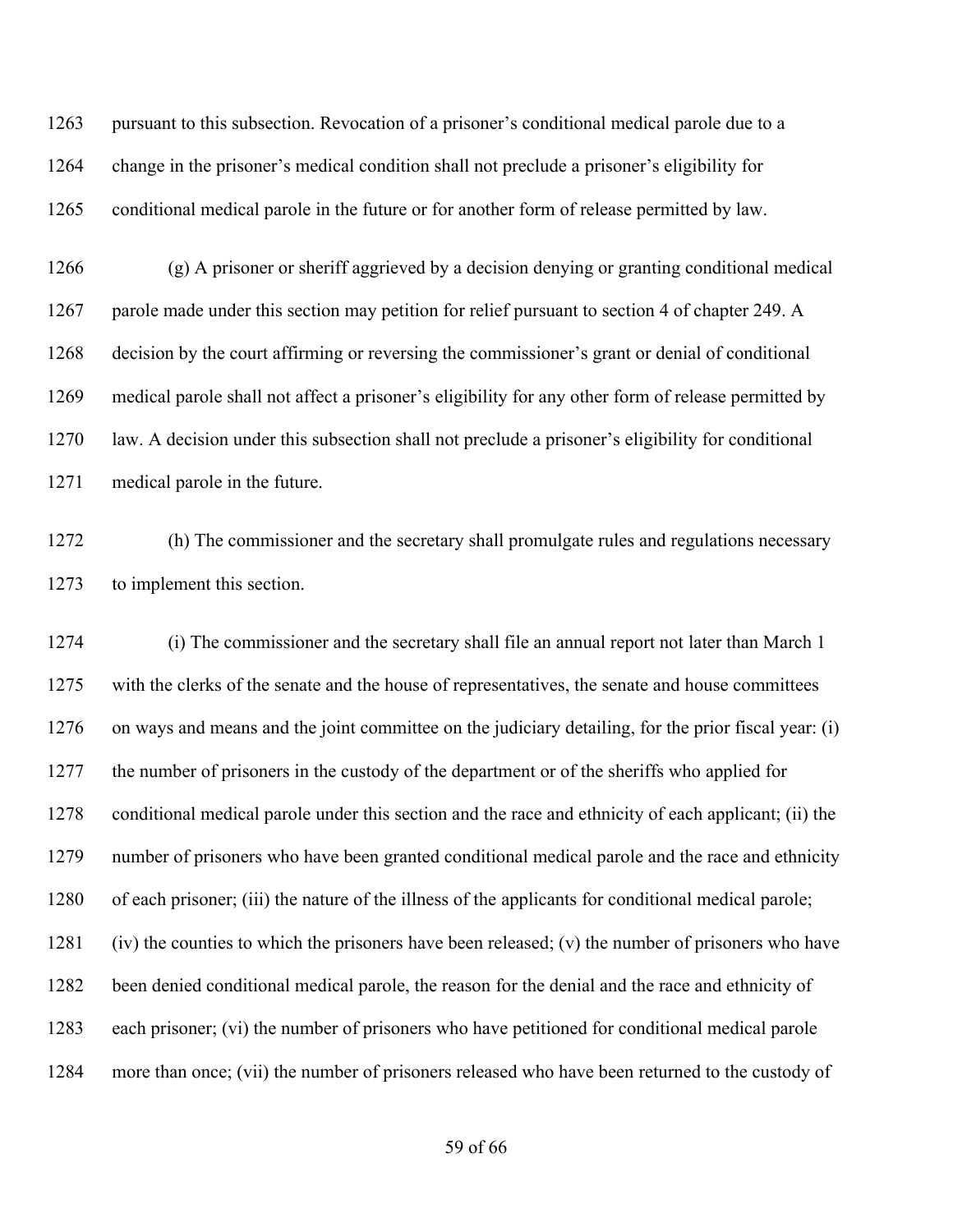the department or the sheriff and the reason for each prisoner's return; and (viii) the number of 1286 petitions for relief sought pursuant to subsection (g).

 SECTION 82. The commissioner of correction and the secretary of public safety and security shall promulgate rules and regulations necessary to implement section 119A of chapter 127 of the General Laws not later than 6 months after the effective date of this act. 1290 SECTION 83. Section 1 of chapter 127 of the General Laws, as so appearing, is hereby amended by inserting after the definition of "Commissioner" the following 2 definitions: "Disciplinary restrictive housing", a placement in restrictive housing in a state correctional facility for disciplinary purposes after a finding has been made that the prisoner has committed a breach of discipline. "Exigent circumstances", circumstances that create an unacceptable risk to the safety of any person. 1297 SECTION 84. Said section 1 of said chapter 127, as so appearing, is hereby further amended by inserting after the definition of "Parole board" the following definition:- "Placement review", a multidisciplinary examination to determine whether, notwithstanding any previous finding of a disciplinary breach or exigent circumstances or other circumstances supporting a placement in restrictive housing, restrictive housing is still necessary to reasonably manage risks of harm. 1303 SECTION 85. Said section 1 of said chapter 127, as so appearing, is hereby further

 amended by inserting after the definition of "Residential treatment unit" the following definition:-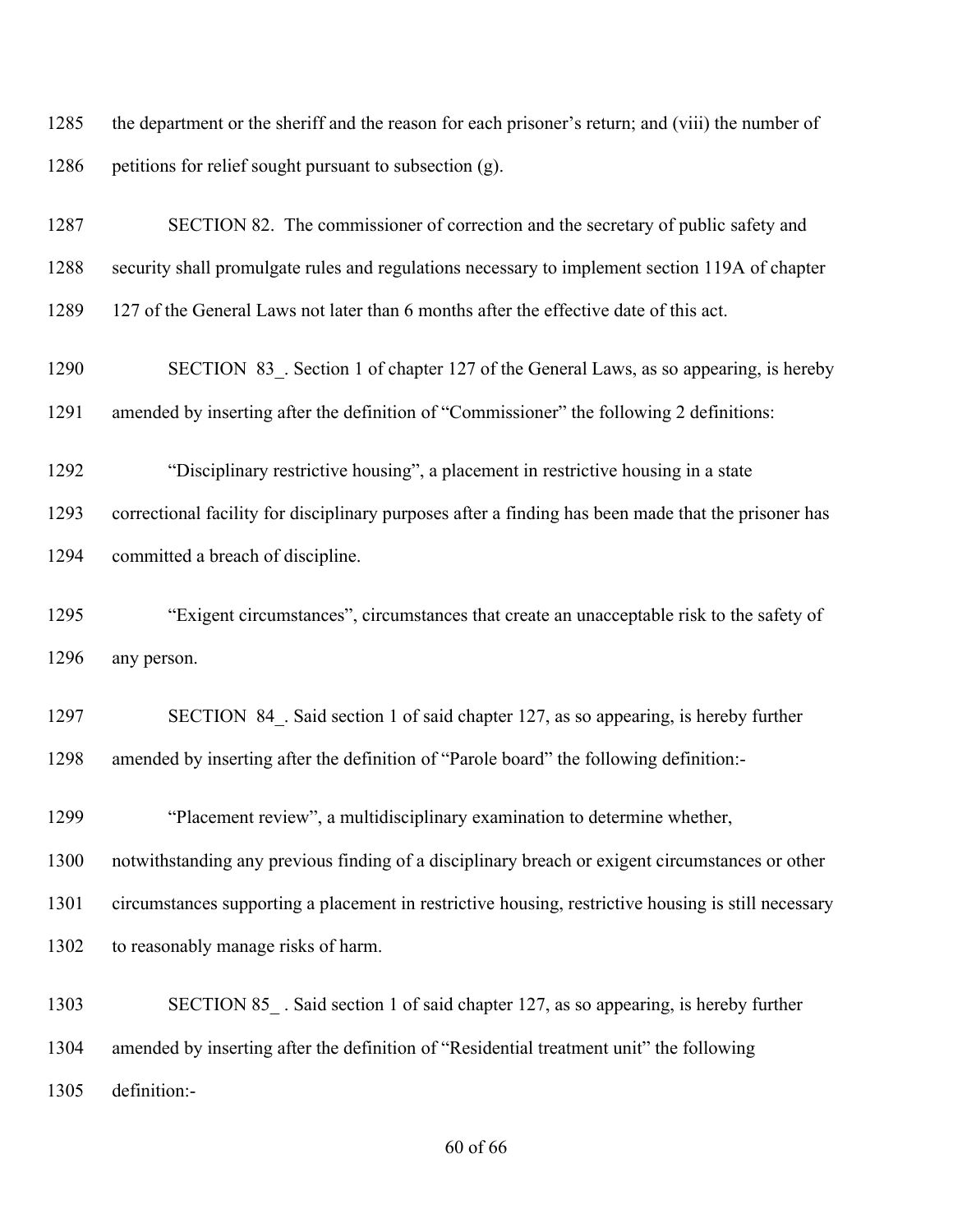"Restrictive Housing", a housing placement where a prisoner is confined to a cell for over 22 hours per day; provided, however, that mental health watch shall not be considered restrictive housing.

1309 SECTION 86 Section 4 of said chapter 127 is hereby repealed

 SECTION 87. Said chapter 127 is hereby amended by striking out sections 39 and 39A, as so appearing, and inserting in place thereof the following 8 sections:

 Section 39. (a) Subject to the limits of this section and section 39A, the superintendent of a state correctional facility or the administrator of a county correctional facility may authorize the confinement of a prisoner in a restrictive housing unit to discipline the prisoner or if the prisoner's retention in general population poses an unacceptable risk: (i) to the safety of others; (ii) of damage or destruction of property; or (iii) to the operation of a correctional facility.

 (b) In addition to meeting all standards defined by the department of public health, restrictive housing units shall provide: (i) meals that meet the same standards defined by the commissioner as for general population prisoners; (ii) access to showers not less than 3 days per week; (iii) rights of visitation and communication by those properly authorized; provided, however, that the authorization may be diminished for the enforcement of discipline for a period not to exceed 15 days in a state correctional facility or 10 days in a county correctional facility for any given offense; (iv) access to reading and writing materials unless clinically contraindicated; (v) access to a radio or television if confinement exceeds 30 days; (vi) periodic mental and psychiatric examinations under the supervision of the department of mental health; (vii) medical and psychiatric treatment that may be clinically indicated under the supervision of the department of mental health; (viii) the same access to canteen purchases and privileges to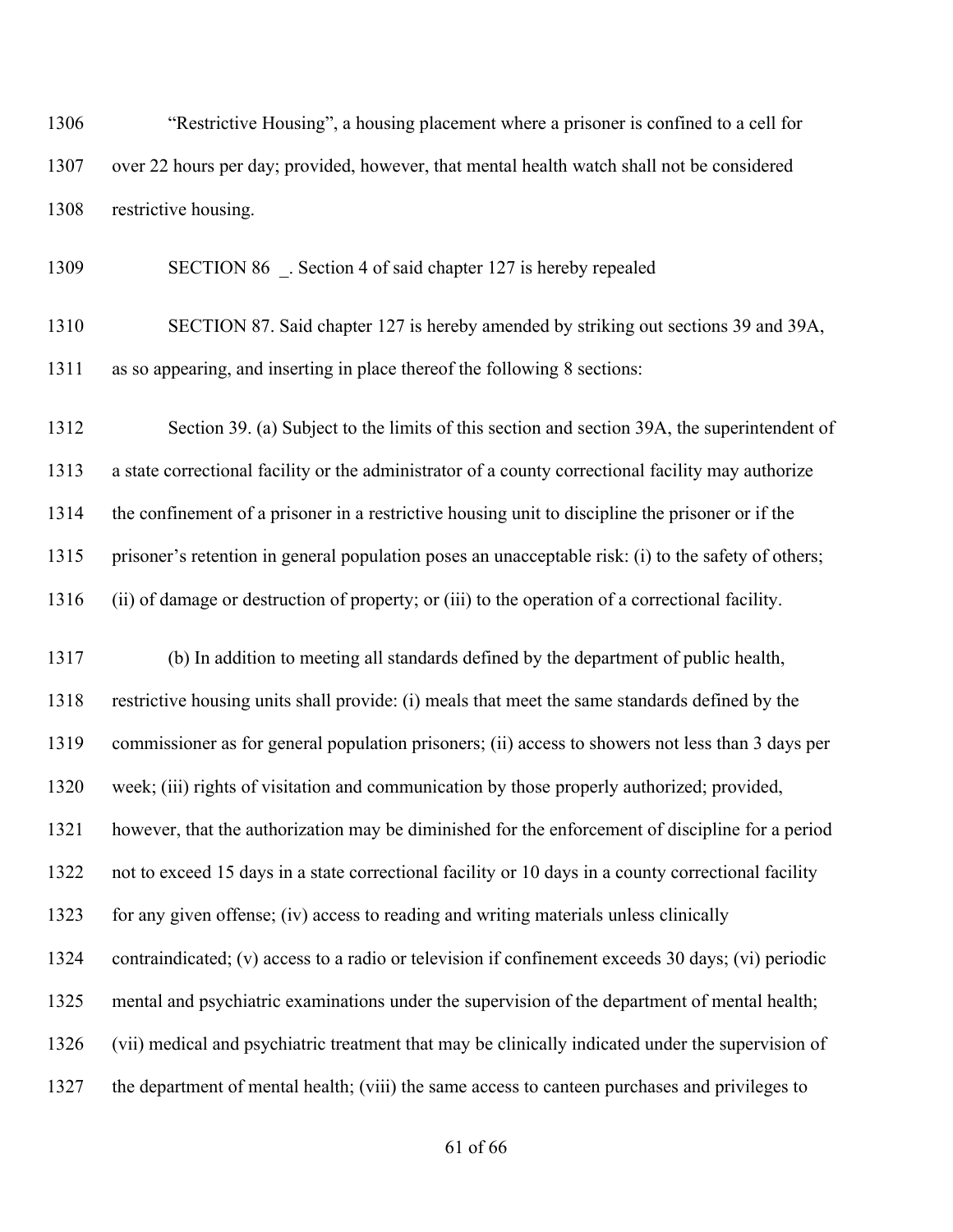retain property in a prisoner's cell as prisoners in the general population at the same facility; provided, however, that such access and privileges may be diminished for the enforcement of discipline for a period not to exceed 15 days in a state correctional facility or 10 days in a county correctional facility for any given offense or where inconsistent with the security of the unit; (ix) the same access to disability accommodations as prisoners in general population, except where inconsistent with the security of the unit; and (x) other rights and privileges as may be established or recognized by the commissioner.

 (c) Before placement in restrictive housing, a prisoner shall be screened by a qualified mental health professional to determine whether the prisoner has a serious mental illness or restrictive housing is otherwise clinically contraindicated based on clinical standards adopted by the department of correction in consultation with the department of mental health..

 (d) A qualified mental health professional shall make rounds in every restrictive housing unit and may conduct an out-of-cell meeting with a prisoner for whom a confidential meeting is warranted in the clinician's professional judgment. Prisoners shall be evaluated by a qualified mental health professional in accordance with clinical standards adopted by the department of correction and clinical judgment to determine whether the prisoner has a serious mental illness or restrictive housing is otherwise clinically contraindicated.

 Section 39A. (a) A prisoner shall not be held in restrictive housing if the prisoner has a serious mental illness or a finding has been made, pursuant to subsections (c) or (d) of section 39 or otherwise, that restrictive housing is clinically contraindicated unless, not later than 72 hours after the finding, the commissioner, the sheriff or a designee of the commissioner or sheriff certifies in writing: (i) the reason why the prisoner may not be safely held in the general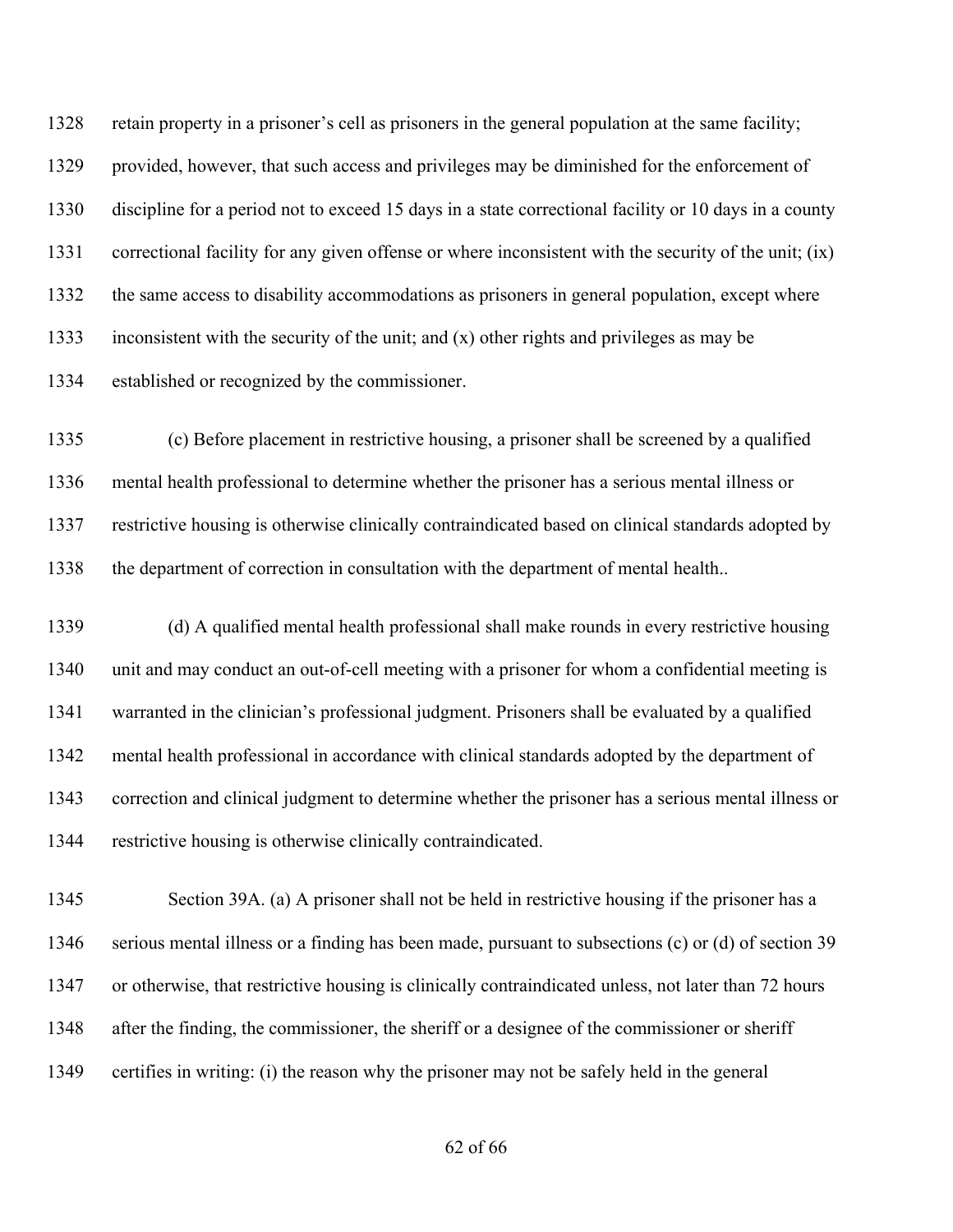1350 population; (ii) that there is no available placement in a secure treatment unit; (iii) efforts that are being undertaken to find appropriate housing and the status of the efforts; and (iv) the anticipated time frame for resolution. A copy of the written certification shall be provided to the prisoner. A prisoner in restrictive housing shall be offered mental health treatment by a qualified mental health professional in accordance with clinical standards adopted by the department in consultation with the department of mental health

 (b) If a prisoner needs to be separated from general population to protect the prisoner from harm by others, the prisoner shall not be placed in restrictive housing, but shall be placed in a housing unit that provides approximately the same conditions, privileges, amenities and opportunities as in general population; provided, however, that the prisoner may be placed in restrictive housing for not more than 72 hours while suitable housing is located. A prisoner shall not be held in restrictive housing to protect the prisoner from harm by others for more than 72 hours unless the commissioner, the sheriff or a designee of the commissioner or sheriff certifies in writing: (i) the reason why the prisoner may not be safely held in the general population; (ii) that there is no available placement in a unit comparable to general population; (iii) efforts that are being undertaken to find appropriate housing and the status of the efforts; and (iv) the anticipated time frame for resolution. A copy of the written certification shall be provided to the prisoner.

 (c) A prisoner who is or is perceived to be lesbian, gay, bisexual, transgender, queer or intersex or has or is perceived to have a gender identity or expression or sexual orientation uncommon in general population shall not be grounds for placement in restrictive housing.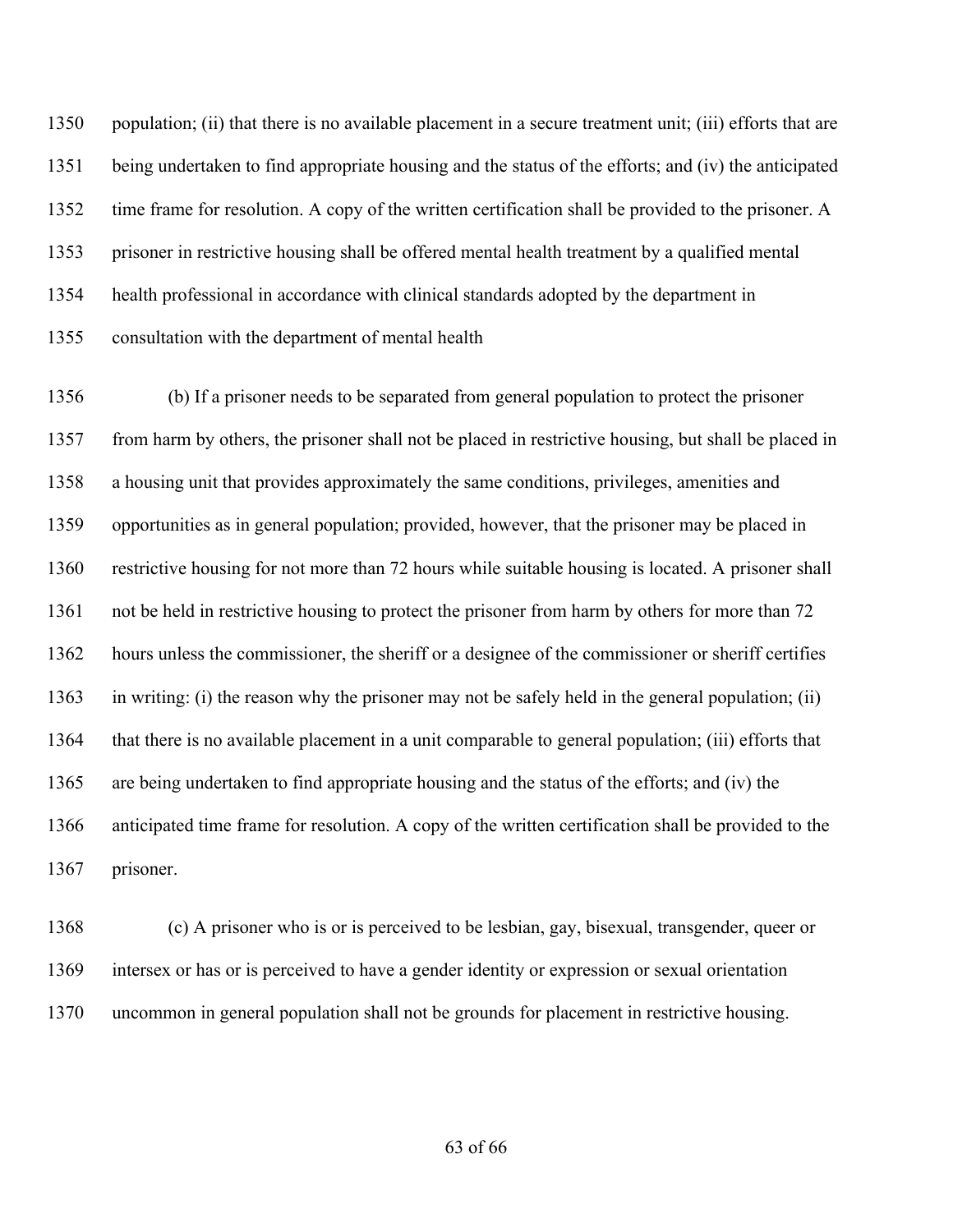(d) A prisoner shall not be confined to restrictive housing except pursuant to section 39 or this section.

| 1373 | Section 39B. (a) All prisoners confined to restrictive housing shall receive placement               |
|------|------------------------------------------------------------------------------------------------------|
| 1374 | reviews at the following intervals and may receive them more frequently:                             |
| 1375 | (i) If a prisoner is being held pursuant to subsection (a) of section 39A, every 72 hours;           |
| 1376 | (ii) If a prisoner is being held pursuant to subsection (b) of section 39A, every 72 hours;          |
| 1377 | (iii) If a prisoner is awaiting adjudication of an alleged disciplinary breach, every 15             |
| 1378 | days;                                                                                                |
| 1379 | (iv) If a prisoner has been committed to disciplinary restrictive housing, every 6 months;           |
| 1380 | and                                                                                                  |
| 1381 | (v) If a prisoner is being held for any other reason, every 90 days.                                 |
| 1382 | (b) After a placement review, the prisoner shall be retained in restrictive housing only if          |
| 1383 | the prisoner is determined to pose an unacceptable risk as provided in subsection (a) of section     |
| 1384 | 39 or if the commissioner, the sheriff or a designee of the commissioner or sheriff re-certifies, in |
| 1385 | writing, the findings required by subsections (a) or (b) of section 39A.                             |
| 1386 | (c) If a prisoner's placement in restrictive housing may reasonably be expected to last              |
| 1387 | more than 60 days, the prisoner shall: (i) have 24 hours written notice of placement reviews; (ii)   |
| 1388 | have the opportunity to participate in reviews in person or in writing; (iii) upon review, if no     |
| 1389 | placement change is ordered, be provided a written statement as to the evidence relied on and the    |
| 1390 | reasons for the placement decision; and (iv) not more than 15 days after the initial placement and   |
| 1391 | upon placement review, if no placement change is ordered, be advised as to behavior standards        |
|      |                                                                                                      |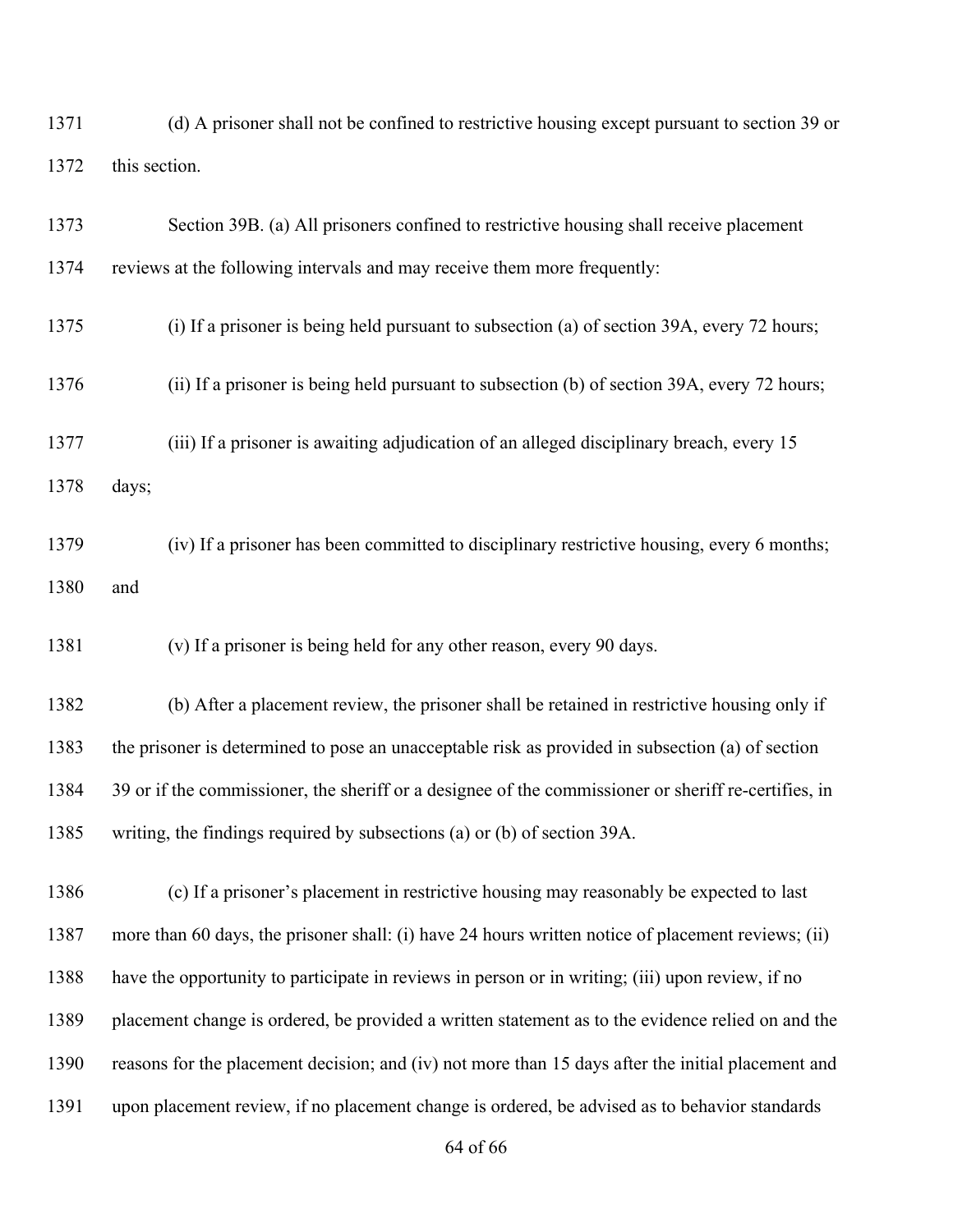and program participation goals that will increase the prisoner's chances of a less restrictive placement upon next placement review.

 (d) A prisoner who is committed to a secure treatment unit following an allegation or finding of a disciplinary breach shall receive placement reviews at intervals not less than as frequently as if the prisoner were confined to restrictive housing.

 (e) The commissioner shall promulgate regulations to define standards and procedures to maximize out-of-cell activities in restrictive housing and to maximize outplacements from restrictive housing consistent with the safety of all persons.

 Section 39C. The commissioner, after consultation with the sheriffs and the department of mental health, shall promulgate regulations governing the training and qualifications of correction officers, supervisors and managers deployed to restrictive housing

 Section 39D. (a) The commissioner shall publish monthly the number of prisoners held in each restrictive housing unit within each state and county correctional facility.

 (b) The commissioner shall publish quarterly as to each restrictive housing unit within each state or county correctional facility: (i) the number of prisoners as to whom a finding of serious mental illness has been made and the number of such prisoners held more than 30 days; (ii) the number of prisoners who have committed suicide or committed non-lethal acts of self-1409 harm; (iii) the number of prisoners according to the reason for their restrictive housing; (iv) as to prisoners in disciplinary restrictive housing, a listing of prisoners with names redacted, including an anonymized identification number that shall be consistent across reports, age, race, gender and ethnicity, whether the prisoner has an open mental health case, the date of the prisoner's commitment to discipline, the length of the prisoner's term and a summary of the reason for the